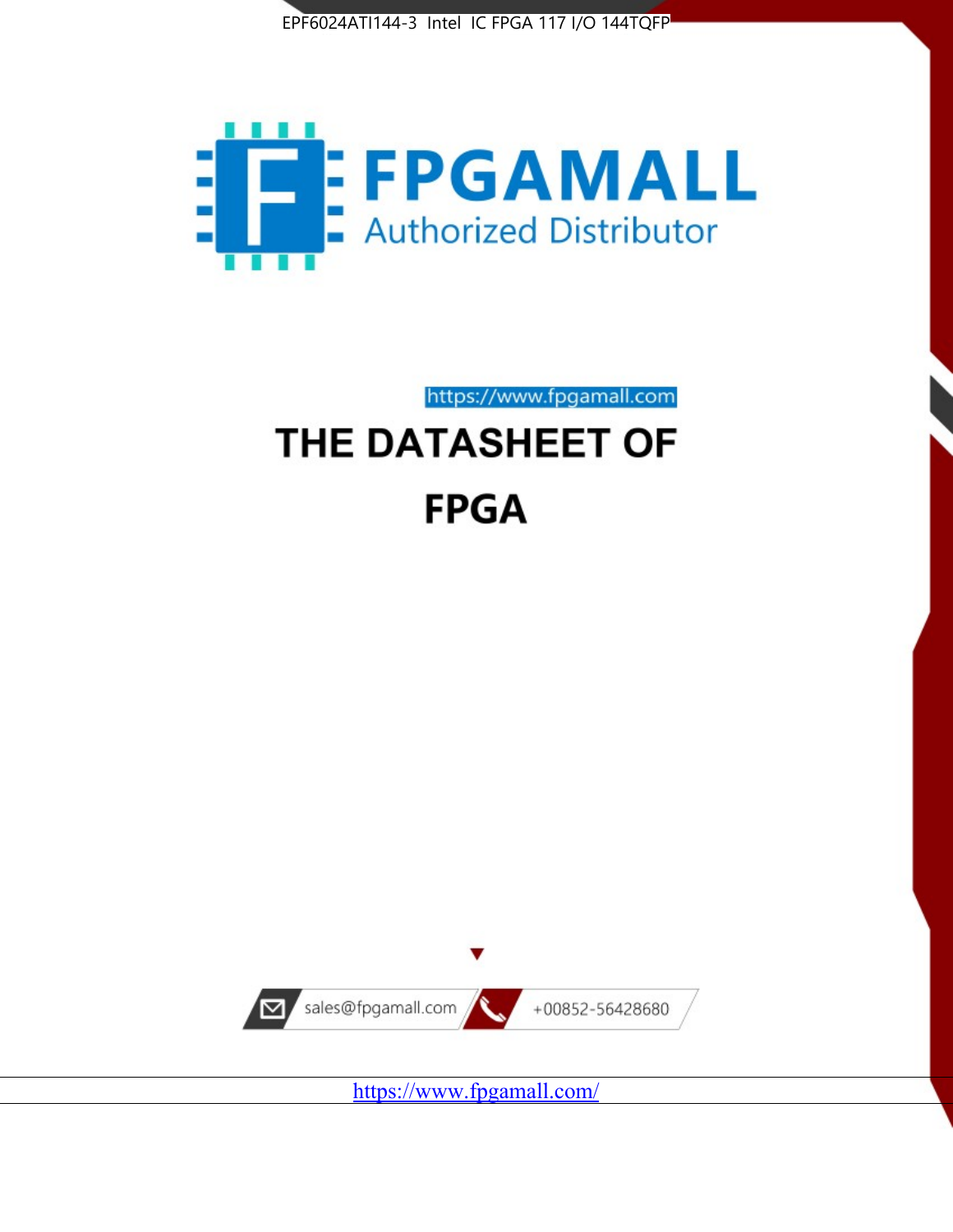

## **FLEX 6000 Programmable Logic Device Family**

#### **March 2001, ver. 4.1 Data Sheet**

**Features...** ■ Provides an ideal low-cost, programmable alternative to highvolume gate array applications and allows fast design changes during prototyping or design testing

- Product features
	- Register-rich, look-up table- (LUT-) based architecture
		- OptiFLEX® architecture that increases device area efficiency
	- Typical gates ranging from 5,000 to 24,000 gates (see Table 1)
	- Built-in low-skew clock distribution tree
	- 100% functional testing of all devices; test vectors or scan chains are not required
- System-level features
	- In-circuit reconfigurability (ICR) via external configuration device or intelligent controller
	- 5.0-V devices are fully compliant with peripheral component interconnect Special Interest Group (PCI SIG) *PCI Local Bus Specification, Revision 2.2*
	- Built-in Joint Test Action Group (JTAG) boundary-scan test (BST) circuitry compliant with IEEE Std. 1149.1-1990, available without consuming additional device logic
	- MultiVolt™ I/O interface operation, allowing a device to bridge between systems operating at different voltages
	- Low power consumption (typical specification less than 0.5 mA in standby mode)
	- 3.3-V devices support hot-socketing

| <b>Table 1. FLEX 6000 Device Features</b> |                 |                |                 |                 |  |  |  |
|-------------------------------------------|-----------------|----------------|-----------------|-----------------|--|--|--|
| <b>Feature</b>                            | <b>EPF6010A</b> | <b>EPF6016</b> | <b>EPF6016A</b> | <b>EPF6024A</b> |  |  |  |
| Typical gates $(1)$                       | 10.000          | 16.000         | 16.000          | 24.000          |  |  |  |
| Logic elements (LEs)                      | 880             | 1.320          | 1.320           | 1,960           |  |  |  |
| Maximum I/O pins                          | 102             | 204            | 171             | 218             |  |  |  |
| Supply voltage (V <sub>CCINT</sub> )      | 3.3V            | 5.0V           | 3.3V            | 3.3V            |  |  |  |

*Note:*

(1) The embedded IEEE Std. 1149.1 JTAG circuitry adds up to 14,000 gates in addition to the listed typical gates.

#### **Altera Corporation 1**

A-DS-F6000-04.1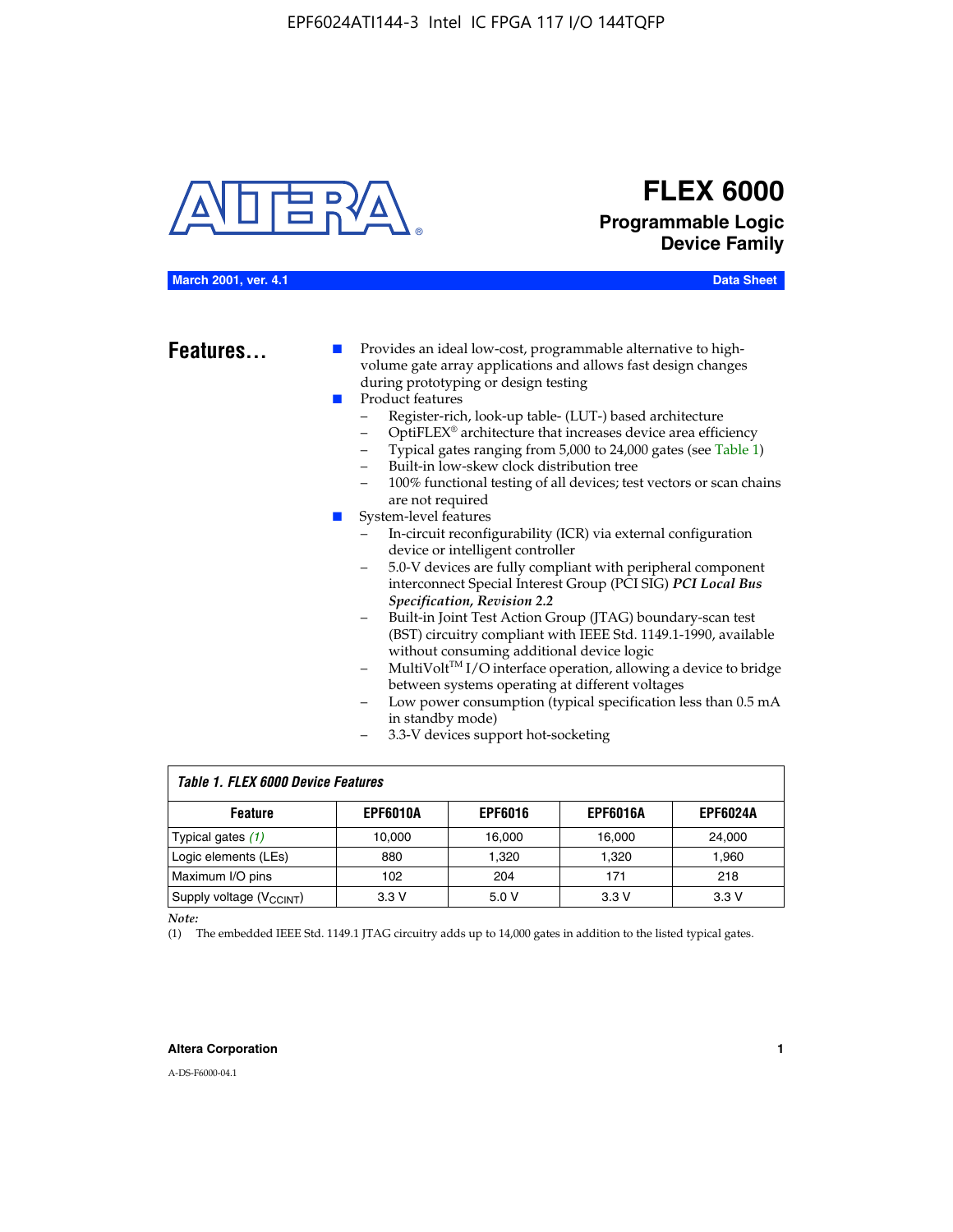| and More<br><b>Features</b><br>m. | Powerful I/O pins<br>Individual tri-state output enable control for each pin<br>Programmable output slew-rate control to reduce switching<br>-<br>noise<br>Fast path from register to I/O pin for fast clock-to-output time<br>Flexible interconnect<br>FastTrack® Interconnect continuous routing structure for fast,<br>predictable interconnect delays<br>Dedicated carry chain that implements arithmetic functions such<br>as fast adders, counters, and comparators (automatically used by<br>software tools and megafunctions)<br>Dedicated cascade chain that implements high-speed, high-fan-<br>$\qquad \qquad -$<br>in logic functions (automatically used by software tools and<br>megafunctions)<br>Tri-state emulation that implements internal tri-state networks<br>$\qquad \qquad -$<br>Four low-skew global paths for clock, clear, preset, or logic<br>$\qquad \qquad -$<br>signals |
|-----------------------------------|--------------------------------------------------------------------------------------------------------------------------------------------------------------------------------------------------------------------------------------------------------------------------------------------------------------------------------------------------------------------------------------------------------------------------------------------------------------------------------------------------------------------------------------------------------------------------------------------------------------------------------------------------------------------------------------------------------------------------------------------------------------------------------------------------------------------------------------------------------------------------------------------------------|
| ш                                 | Software design support and automatic place-and-route provided by<br>Altera's development system for Windows-based PCs, Sun<br>SPARCstations, and HP 9000 Series 700/800                                                                                                                                                                                                                                                                                                                                                                                                                                                                                                                                                                                                                                                                                                                               |
| ш<br>L.                           | Flexible package options<br>Available in a variety of packages with 100 to 256 pins, including<br>$\qquad \qquad -$<br>the innovative FineLine BGA <sup>TM</sup> packages (see Table 2)<br>SameFrame <sup>™</sup> pin-compatibility (with other FLEX <sup>®</sup> 6000 devices)<br>$\qquad \qquad -$<br>across device densities and pin counts<br>Thin quad flat pack (TQFP), plastic quad flat pack (PQFP), and<br>-<br>ball-grid array (BGA) packages (see Table 2)<br>Footprint- and pin-compatibility with other FLEX 6000 devices<br>in the same package<br>Additional design entry and simulation support provided by<br>EDIF 200 and 300 netlist files, the library of parameterized modules<br>(LPM), Verilog HDL, VHDL, DesignWare components, and other                                                                                                                                      |
|                                   | interfaces to popular EDA tools from manufacturers such as<br>Cadence, Exemplar Logic, Mentor Graphics, OrCAD, Synopsys,<br>Synplicity, VeriBest, and Viewlogic                                                                                                                                                                                                                                                                                                                                                                                                                                                                                                                                                                                                                                                                                                                                        |

| Table 2. FLEX 6000 Package Options & I/O Pin Count |                          |                                  |                        |                               |                               |                |                                   |
|----------------------------------------------------|--------------------------|----------------------------------|------------------------|-------------------------------|-------------------------------|----------------|-----------------------------------|
| <b>Device</b>                                      | $100-Pin$<br><b>TQFP</b> | $100-Pin$<br><b>FineLine BGA</b> | 144-Pin<br><b>TOFP</b> | <b>208-Pin</b><br><b>POFP</b> | <b>240-Pin</b><br><b>POFP</b> | 256-Pin<br>BGA | $256$ -pin<br><b>FineLine BGA</b> |
| EPF6010A                                           | 71                       |                                  | 102                    |                               |                               |                |                                   |
| EPF6016                                            |                          |                                  | 117                    | 171                           | 199                           | 204            |                                   |
| IEPF6016A                                          | 81                       | 81                               | 117                    | 171                           |                               |                | 171                               |
| EPF6024A                                           |                          |                                  | 117                    | 171                           | 199                           | 218            | 219                               |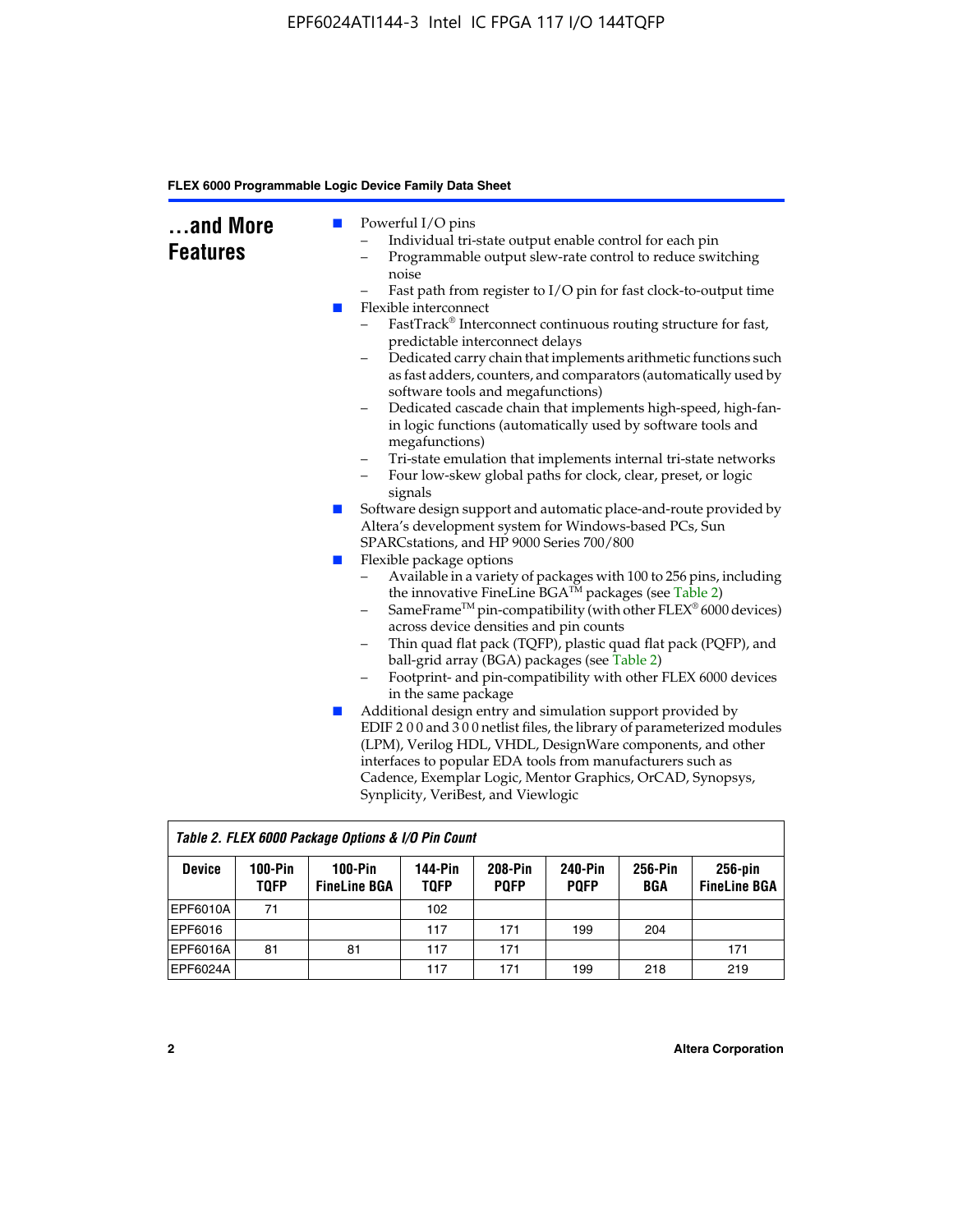| General<br><b>Description</b> | The Altera® FLEX 6000 programmable logic device (PLD) family provides<br>a low-cost alternative to high-volume gate array designs. FLEX 6000<br>devices are based on the OptiFLEX architecture, which minimizes die size<br>while maintaining high performance and routability. The devices have<br>reconfigurable SRAM elements, which give designers the flexibility to<br>quickly change their designs during prototyping and design testing.<br>Designers can also change functionality during operation via in-circuit<br>reconfiguration. |
|-------------------------------|-------------------------------------------------------------------------------------------------------------------------------------------------------------------------------------------------------------------------------------------------------------------------------------------------------------------------------------------------------------------------------------------------------------------------------------------------------------------------------------------------------------------------------------------------|
|                               | FLEX 6000 devices are reprogrammable, and they are 100% tested prior to<br>shipment. As a result, designers are not required to generate test vectors<br>for fault coverage purposes, allowing them to focus on simulation and<br>design verification. In addition, the designer does not need to manage<br>inventories of different gate array designs. FLEX 6000 devices are<br>configured on the board for the specific functionality required.                                                                                              |
|                               | Table 3 shows FLEX 6000 performance for some common designs. All<br>performance values shown were obtained using Synopsys DesignWare or<br>LPM functions. Special design techniques are not required to implement<br>the applications; the designer simply infers or instantiates a function in a<br>Verilog HDL, VHDL, Altera Hardware Description Language (AHDL), or<br>schematic design file.                                                                                                                                               |

| Table 3. FLEX 6000 Device Performance for Common Designs |                 |                    |                   |                   |            |  |
|----------------------------------------------------------|-----------------|--------------------|-------------------|-------------------|------------|--|
| <b>Application</b>                                       | <b>LEs Used</b> | <b>Performance</b> | <b>Units</b>      |                   |            |  |
|                                                          |                 | -1 Speed<br>Grade  | -2 Speed<br>Grade | -3 Speed<br>Grade |            |  |
| 16-bit loadable counter                                  | 16              | 172                | 153               | 133               | <b>MHz</b> |  |
| 16-bit accumulator                                       | 16              | 172                | 153               | 133               | MHz.       |  |
| 24-bit accumulator                                       | 24              | 136                | 123               | 108               | <b>MHz</b> |  |
| 16-to-1 multiplexer (pin-to-pin) (1)                     | 10              | 12.1               | 13.4              | 16.6              | ns         |  |
| $16 \times 16$ multiplier with a 4-stage pipeline        | 592             | 84                 | 67                | 58                | MHz        |  |

*Note:*

(1) This performance value is measured as a pin-to-pin delay.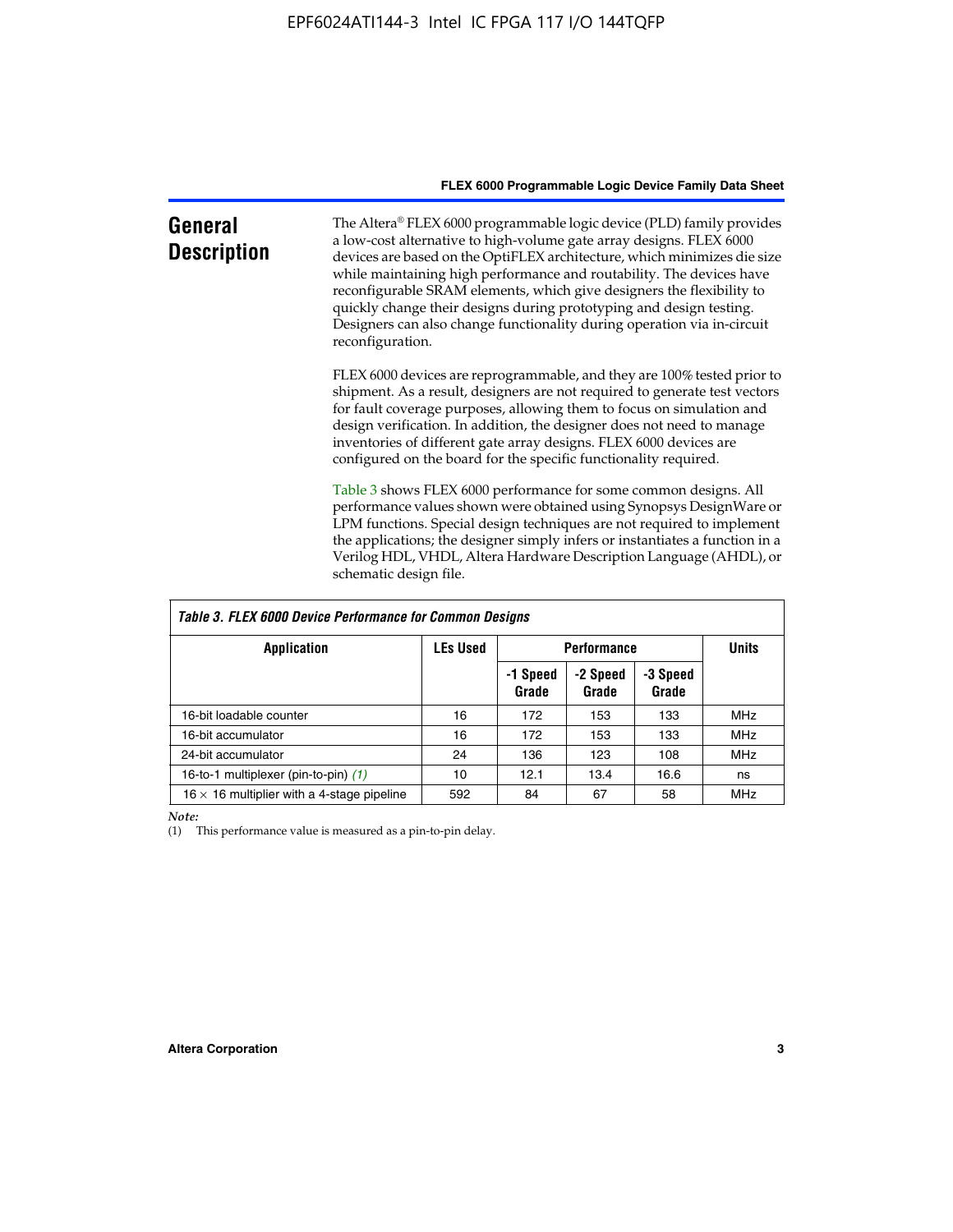| Table 4. FLEX 6000 Device Performance for Complex Designs<br>Note $(1)$ |                 |                    |                   |                   |                  |  |
|-------------------------------------------------------------------------|-----------------|--------------------|-------------------|-------------------|------------------|--|
| Application                                                             | <b>LEs Used</b> | <b>Performance</b> |                   |                   | <b>Units</b>     |  |
|                                                                         |                 | -1 Speed<br>Grade  | -2 Speed<br>Grade | -3 Speed<br>Grade |                  |  |
| 8-bit, 16-tap parallel finite impulse response<br>(FIR) filter          | 599             | 94                 | 80                | 72                | <b>MSPS</b>      |  |
| 8-bit, 512-point fast Fourier transform (FFT)<br>function               | 1.182           | 75<br>63           | 89<br>53          | 109<br>43         | μS<br><b>MHz</b> |  |
| a16450 universal asynchronous<br>receiver/transmitter (UART)            | 487             | 36                 | 30                | 25                | <b>MHz</b>       |  |
| PCI bus target with zero wait states                                    | 609             | 56                 | 49                | 42                | <b>MHz</b>       |  |

Table 4 shows FLEX 6000 performance for more complex designs.

*Note:*

(1) The applications in this table were created using Altera MegaCore<sup>TM</sup> functions.

FLEX 6000 devices are supported by Altera development systems; a single, integrated package that offers schematic, text (including AHDL), and waveform design entry, compilation and logic synthesis, full simulation and worst-case timing analysis, and device configuration. The Altera software provides EDIF 2 0 0 and 3 0 0, LPM, VHDL, Verilog HDL, and other interfaces for additional design entry and simulation support from other industry-standard PC- and UNIX workstation-based EDA tools.

The Altera software works easily with common gate array EDA tools for synthesis and simulation. For example, the Altera software can generate Verilog HDL files for simulation with tools such as Cadence Verilog-XL. Additionally, the Altera software contains EDA libraries that use devicespecific features such as carry chains which are used for fast counter and arithmetic functions. For instance, the Synopsys Design Compiler library supplied with the Altera development systems include DesignWare functions that are optimized for the FLEX 6000 architecture.

The Altera development system runs on Windows-based PCs, Sun SPARCstations, and HP 9000 Series 700/800.

f See the *[MAX+PLUS II Programmable Logic Development System & Software](http://www.altera.com/literature/ds/dsmii.pdf)  [Data Sheet](http://www.altera.com/literature/ds/dsmii.pdf)* and the *[Quartus Programmable Logic Development System &](http://www.altera.com/literature/ds/quartus.pdf)  [Software Data Sheet](http://www.altera.com/literature/ds/quartus.pdf)* for more information.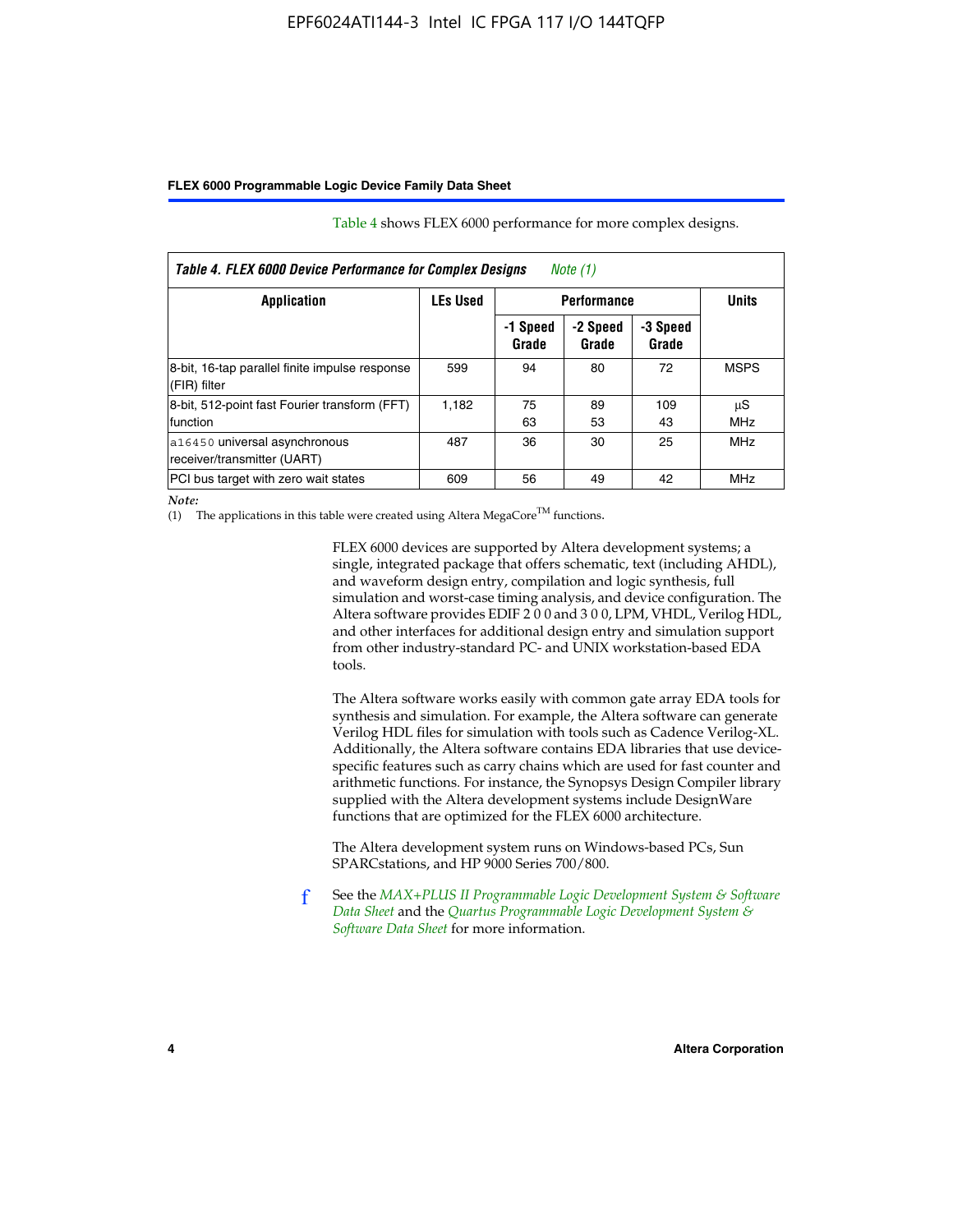| <b>Functional</b><br><b>Description</b> | The FLEX 6000 OptiFLEX architecture consists of logic elements (LEs).<br>Each LE includes a 4-input look-up table (LUT), which can implement any<br>4-input function, a register, and dedicated paths for carry and cascade<br>chain functions. Because each LE contains a register, a design can be easily<br>pipelined without consuming more LEs. The specified gate count for<br>FLEX 6000 devices includes all LUTs and registers.                                                                                                                                                                                                                                                                                                          |
|-----------------------------------------|--------------------------------------------------------------------------------------------------------------------------------------------------------------------------------------------------------------------------------------------------------------------------------------------------------------------------------------------------------------------------------------------------------------------------------------------------------------------------------------------------------------------------------------------------------------------------------------------------------------------------------------------------------------------------------------------------------------------------------------------------|
|                                         | LEs are combined into groups called logic array blocks (LABs); each LAB<br>contains 10 LEs. The Altera software automatically places related LEs into<br>the same LAB, minimizing the number of required interconnects. Each<br>LAB can implement a medium-sized block of logic, such as a counter or<br>multiplexer.                                                                                                                                                                                                                                                                                                                                                                                                                            |
|                                         | Signal interconnections within FLEX 6000 devices—and to and from<br>device pins—are provided via the routing structure of the FastTrack<br>Interconnect. The routing structure is a series of fast, continuous row and<br>column channels that run the entire length and width of the device. Any<br>LE or pin can feed or be fed by any other LE or pin via the FastTrack<br>Interconnect. See "FastTrack Interconnect" on page 17 of this data sheet<br>for more information.                                                                                                                                                                                                                                                                  |
|                                         | Each I/O pin is fed by an I/O element (IOE) located at the end of each row<br>and column of the FastTrack Interconnect. Each IOE contains a<br>bidirectional I/O buffer. Each IOE is placed next to an LAB, where it can<br>be driven by the local interconnect of that LAB. This feature allows fast<br>clock-to-output times of less than 8 ns when a pin is driven by any of the<br>10 LEs in the adjacent LAB. Also, any LE can drive any pin via the row and<br>column interconnect. I/O pins can drive the LE registers via the row and<br>column interconnect, providing setup times as low as 2 ns and hold times<br>of 0 ns. IOEs provide a variety of features, such as JTAG BST support,<br>slew-rate control, and tri-state buffers. |
|                                         | Figure 1 shows a block diagram of the FLEX 6000 OptiFLEX architecture.<br>Each group of ten LEs is combined into an LAB, and the LABs are<br>arranged into rows and columns. The LABs are interconnected by the<br>FastTrack Interconnect. IOEs are located at the end of each FastTrack<br>Interconnect row and column.                                                                                                                                                                                                                                                                                                                                                                                                                         |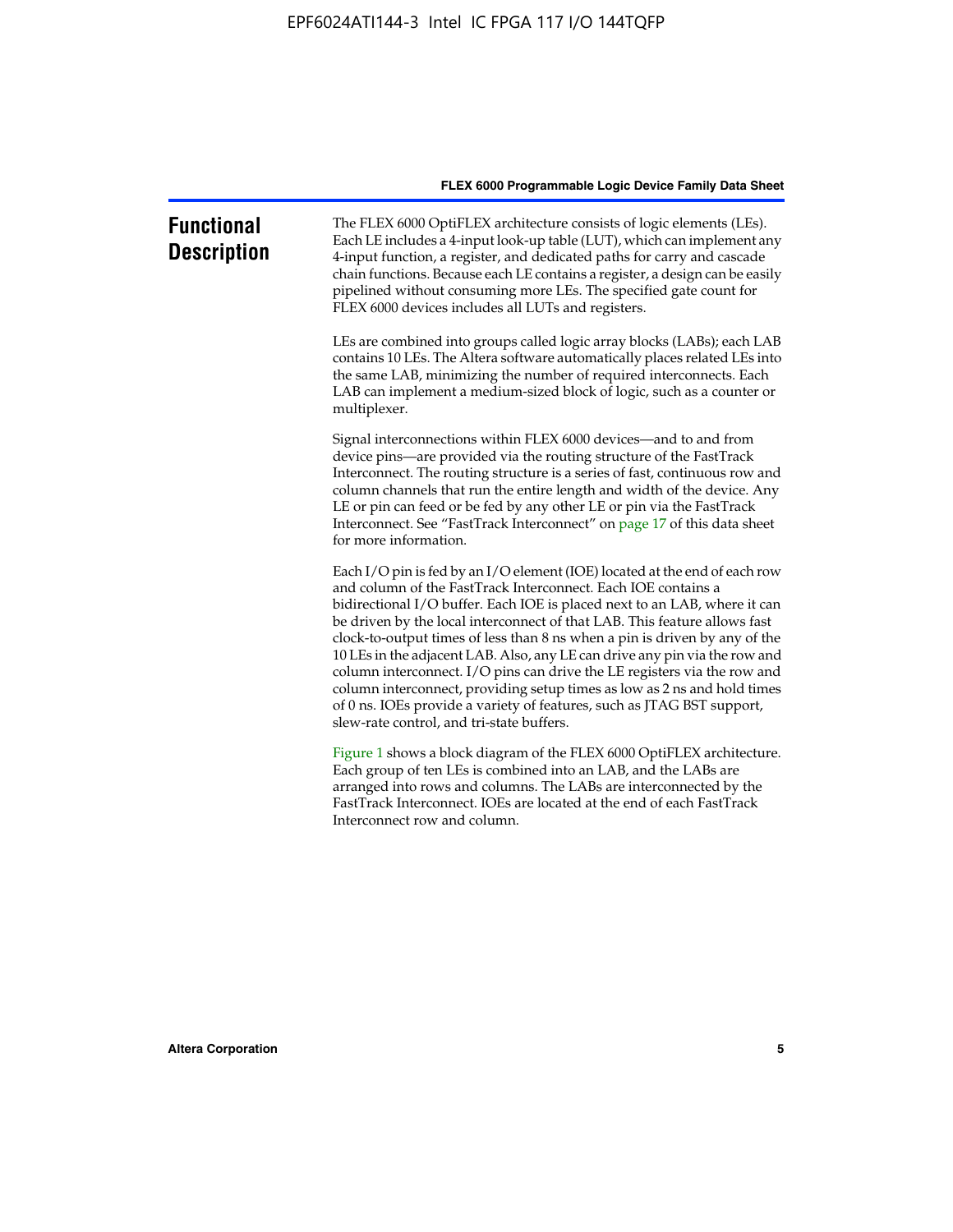

FLEX 6000 devices provide four dedicated, global inputs that drive the control inputs of the flipflops to ensure efficient distribution of highspeed, low-skew control signals. These inputs use dedicated routing channels that provide shorter delays and lower skews than the FastTrack Interconnect. These inputs can also be driven by internal logic, providing an ideal solution for a clock divider or an internally generated asynchronous clear signal that clears many registers in the device. The dedicated global routing structure is built into the device, eliminating the need to create a clock tree.

#### **Logic Array Block**

An LAB consists of ten LEs, their associated carry and cascade chains, the LAB control signals, and the LAB local interconnect. The LAB provides the coarse-grained structure of the FLEX 6000 architecture, and facilitates efficient routing with optimum device utilization and high performance.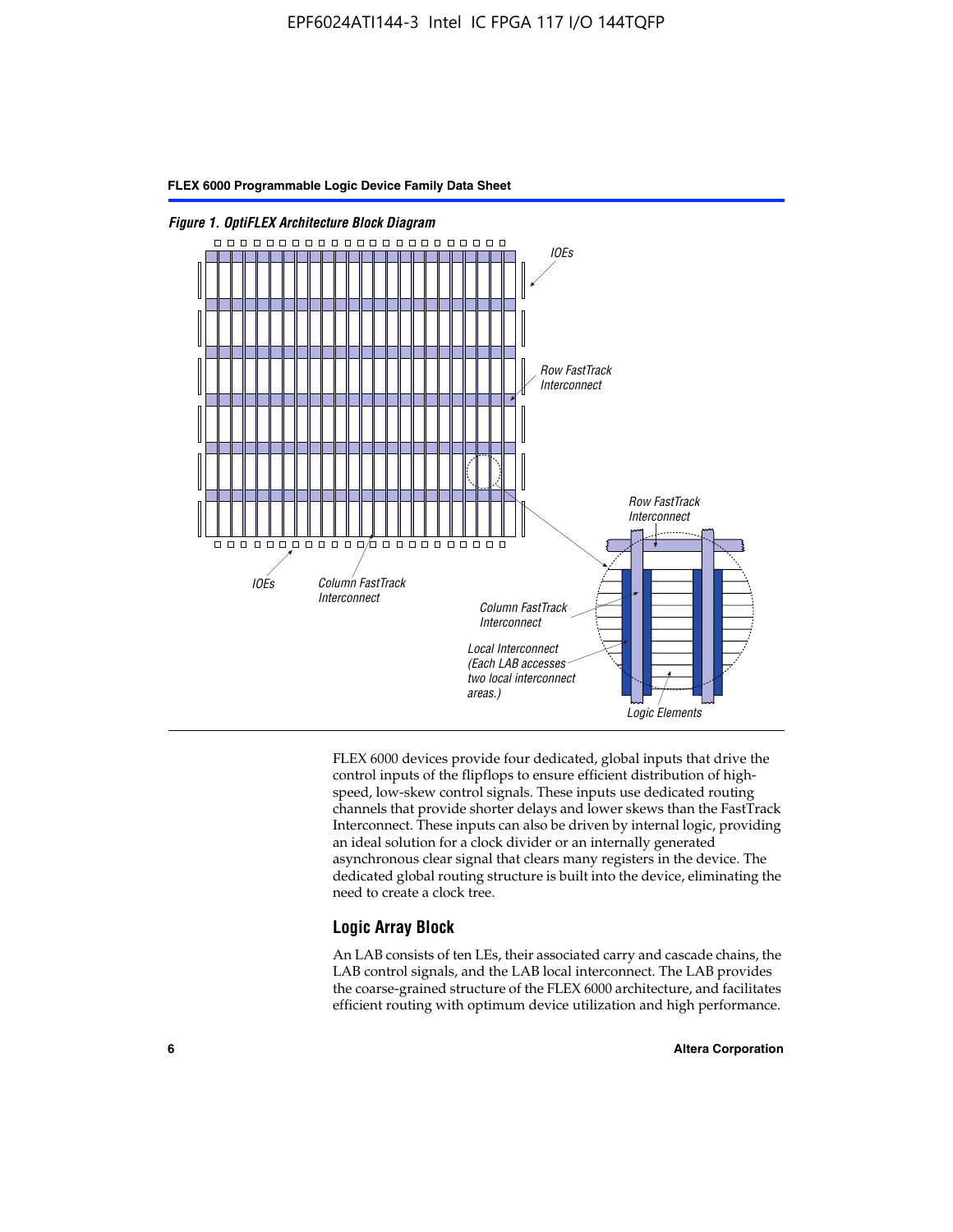The interleaved LAB structure—an innovative feature of the FLEX 6000 architecture—allows each LAB to drive two local interconnects. This feature minimizes the use of the FastTrack Interconnect, providing higher performance. An LAB can drive 20 LEs in adjacent LABs via the local interconnect, which maximizes fitting flexibility while minimizing die size. See Figure 2.



In most designs, the registers only use global clock and clear signals. However, in some cases, other clock or asynchronous clear signals are needed. In addition, counters may also have synchronous clear or load signals. In a design that uses non-global clock and clear signals, inputs from the first LE in an LAB are re-routed to drive the control signals for that LAB. See Figure 3.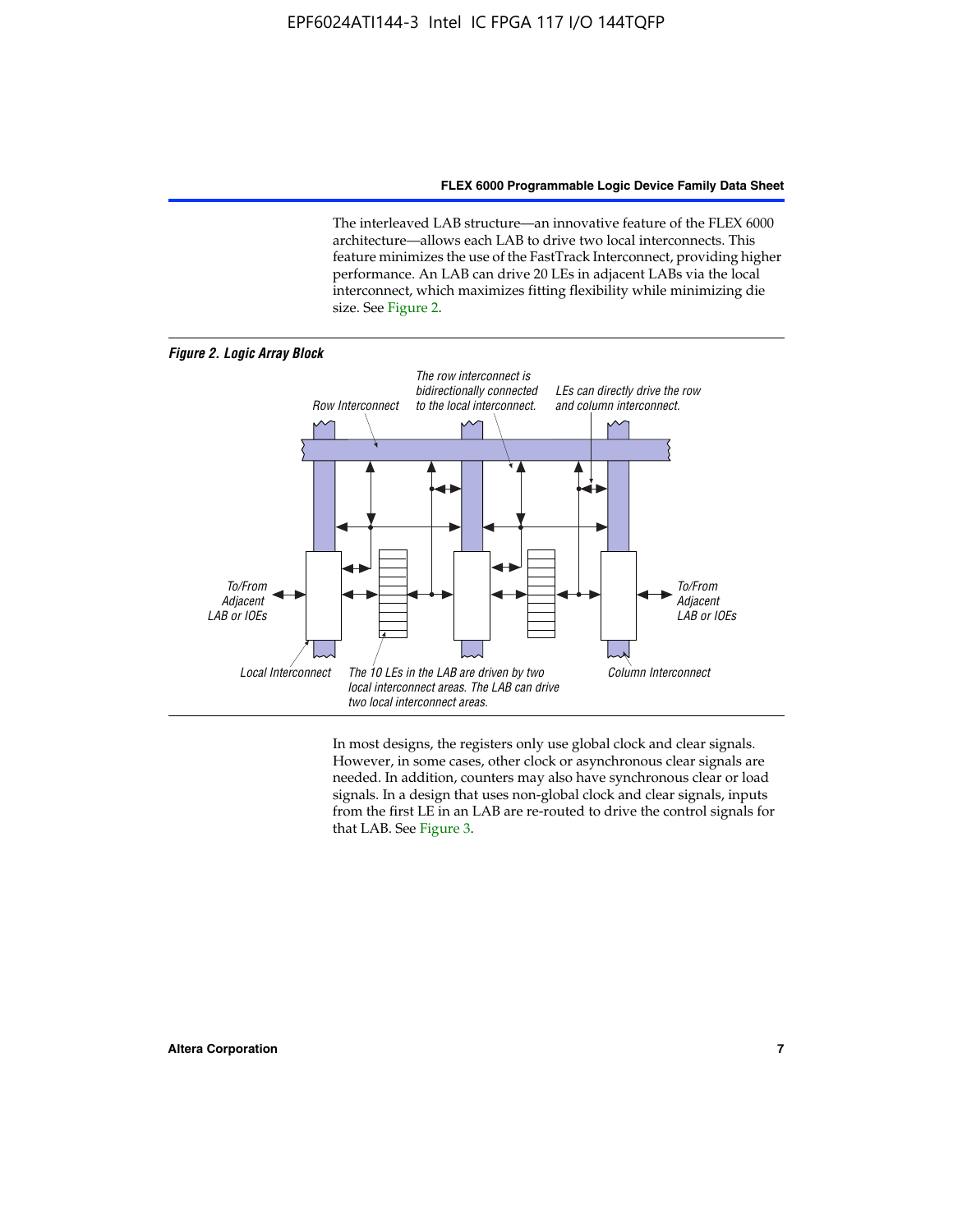#### *Figure 3. LAB Control Signals*



#### **Logic Element**

An LE, the smallest unit of logic in the FLEX 6000 architecture, has a compact size that provides efficient logic usage. Each LE contains a fourinput LUT, which is a function generator that can quickly implement any function of four variables. An LE contains a programmable flipflop, carry and cascade chains. Additionally, each LE drives both the local and the FastTrack Interconnect. See Figure 4.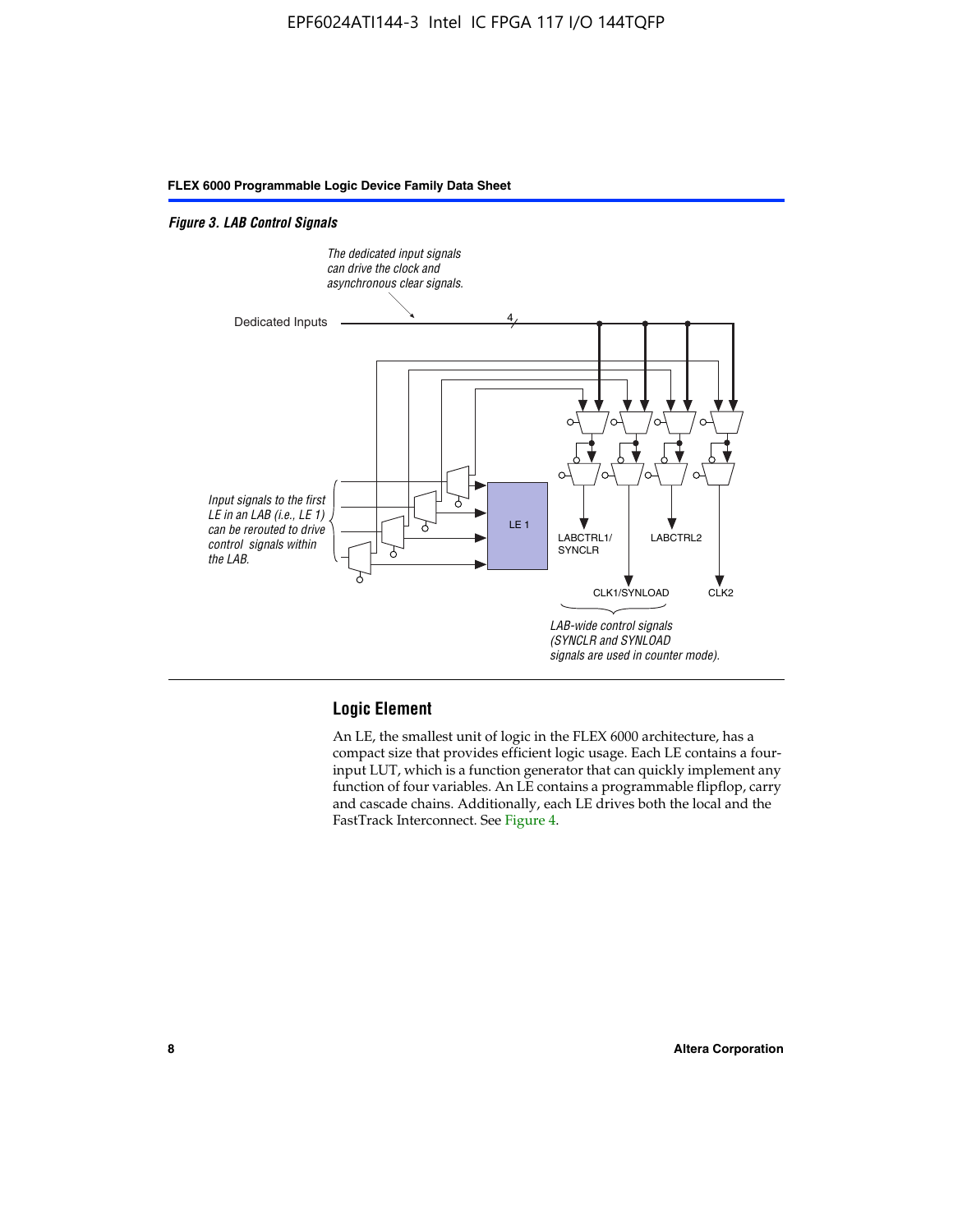

*Figure 4. Logic Element*

The programmable flipflop in the LE can be configured for D, T, JK, or SR operation. The clock and clear control signals on the flipflop can be driven by global signals, general-purpose I/O pins, or any internal logic. For combinatorial functions, the flipflop is bypassed and the output of the LUT drives the outputs of the LE. The LE output can drive both the local interconnect and the FastTrack Interconnect.

**FLEX 6000 Programmable Logic Device Family Data Sheet**

The FLEX 6000 architecture provides two types of dedicated high-speed data paths that connect adjacent LEs without using local interconnect paths: carry chains and cascade chains. A carry chain supports high-speed arithmetic functions such as counters and adders, while a cascade chain implements wide-input functions such as equivalent comparators with minimum delay. Carry and cascade chains connect LEs 2 through 10 in an LAB and all LABs in the same half of the row. Because extensive use of carry and cascade chains can reduce routing flexibility, these chains should be limited to speed-critical portions of a design.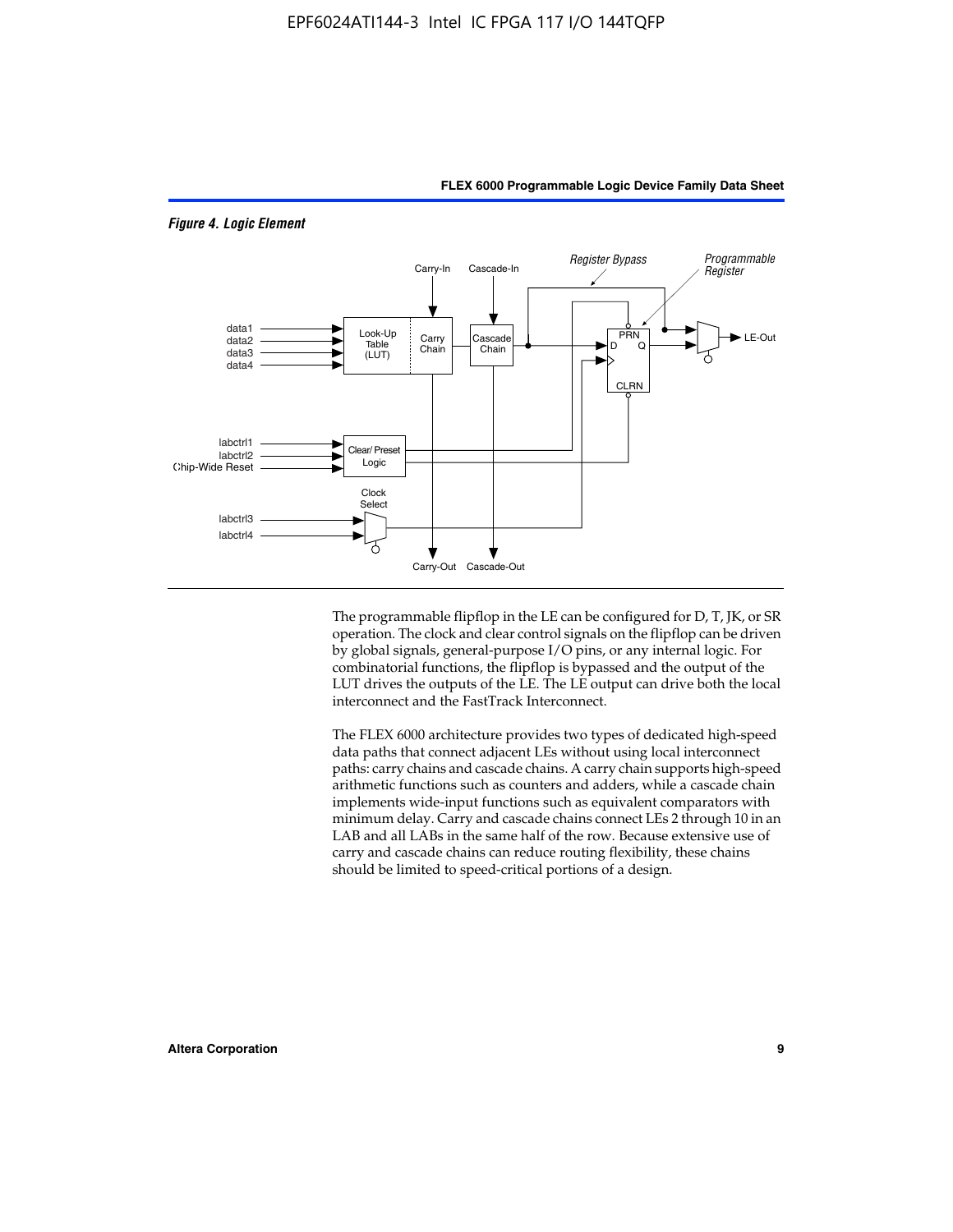#### *Carry Chain*

The carry chain provides a very fast (0.1 ns) carry-forward function between LEs. The carry-in signal from a lower-order bit drives forward into the higher-order bit via the carry chain, and feeds into both the LUT and the next portion of the carry chain. This feature allows the FLEX 6000 architecture to implement high-speed counters, adders, and comparators of arbitrary width. Carry chain logic can be created automatically by the Altera software during design processing, or manually by the designer during design entry. Parameterized functions such as LPM and DesignWare functions automatically take advantage of carry chains for the appropriate functions.

Because the first LE of each LAB can generate control signals for that LAB, the first LE in each LAB is not included in carry chains. In addition, the inputs of the first LE in each LAB may be used to generate synchronous clear and load enable signals for counters implemented with carry chains.

Carry chains longer than nine LEs are implemented automatically by linking LABs together. For enhanced fitting, a long carry chain skips alternate LABs in a row. A carry chain longer than one LAB skips either from an even-numbered LAB to another even-numbered LAB, or from an odd-numbered LAB to another odd-numbered LAB. For example, the last LE of the first LAB in a row carries to the second LE of the third LAB in the row. In addition, the carry chain does not cross the middle of the row. For instance, in the EPF6016 device, the carry chain stops at the 11th LAB in a row and a new carry chain begins at the 12th LAB.

Figure 5 shows how an *n*-bit full adder can be implemented in  $n + 1$  LEs with the carry chain. One portion of the LUT generates the sum of two bits using the input signals and the carry-in signal; the sum is routed to the output of the LE. Although the register can be bypassed for simple adders, it can be used for an accumulator function. Another portion of the LUT and the carry chain logic generates the carry-out signal, which is routed directly to the carry-in signal of the next-higher-order bit. The final carry-out signal is routed to an LE, where it is driven onto the FastTrack Interconnect.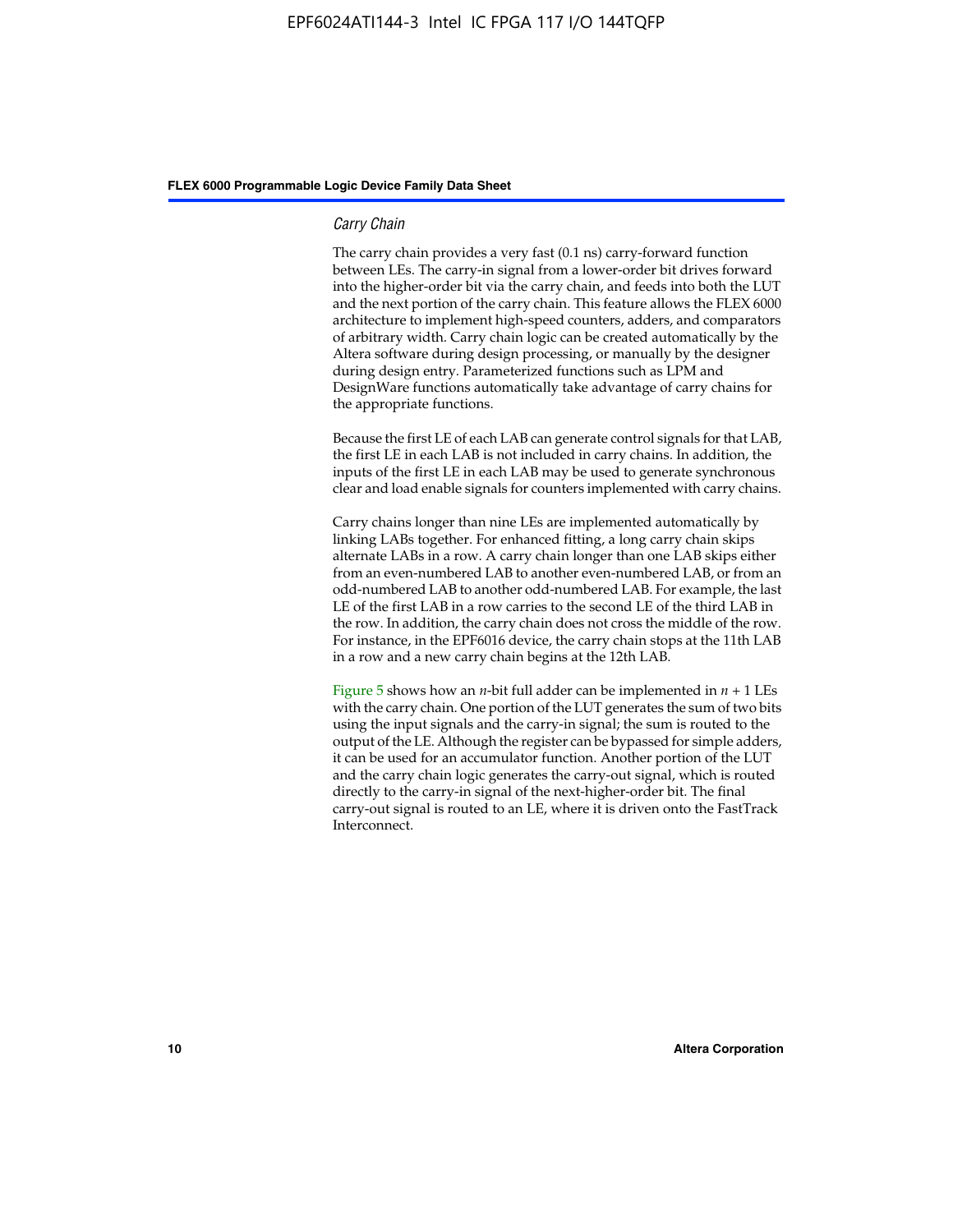

*Figure 5. Carry Chain Operation*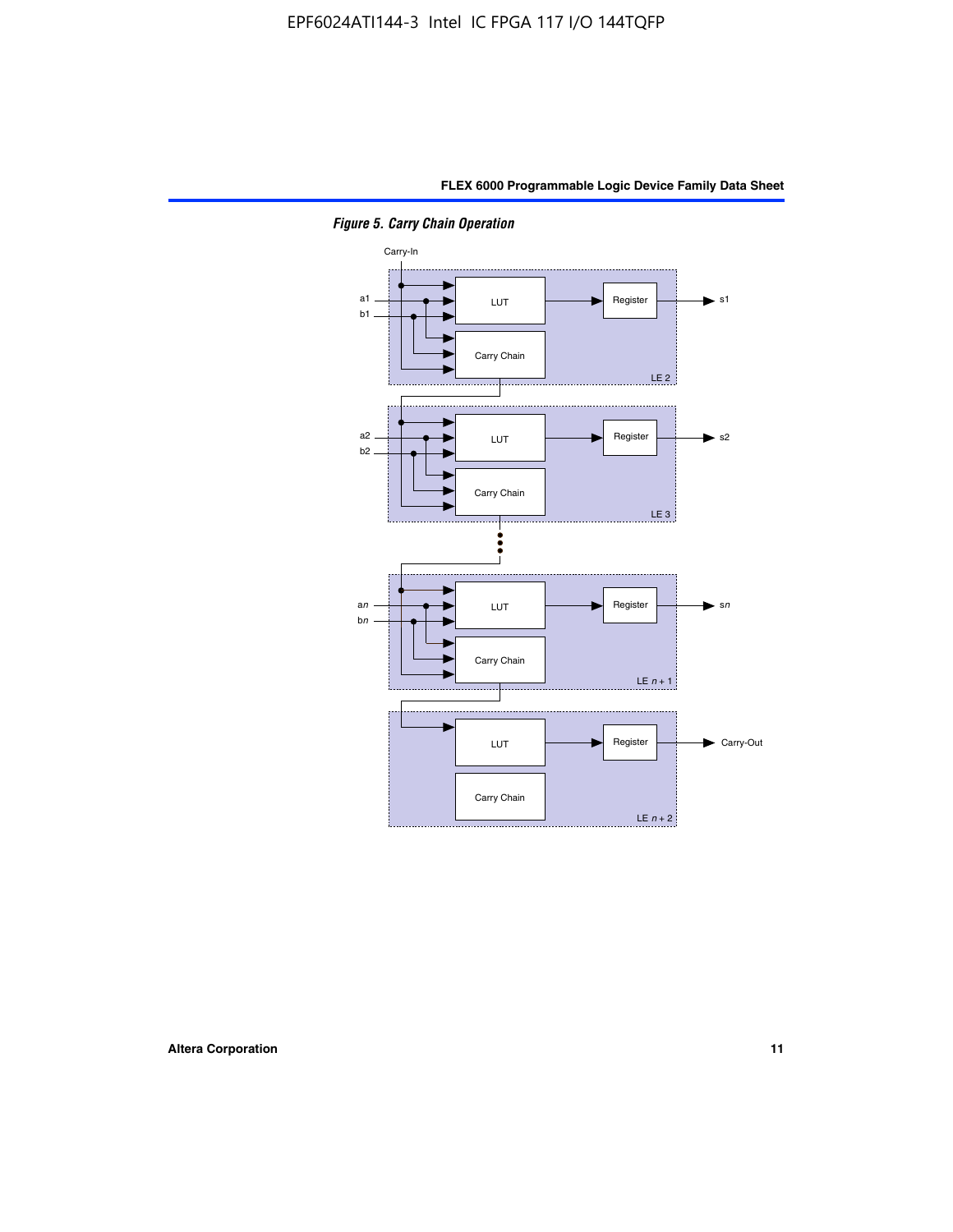#### *Cascade Chain*

The cascade chain enables the FLEX 6000 architecture to implement very wide fan-in functions. Adjacent LUTs can be used to implement portions of the function in parallel; the cascade chain serially connects the intermediate values. The cascade chain can use a logical AND or logical OR gate (via De Morgan's inversion) to connect the outputs of adjacent LEs. Each additional LE provides four more inputs to the effective width of a function, with a delay as low as 0.5 ns per LE. Cascade chain logic can be created automatically by the Altera software during design processing, or manually by the designer during design entry. Parameterized functions such as LPM and DesignWare functions automatically take advantage of cascade chains for the appropriate functions.

A cascade chain implementing an AND gate can use the register in the last LE; a cascade chain implementing an OR gate cannot use this register because of the inversion required to implement the OR gate.

Because the first LE of an LAB can generate control signals for that LAB, the first LE in each LAB is not included in cascade chains. Moreover, cascade chains longer than nine bits are automatically implemented by linking several LABs together. For easier routing, a long cascade chain skips every other LAB in a row. A cascade chain longer than one LAB skips either from an even-numbered LAB to another even-numbered LAB, or from an odd-numbered LAB to another odd-numbered LAB. For example, the last LE of the first LAB in a row cascades to the second LE of the third LAB. The cascade chain does not cross the center of the row. For example, in an EPF6016 device, the cascade chain stops at the 11th LAB in a row and a new cascade chain begins at the 12th LAB.

Figure 6 shows how the cascade function can connect adjacent LEs to form functions with a wide fan-in. In this example, functions of 4*n* variables are implemented with *n* LEs. The cascade chain requires 3.4 ns to decode a 16-bit address.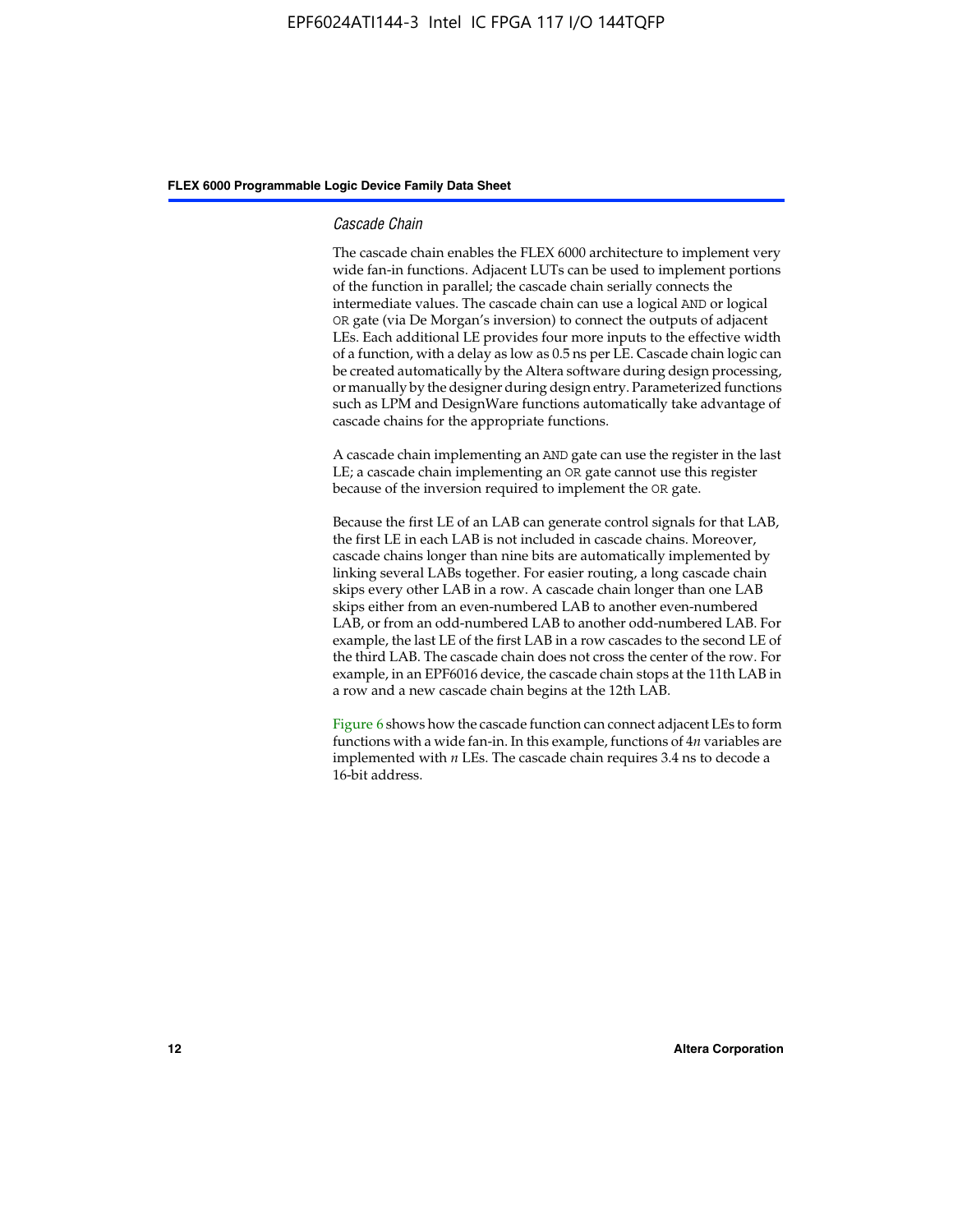

#### *LE Operating Modes*

The FLEX 6000 LE can operate in one of the following three modes:

- Normal mode
- Arithmetic mode
- Counter mode

Each of these modes uses LE resources differently. In each mode, seven available inputs to the LE—the four data inputs from the LAB local interconnect, the feedback from the programmable register, and the carry-in and cascade-in from the previous LE—are directed to different destinations to implement the desired logic function. LAB-wide signals provide clock, asynchronous clear, synchronous clear, and synchronous load control for the register. The Altera software, in conjunction with parameterized functions such as LPM and DesignWare functions, automatically chooses the appropriate mode for common functions such as counters, adders, and multipliers. If required, the designer can also create special-purpose functions to use an LE operating mode for optimal performance.

Figure 7 shows the LE operating modes.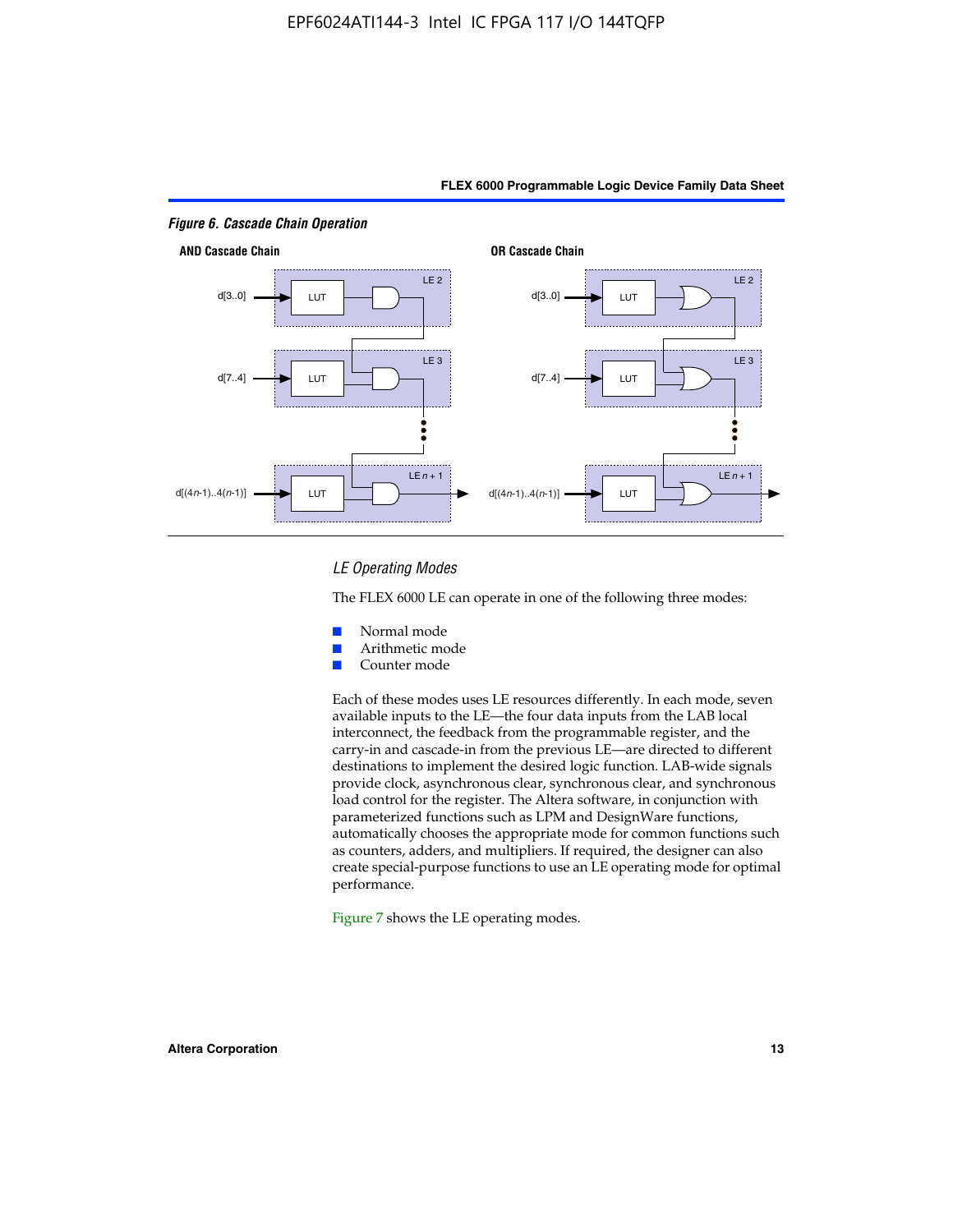#### *Figure 7. LE Operating Modes*

#### **Normal Mode**



#### **Arithmetic Mode**





#### *Notes:*

- (1) The register feedback multiplexer is available on LE 2 of each LAB.
- (2) The data1 and data2 input signals can supply a clock enable, up or down control, or register feedback signals for all LEs other than the second LE in an LAB.
- (3) The LAB-wide synchronous clear and LAB-wide synchronous load affect all registers in an LAB.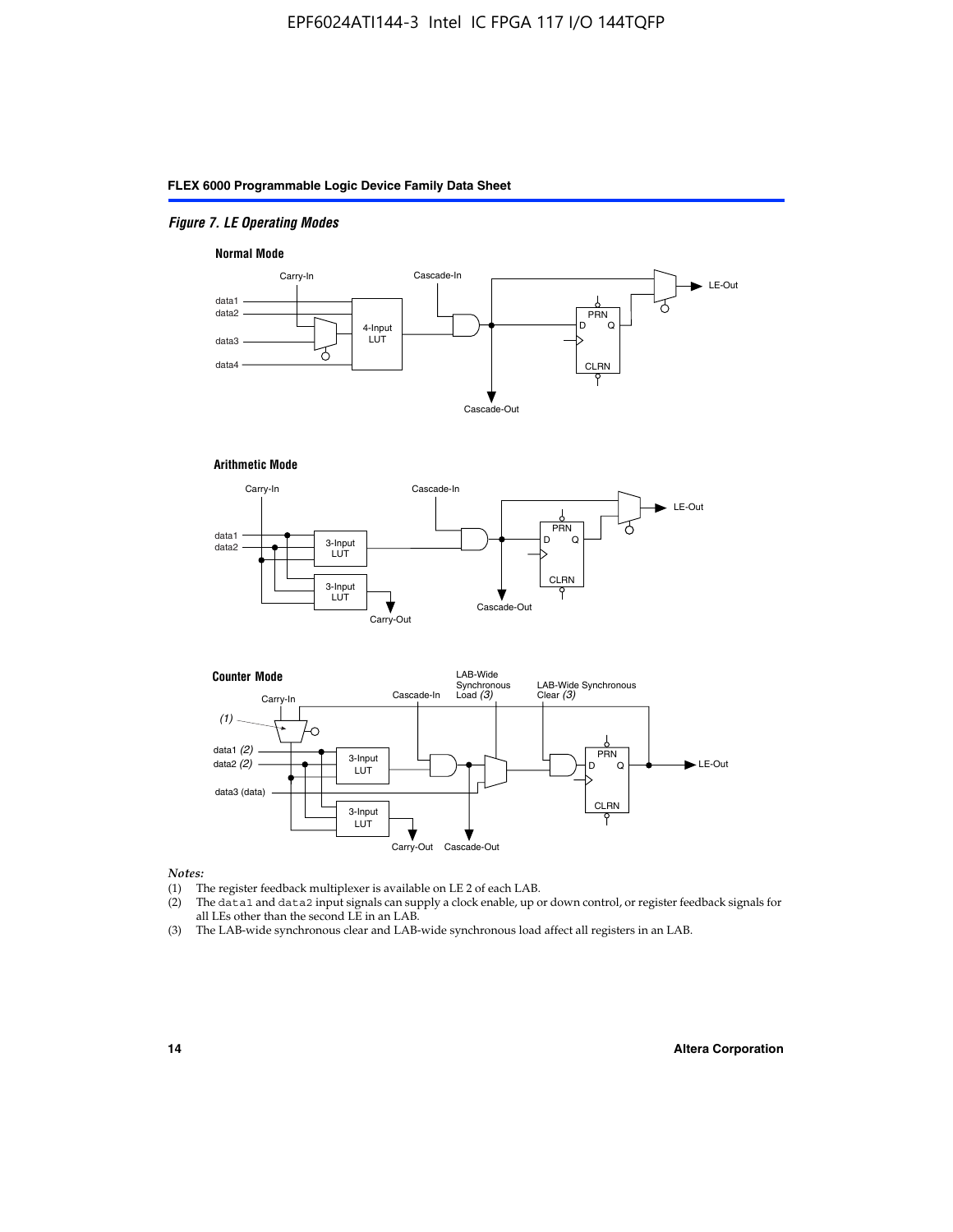#### **Normal Mode**

The normal mode is suitable for general logic applications, combinatorial functions, or wide decoding functions that can take advantage of a cascade chain. In normal mode, four data inputs from the LAB local interconnect and the carry-in are inputs to a 4-input LUT. The Altera software automatically selects the carry-in or the DATA3 signal as one of the inputs to the LUT. The LUT output can be combined with the cascadein signal to form a cascade chain through the cascade-out signal.

#### **Arithmetic Mode**

The arithmetic mode is ideal for implementing adders, accumulators, and comparators. An LE in arithmetic mode uses two 3-input LUTs. One LUT computes a 3-input function; the other generates a carry output. As shown in Figure 7, the first LUT uses the carry-in signal and two data inputs from the LAB local interconnect to generate a combinatorial or registered output. For example, when implementing an adder, this output is the sum of three signals: DATA1, DATA2, and carry-in. The second LUT uses the same three signals to generate a carry-out signal, thereby creating a carry chain. The arithmetic mode also supports simultaneous use of the cascade chain.

The Altera software implements logic functions to use the arithmetic mode automatically where appropriate; the designer does not have to decide how the carry chain will be used.

#### **Counter Mode**

The counter mode offers counter enable, synchronous up/down control, synchronous clear, and synchronous load options. The counter enable and synchronous up/down control signals are generated from the data inputs of the LAB local interconnect. The synchronous clear and synchronous load options are LAB-wide signals that affect all registers in the LAB. Consequently, if any of the LEs in a LAB use counter mode, other LEs in that LAB must be used as part of the same counter or be used for a combinatorial function. In addition, the Altera software automatically places registers that are not in the counter into other LABs.

The counter mode uses two 3-input LUTs: one generates the counter data and the other generates the fast carry bit. A 2-to-1 multiplexer provides synchronous loading, and another AND gate provides synchronous clearing. If the cascade function is used by an LE in counter mode, the synchronous clear or load will override any signal carried on the cascade chain. The synchronous clear overrides the synchronous load.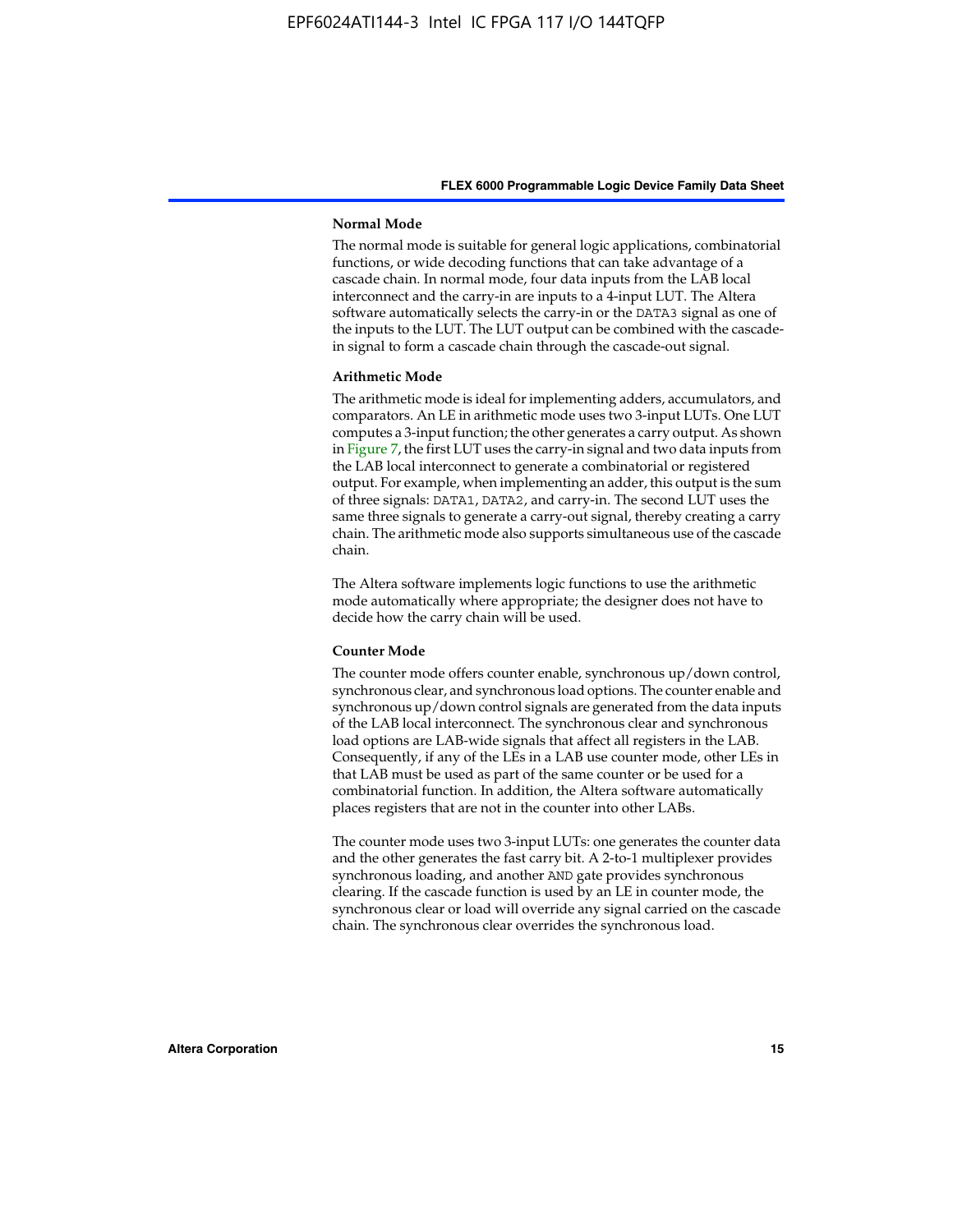Either the counter enable or the up/down control may be used for a given counter. Moreover, the synchronous load can be used as a count enable by routing the register output into the data input automatically when requested by the designer.

The second LE of each LAB has a special function for counter mode; the carry-in of the LE can be driven by a fast feedback path from the register. This function gives a faster counter speed for counter carry chains starting in the second LE of an LAB.

The Altera software implements functions to use the counter mode automatically where appropriate. The designer does not have to decide how the carry chain will be used.

#### *Internal Tri-State Emulation*

Internal tri-state emulation provides internal tri-states without the limitations of a physical tri-state bus. In a physical tri-state bus, the tri-state buffers' output enable (OE) signals select which signal drives the bus. However, if multiple OE signals are active, contending signals can be driven onto the bus. Conversely, if no OE signals are active, the bus will float. Internal tri-state emulation resolves contending tri-state buffers to a low value and floating buses to a high value, thereby eliminating these problems. The Altera software automatically implements tri-state bus functionality with a multiplexer.

#### *Clear & Preset Logic Control*

Logic for the programmable register's clear and preset functions is controlled by the LAB-wide signals LABCTRL1 and LABCTRL2. The LE register has an asynchronous clear that can implement an asynchronous preset. Either LABCTRL1 or LABCTRL2 can control the asynchronous clear or preset. Because the clear and preset functions are active-low, the Altera software automatically assigns a logic high to an unused clear or preset signal. The clear and preset logic is implemented in either the asynchronous clear or asynchronous preset mode, which is chosen during design entry (see Figure 8).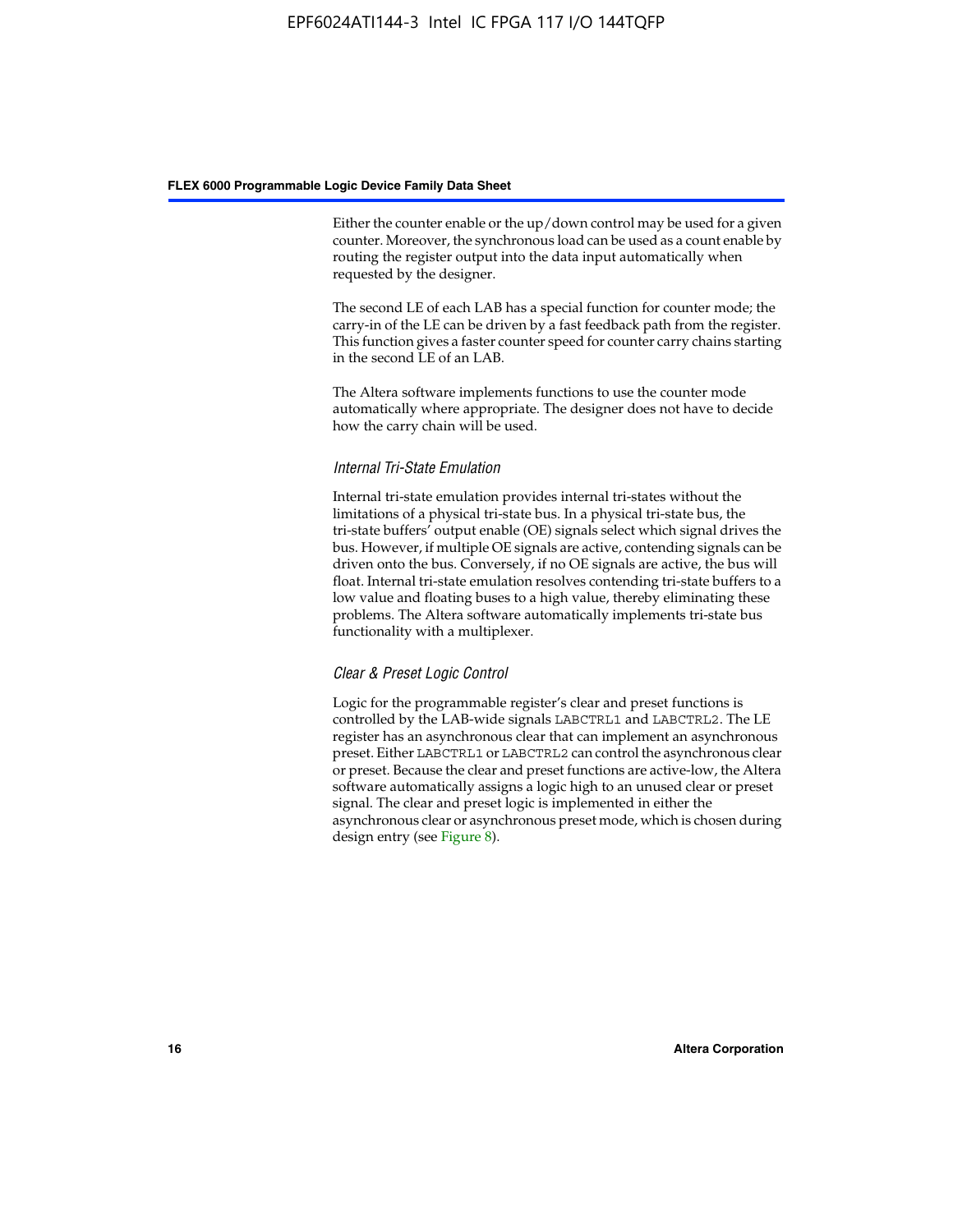

#### **Asynchronous Clear**

The flipflop can be cleared by either LABCTRL1 or LABCTRL2.

#### **Asynchronous Preset**

An asynchronous preset is implemented with an asynchronous clear. The Altera software provides preset control by using the clear and inverting the input and output of the register. Inversion control is available for the inputs to both LEs and IOEs. Therefore, this technique can be used when a register drives logic or drives a pin.

In addition to the two clear and preset modes, FLEX 6000 devices provide a chip-wide reset pin (DEV\_CLRn) that can reset all registers in the device. The option to use this pin is set in the Altera software before compilation. The chip-wide reset overrides all other control signals. Any register with an asynchronous preset will be preset when the chip-wide reset is asserted because of the inversion technique used to implement the asynchronous preset.

The Altera software can use a programmable NOT-gate push-back technique to emulate simultaneous preset and clear or asynchronous load. However, this technique uses an additional three LEs per register.

#### **FastTrack Interconnect**

In the FLEX 6000 OptiFLEX architecture, connections between LEs and device I/O pins are provided by the FastTrack Interconnect, a series of continuous horizontal and vertical routing channels that traverse the device. This global routing structure provides predictable performance, even for complex designs. In contrast, the segmented routing in FPGAs requires switch matrices to connect a variable number of routing paths, increasing the delays between logic resources and reducing performance.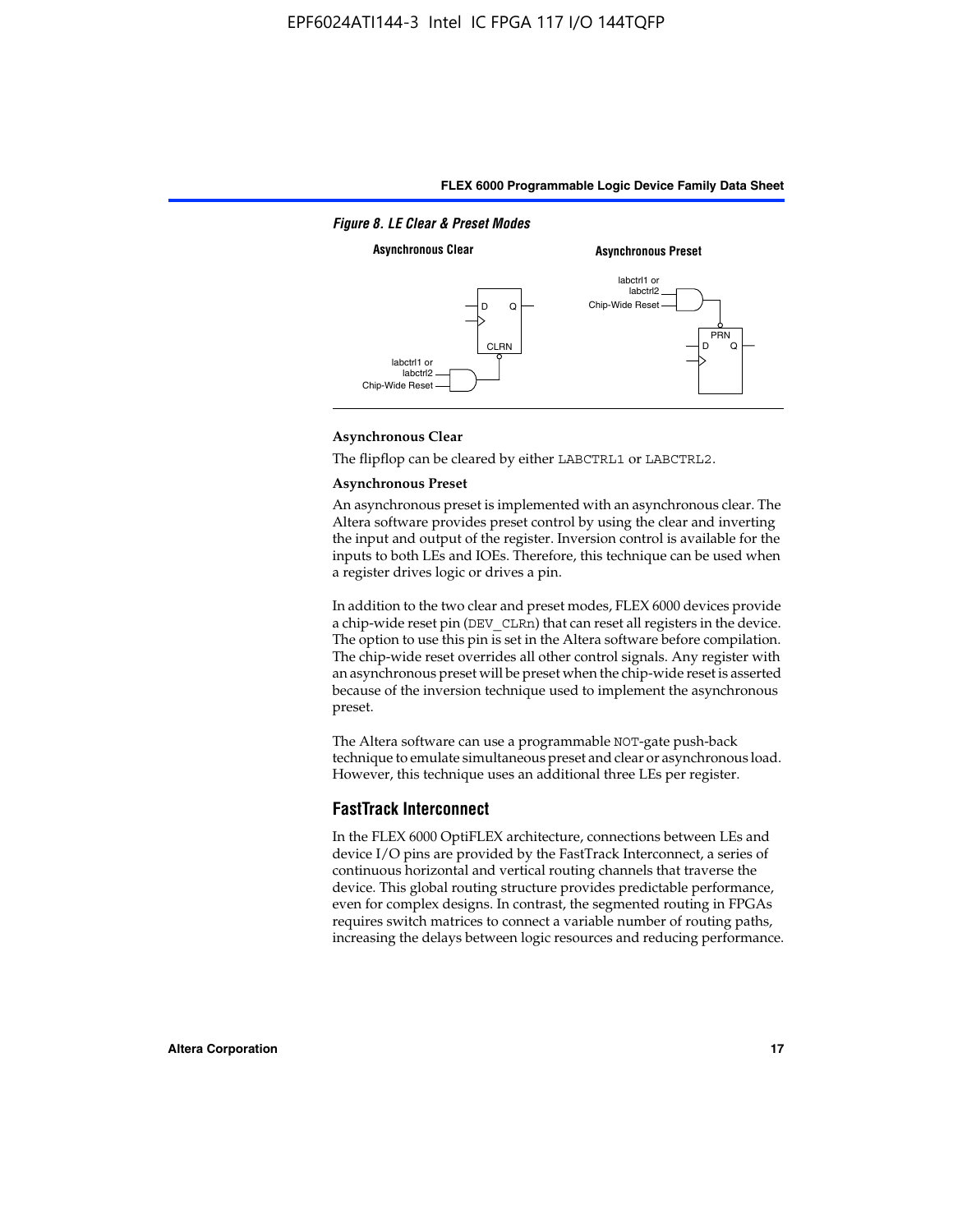The FastTrack Interconnect consists of column and row interconnect channels that span the entire device. Each row of LABs is served by a dedicated row interconnect, which routes signals between LABs in the same row, and also routes signals from I/O pins to LABs. Additionally, the local interconnect routes signals between LEs in the same LAB and in adjacent LABs. The column interconnect routes signals between rows and routes signals from I/O pins to rows.

LEs 1 through 5 of an LAB drive the local interconnect to the right, while LEs 6 through 10 drive the local interconnect to the left. The DATA1 and DATA3 inputs of each LE are driven by the local interconnect to the left; DATA2 and DATA4 are driven by the local interconnect to the right. The local interconnect also routes signals from LEs to I/O pins. Figure 9 shows an overview of the FLEX 6000 interconnect architecture. LEs in the first and last columns have drivers on both sides so that all LEs in the LAB can drive I/O pins via the local interconnect.

*Figure 9. FastTrack Interconnect Architecture*



*Note:*

(1) For EPF6010A, EPF6016, and EPF6016A devices, *n* = 144 channels and *m* = 20 channels; for EPF6024A devices,  $n = 186$  channels and  $m = 30$  channels.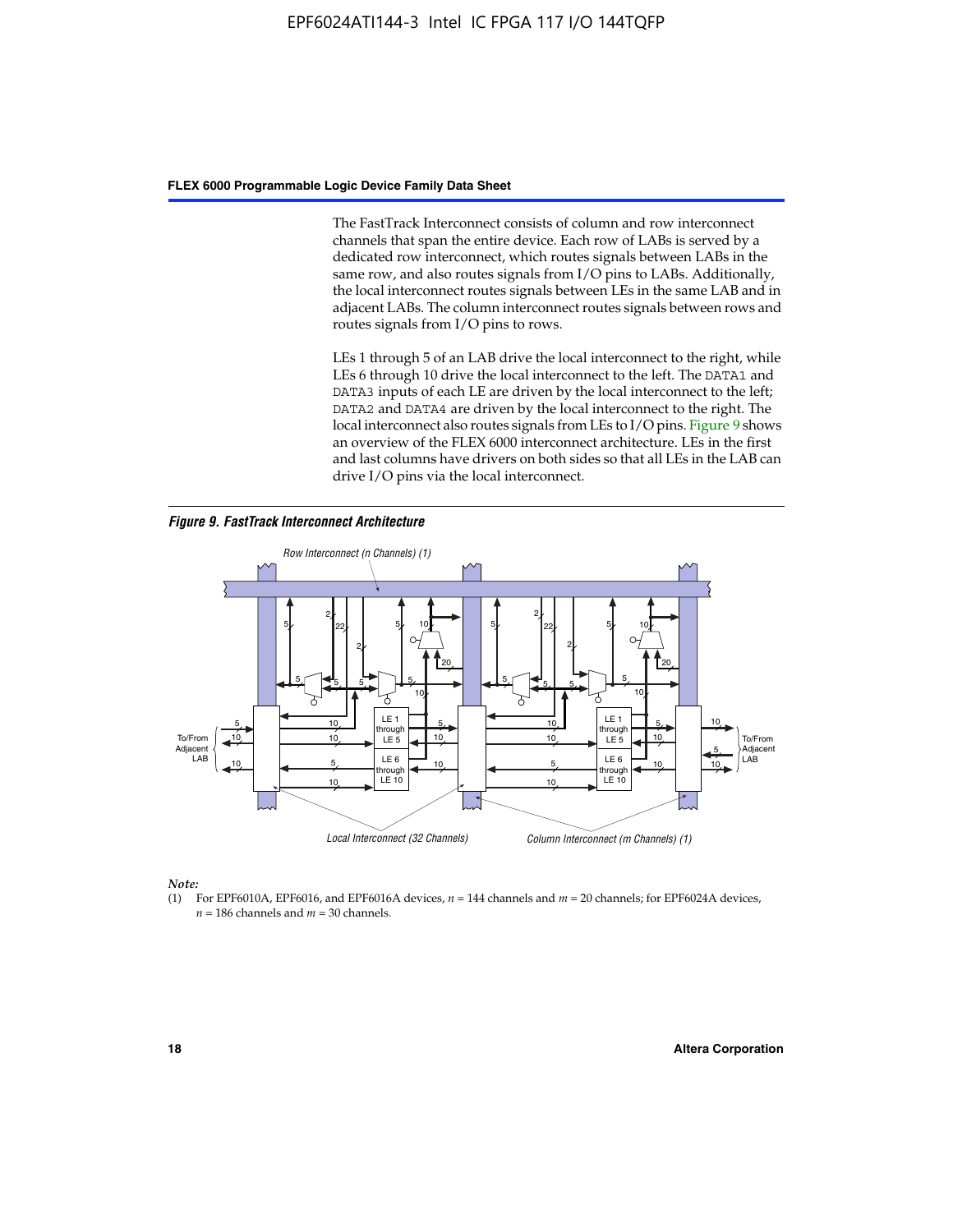A row channel can be driven by an LE or by one of two column channels. These three signals feed a 3-to-1 multiplexer that connects to six specific row channels. Row channels drive into the local interconnect via multiplexers.

Each column of LABs is served by a dedicated column interconnect. The LEs in an LAB can drive the column interconnect. The LEs in an LAB, a column IOE, or a row interconnect can drive the column interconnect. The column interconnect can then drive another row's interconnect to route the signals to other LABs in the device. A signal from the column interconnect must be routed to the row interconnect before it can enter an  $LAB$ 

Each LE has a FastTrack Interconnect output and a local output. The FastTrack interconnect output can drive six row and two column lines directly; the local output drives the local interconnect. Each local interconnect channel driven by an LE can drive four row and two column channels. This feature provides additional flexibility, because each LE can drive any of ten row lines and four column lines.

In addition, LEs can drive global control signals. This feature is useful for distributing internally generated clock, asynchronous clear, and asynchronous preset signals. A pin-driven global signal can also drive data signals, which is useful for high-fan-out data signals.

Each LAB drives two groups of local interconnects, which allows an LE to drive two LABs, or 20 LEs, via the local interconnect. The row-to-local multiplexers are used more efficiently, because the multiplexers can now drive two LABs. Figure 10 shows how an LAB connects to row and column interconnects.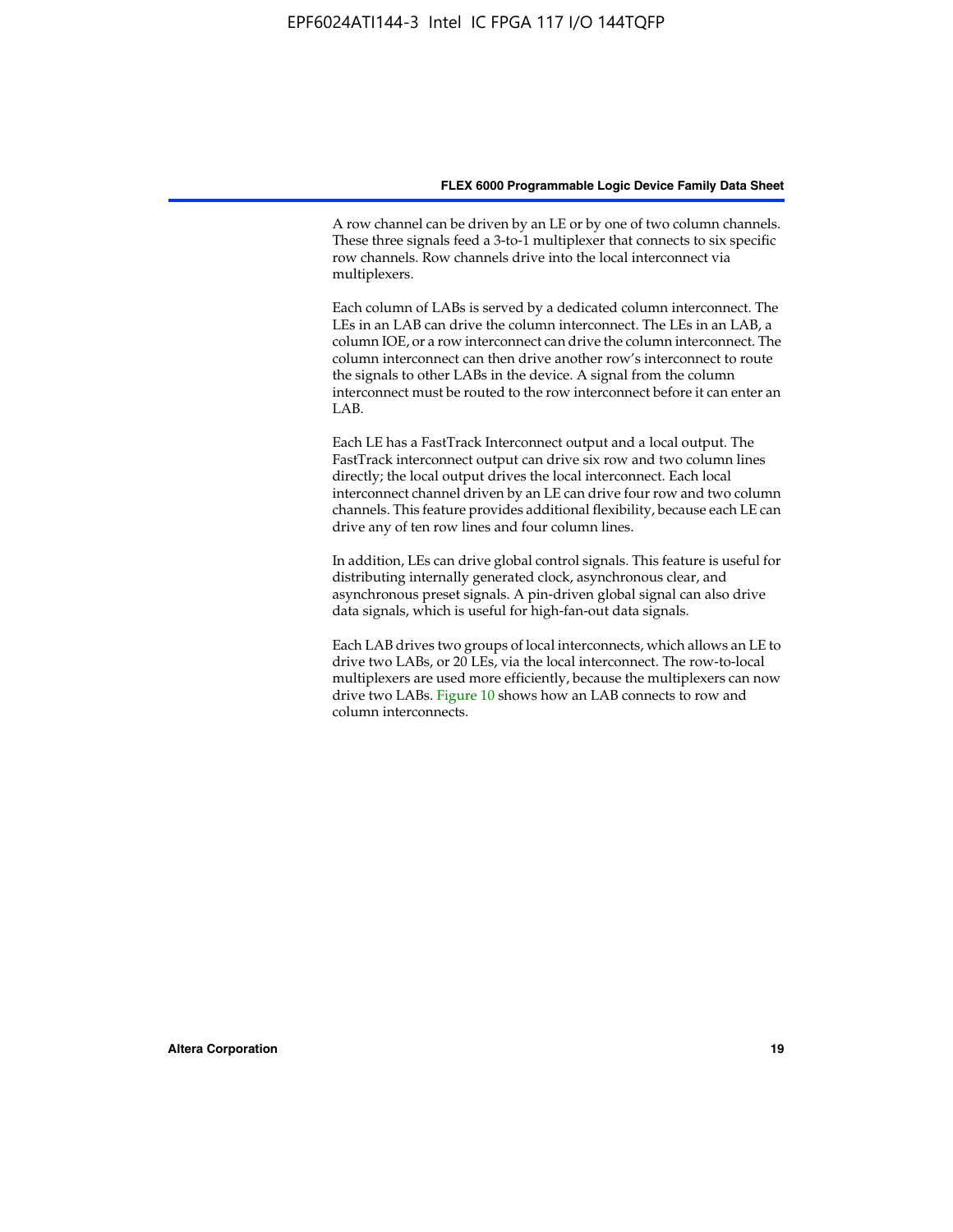*Figure 10. LAB Connections to Row & Column Interconnects*



For improved routability, the row interconnect consists of full-length and half-length channels. The full-length channels connect to all LABs in a row; the half-length channels connect to the LABs in half of the row. In addition to providing a predictable, row-wide interconnect, this architecture provides increased routing resources. Two neighboring LABs can be connected using a half-length channel, which saves the other half of the channel for the other half of the row. One-third of the row channels are half-length channels.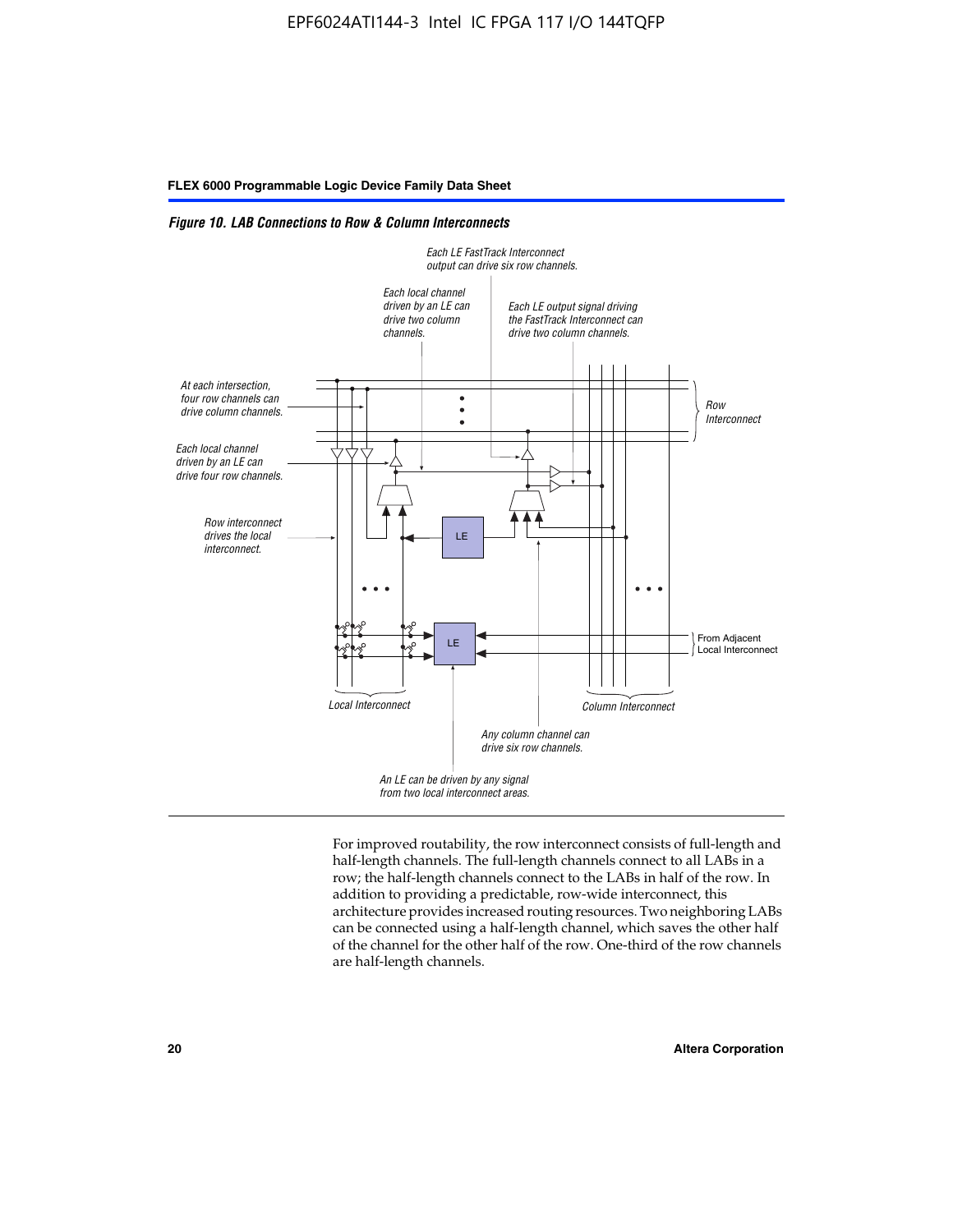| Table 5. FLEX 6000 FastTrack Interconnect Resources |             |                                   |                |                               |  |  |
|-----------------------------------------------------|-------------|-----------------------------------|----------------|-------------------------------|--|--|
| <b>Device</b>                                       | <b>Rows</b> | <b>Channels per</b><br><b>Row</b> | <b>Columns</b> | <b>Channels per</b><br>Column |  |  |
| EPF6010A                                            |             | 144                               | 22             | 20                            |  |  |
| EPF6016<br>EPF6016A                                 | 6           | 144                               | 22             | 20                            |  |  |
| EPF6024A                                            |             | 186                               | 28             | 30                            |  |  |

Table 5 summarizes the FastTrack Interconnect resources available in each FLEX 6000 device.

In addition to general-purpose I/O pins, FLEX 6000 devices have four dedicated input pins that provide low-skew signal distribution across the device. These four inputs can be used for global clock and asynchronous clear control signals. These signals are available as control signals for all LEs in the device. The dedicated inputs can also be used as generalpurpose data inputs because they can feed the local interconnect of each LAB in the device. Using dedicated inputs to route data signals provides a fast path for high fan-out signals.

The local interconnect from LABs located at either end of two rows can drive a global control signal. For instance, in an EPF6016 device, LABs C1, D1, C22, and D22 can all drive global control signals. When an LE drives a global control signal, the dedicated input pin that drives that signal cannot be used. Any LE in the device can drive a global control signal by driving the FastTrack Interconnect into the appropriate LAB. To minimize delay, however, the Altera software places the driving LE in the appropriate LAB. The LE-driving-global signal feature is optimized for speed for control signals; regular data signals are better routed on the FastTrack Interconnect and do not receive any advantage from being routed on global signals. This LE-driving-global control signal feature is controlled by the designer and is not used automatically by the Altera software. See Figure 11.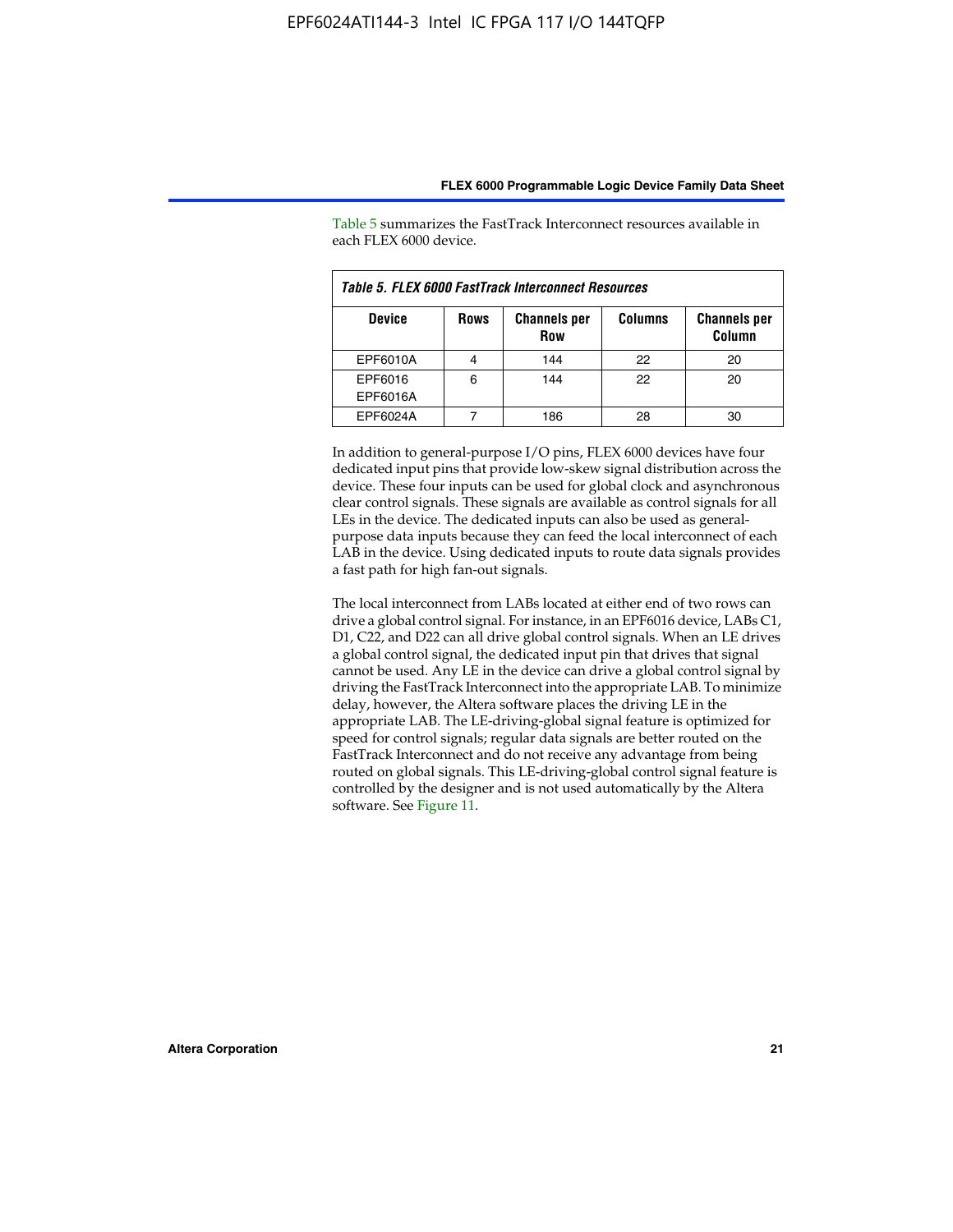

*Notes:*

- (1) The global clock and clear distribution signals are shown for EPF6016 and EPF6016A devices. In EPF6010A devices, LABs in rows B and C drive global signals. In EPF6024A devices, LABs in rows C and E drive global signals.
- (2) The local interconnect from LABs C1 and D1 can drive two global control signals on the left side.
- (3) Global signals drive into every LAB as clock, asynchronous clear, preset, and data signals.
- (4) The local interconnect from LABs C22 and D22 can drive two global control signals on the right side.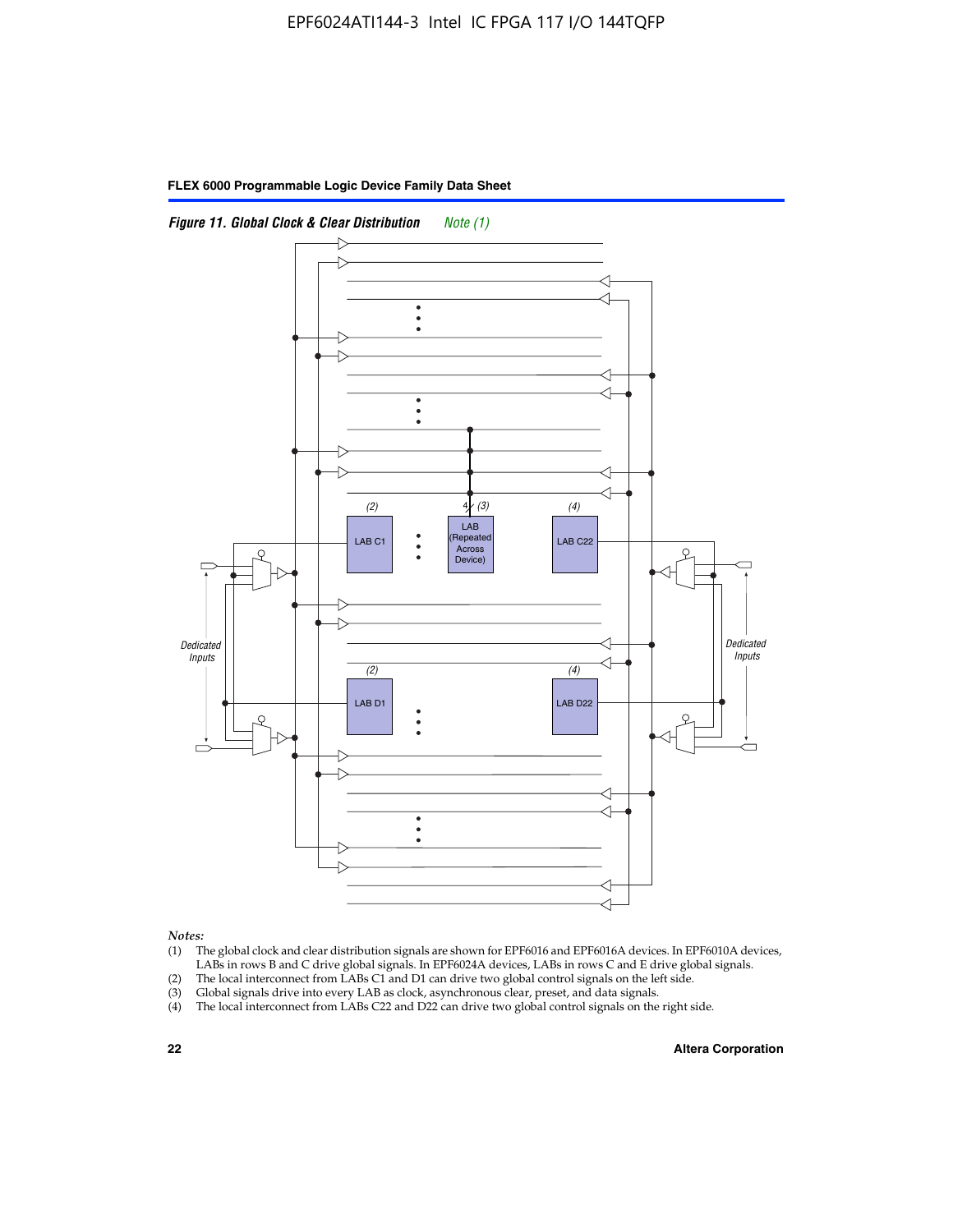#### **I/O Elements**

An IOE contains a bidirectional I/O buffer and a tri-state buffer. IOEs can be used as input, output, or bidirectional pins. An IOE receives its data signals from the adjacent local interconnect, which can be driven by a row or column interconnect (allowing any LE in the device to drive the IOE) or by an adjacent LE (allowing fast clock-to-output delays). A FastFLEX<sup>™</sup> I/O pin is a row or column output pin that receives its data signals from the adjacent local interconnect driven by an adjacent LE. The IOE receives its output enable signal through the same path, allowing individual output enables for every pin and permitting emulation of open-drain buffers. The Altera Compiler uses programmable inversion to invert the data or output enable signals automatically where appropriate. Opendrain emulation is provided by driving the data input low and toggling the OE of each IOE. This emulation is possible because there is one OE per pin.

A chip-wide output enable feature allows the designer to disable all pins of the device by asserting one pin (DEV\_OE). This feature is useful during board debugging or testing.

Figure 12 shows the IOE block diagram.



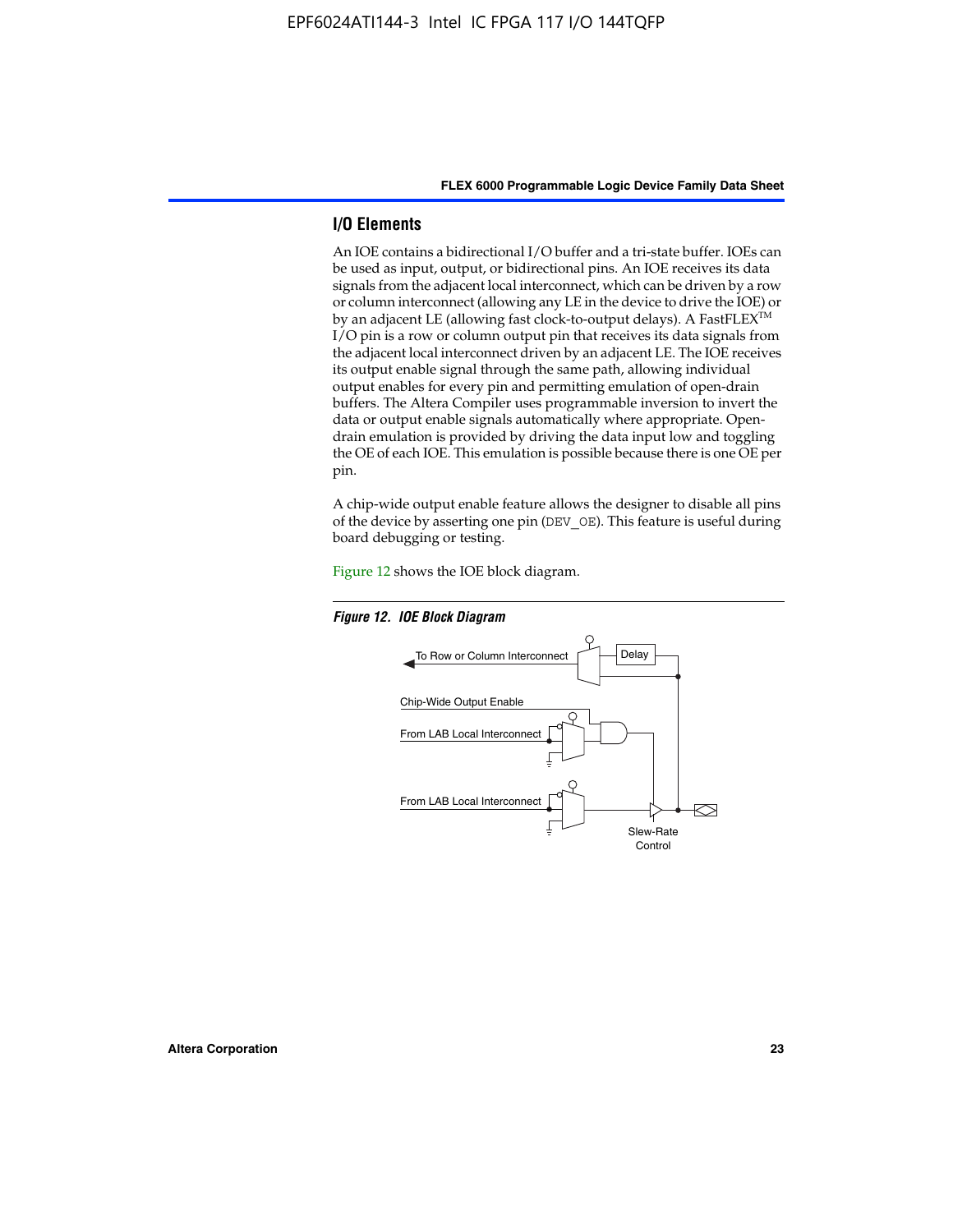Each IOE drives a row or column interconnect when used as an input or bidirectional pin. A row IOE can drive up to six row lines; a column IOE can drive up to two column lines. The input path from the I/O pad to the FastTrack Interconnect has a programmable delay element that can be used to guarantee a zero hold time. Depending on the placement of the IOE relative to what it is driving, the designer may choose to turn on the programmable delay to ensure a zero hold time. Figure 13 shows how an IOE connects to a row interconnect, and Figure 14 shows how an IOE connects to a column interconnect.



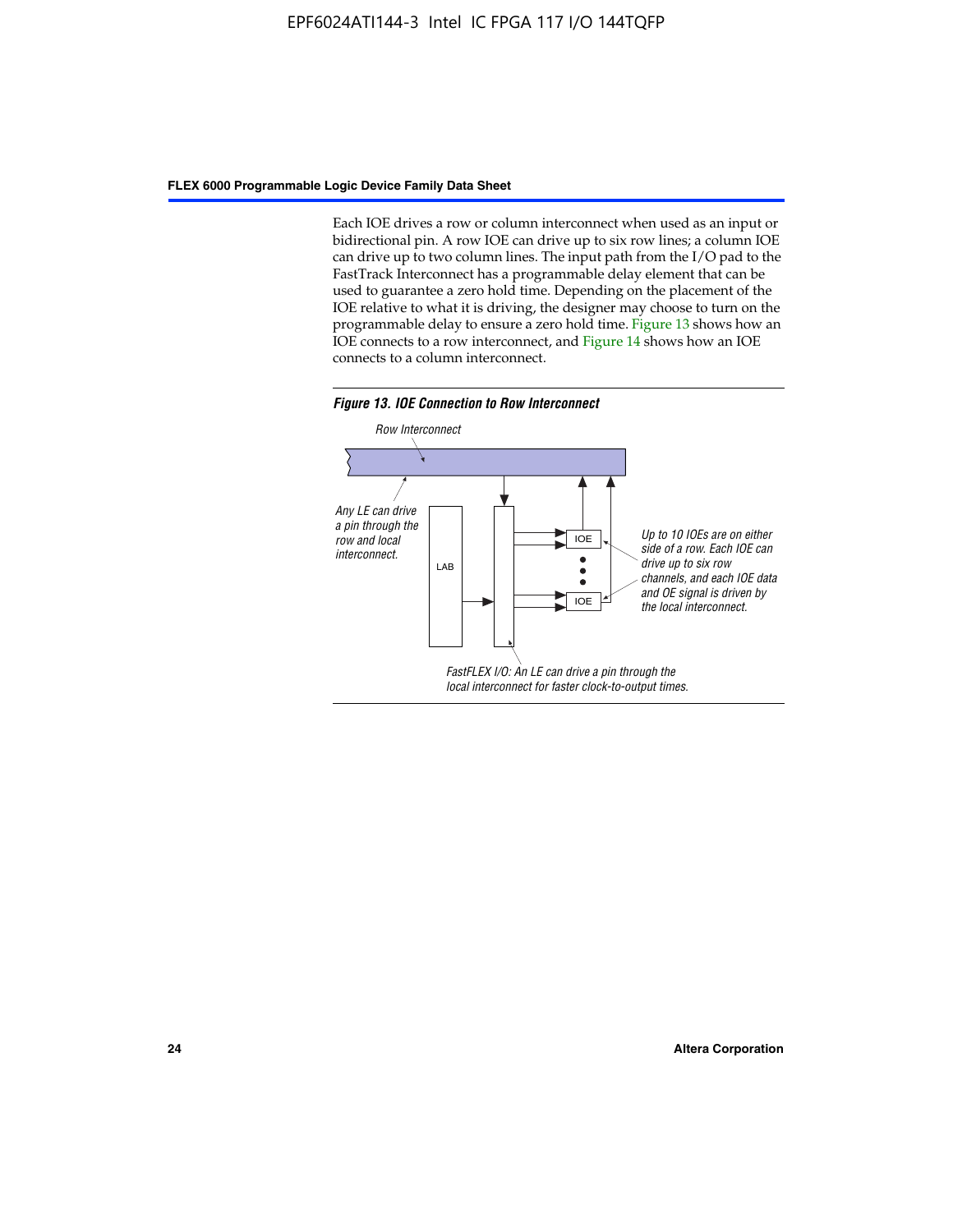

*Figure 14. IOE Connection to Column Interconnect*

## **SameFrame Pin-Outs**

3.3-V FLEX 6000 devices support the SameFrame pin-out feature for FineLine BGA packages. The SameFrame pin-out feature is the arrangement of balls on FineLine BGA packages such that the lower-ballcount packages form a subset of the higher-ball-count packages. SameFrame pin-outs provide the flexibility to migrate not only from device to device within the same package, but also from one package to another. A given printed circuit board (PCB) layout can support multiple device density/package combinations. For example, a single board layout can support an EPF6016A device in a 100-pin FineLine BGA package or an EPF6024A device in a 256-pin FineLine BGA package.

The Altera software packages provide support to design PCBs with SameFrame pin-out devices. Devices can be defined for present and future use. The Altera software packages generate pin-outs describing how to lay out a board to take advantage of this migration (see Figure 15).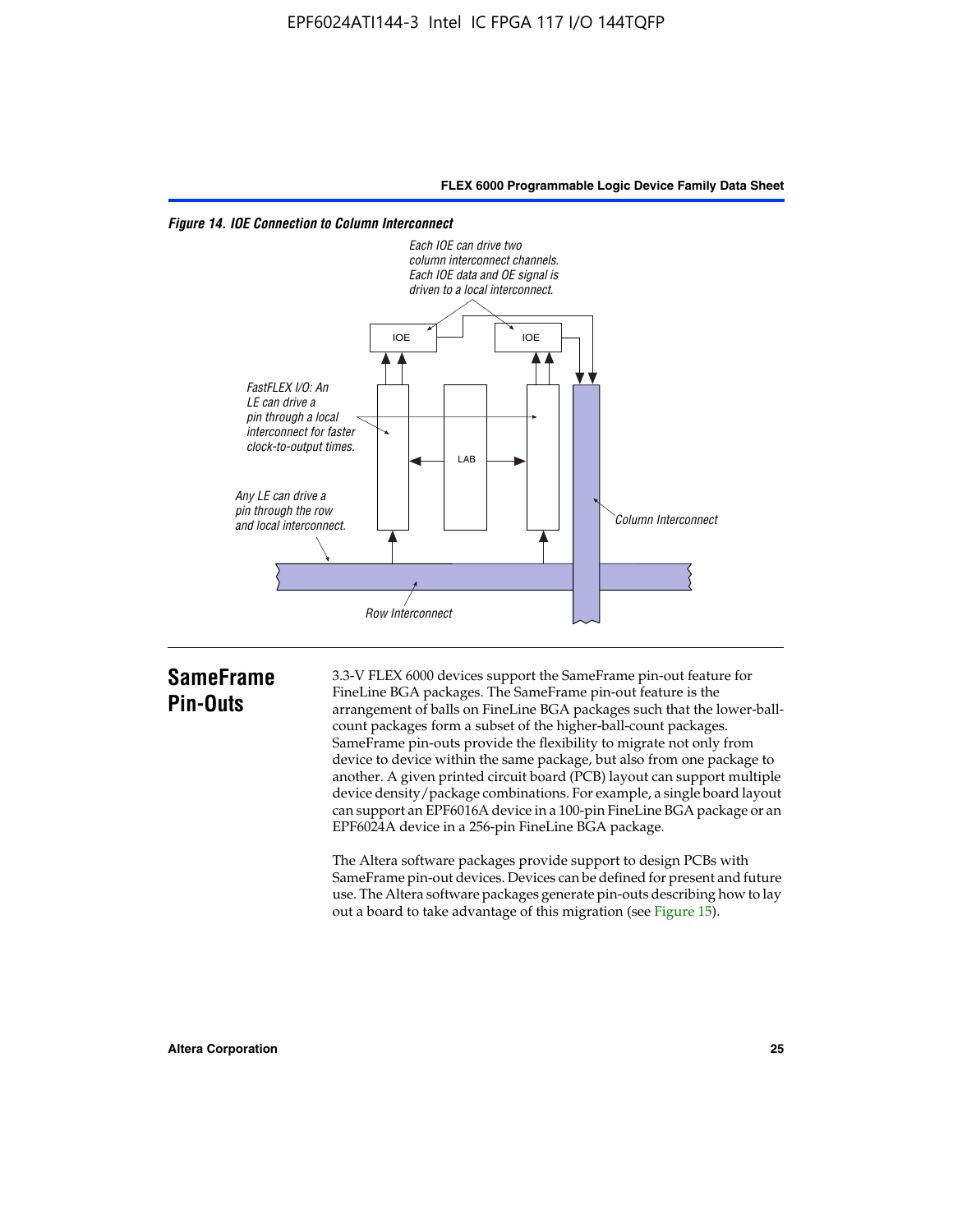

Table 6 lists the 3.3-V FLEX 6000 devices with the SameFrame pin-out feature.

| Table 6, 3.3-V FLEX 6000 Devices with SameFrame Pin-Outs |                             |                      |  |  |  |
|----------------------------------------------------------|-----------------------------|----------------------|--|--|--|
| <b>Device</b>                                            | <b>100-Pin FineLine BGA</b> | 256-Pin FineLine BGA |  |  |  |
| EPF6016A                                                 |                             |                      |  |  |  |
| EPF6024A                                                 |                             |                      |  |  |  |

## **Output Configuration**

This section discusses slew-rate control, the MultiVolt I/O interface, power sequencing, and hot-socketing for FLEX 6000 devices.

#### **Slew-Rate Control**

The output buffer in each IOE has an adjustable output slew-rate that can be configured for low-noise or high-speed performance. A slower slew-rate reduces system noise and adds a maximum delay of 6.8 ns. The fast slew-rate should be used for speed-critical outputs in systems that are adequately protected against noise. Designers can specify the slew-rate on a pin-by-pin basis during design entry or assign a default slew rate to all pins on a device-wide basis. The slew-rate setting affects only the falling edge of the output.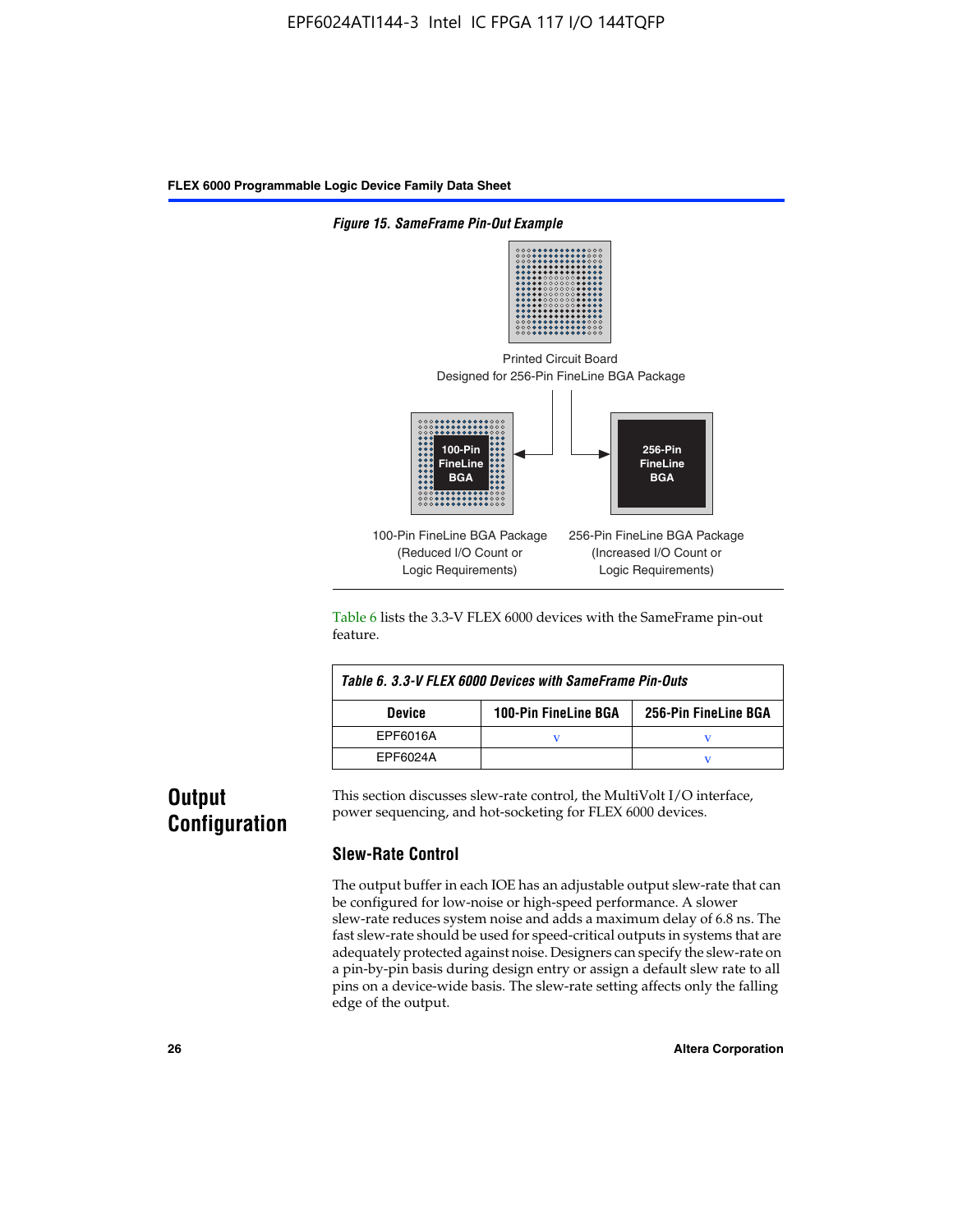#### **MultiVolt I/O Interface**

The FLEX 6000 device architecture supports the MultiVolt I/O interface feature, which allows FLEX 6000 devices to interface with systems of differing supply voltages. The EPF6016 device can be set for 3.3-V or 5.0-V I/O pin operation. This device has one set of  $V_{CC}$  pins for internal operation and input buffers (VCCINT), and another set for output drivers (VCCIO).

The VCCINT pins on 5.0-V FLEX 6000 devices must always be connected to a 5.0-V power supply. With a 5.0-V  $V_{\text{CCINT}}$  level, input voltages are at TTL levels and are therefore compatible with 3.3-V and 5.0-V inputs.

The VCCIO pins on 5.0-V FLEX 6000 devices can be connected to either a 3.3-V or 5.0-V power supply, depending on the output requirements. When the VCCIO pins are connected to a 5.0-V power supply, the output levels are compatible with 5.0-V systems. When the VCCIO pins are connected to a 3.3-V power supply, the output high is 3.3 V and is therefore compatible with 3.3-V or 5.0-V systems. Devices operating with V<sub>CCIO</sub> levels lower than 4.75 V incur a nominally greater timing delay of *tOD2* instead of *tOD1*.

On 3.3-V FLEX 6000 devices, the VCCINT pins must be connected to a 3.3-V power supply. Additionally, 3.3-V FLEX 6000A devices can interface with 2.5-V, 3.3-V, or 5.0-V systems when the VCCIO pins are tied to 2.5 V. The output can drive 2.5-V systems, and the inputs can be driven by 2.5- V, 3.3-V, or 5.0-V systems. When the VCCIO pins are tied to 3.3 V, the output can drive 3.3-V or 5.0-V systems. MultiVolt I/Os are not supported on 100-pin TQFP or 100-pin FineLine BGA packages.

| Table 7. FLEX 6000 MultiVolt I/O Support |                   |             |                  |     |                          |     |     |
|------------------------------------------|-------------------|-------------|------------------|-----|--------------------------|-----|-----|
| <b>V<sub>CCINT</sub></b>                 | V <sub>CCIO</sub> |             | Input Signal (V) |     | <b>Output Signal (V)</b> |     |     |
| (V)                                      | (V)               | 2.5         | 3.3              | 5.0 | 2.5                      | 3.3 | 5.0 |
| 3.3                                      | 2.5               | v           | v                | V   | $\mathbf v$              |     |     |
| 3.3                                      | 3.3               | $\mathbf v$ | v                | v   | V(1)                     |     | v   |
| 5.0                                      | 3.3               |             | $\mathbf{V}$     | V   |                          | v   | v   |
| 5.0                                      | 5.0               |             | $\mathbf v$      | v   |                          |     | v   |

Table 7 describes FLEX 6000 MultiVolt I/O support.

*Note:*

(1) When  $V_{\text{CCIO}} = 3.3 \text{ V}$ , a FLEX 6000 device can drive a 2.5-V device that has 3.3-V tolerant inputs.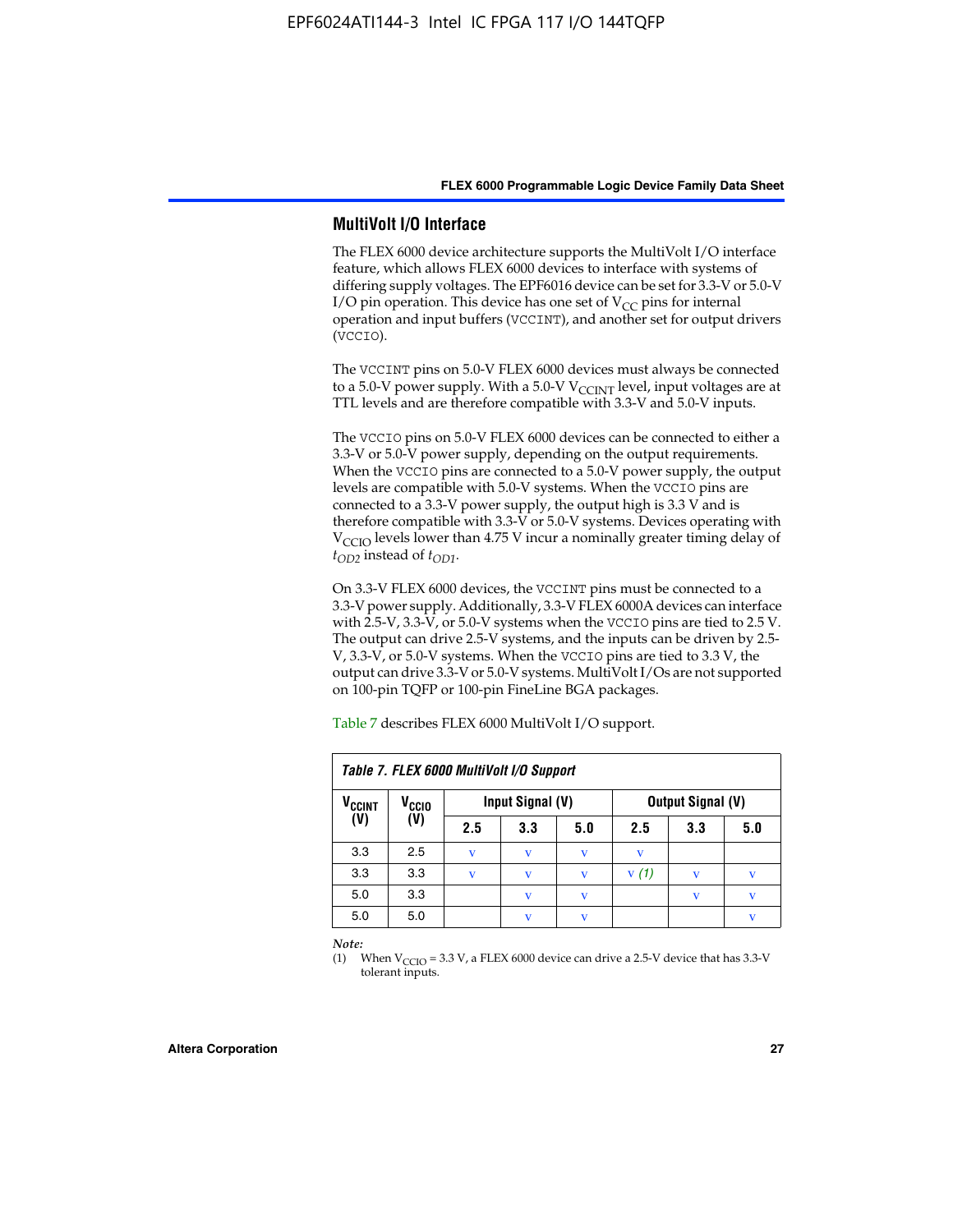Open-drain output pins on 5.0-V or 3.3-V FLEX 6000 devices (with a pullup resistor to the 5.0-V supply) can drive 5.0-V CMOS input pins that require a  $V_{IH}$  of 3.5 V. When the open-drain pin is active, it will drive low. When the pin is inactive, the trace will be pulled up to 5.0 V by the resistor. The open-drain pin will only drive low or tri-state; it will never drive high. The rise time is dependent on the value of the pull-up resistor and load impedance. The I<sub>OL</sub> current specification should be considered when selecting a pull-up resistor.

Output pins on 5.0-V FLEX 6000 devices with  $V_{\text{CCIO}} = 3.3$  V or 5.0 V (with a pull-up resistor to the 5.0-V supply) can also drive 5.0-V CMOS input pins. In this case, the pull-up transistor will turn off when the pin voltage exceeds 3.3 V. Therefore, the pin does not have to be open-drain.

### **Power Sequencing & Hot-Socketing**

Because FLEX 6000 family devices can be used in a mixed-voltage environment, they have been designed specifically to tolerate any possible power-up sequence. The  $V_{\text{CCIO}}$  and  $V_{\text{CCINT}}$  power planes can be powered in any order.

Signals can be driven into 3.3-V FLEX 6000 devices before and during power up without damaging the device. Additionally, FLEX 6000 devices do not drive out during power up. Once operating conditions are reached, FLEX 6000 devices operate as specified by the user.

**IEEE Std. 1149.1 (JTAG) Boundary-Scan Support**

All FLEX 6000 devices provide JTAG BST circuitry that comply with the IEEE Std. 1149.1-1990 specification. Table 8 shows JTAG instructions for FLEX 6000 devices. JTAG BST can be performed before or after configuration, but not during configuration (except when you disable JTAG support in user mode).

1 See *[A](http://www.altera.com/literature/an/an039.pdf)pplication Note 39 (IEEE 1149.1 (JTAG) Boundary-Scan Testing in Altera Devices)* for more information on JTAG BST circuitry.

| Table 8. FLEX 6000 JTAG Instructions |                                                                                                                                                                                                      |  |  |  |  |  |
|--------------------------------------|------------------------------------------------------------------------------------------------------------------------------------------------------------------------------------------------------|--|--|--|--|--|
| <b>JTAG Instruction</b>              | <b>Description</b>                                                                                                                                                                                   |  |  |  |  |  |
| SAMPLE/PRELOAD                       | Allows a snapshot of the signals at the device pins to be captured and examined during<br>normal device operation, and permits an initial data pattern to be output at the device pins.              |  |  |  |  |  |
| <b>EXTEST</b>                        | Allows the external circuitry and board-level interconnections to be tested by forcing a test<br>pattern at the output pins and capturing test result at the input pins.                             |  |  |  |  |  |
| <b>BYPASS</b>                        | Places the 1-bit bypass register between the TDI and TDO pins, which allows the BST<br>data to pass synchronously through the selected device to adjacent devices during<br>normal device operation. |  |  |  |  |  |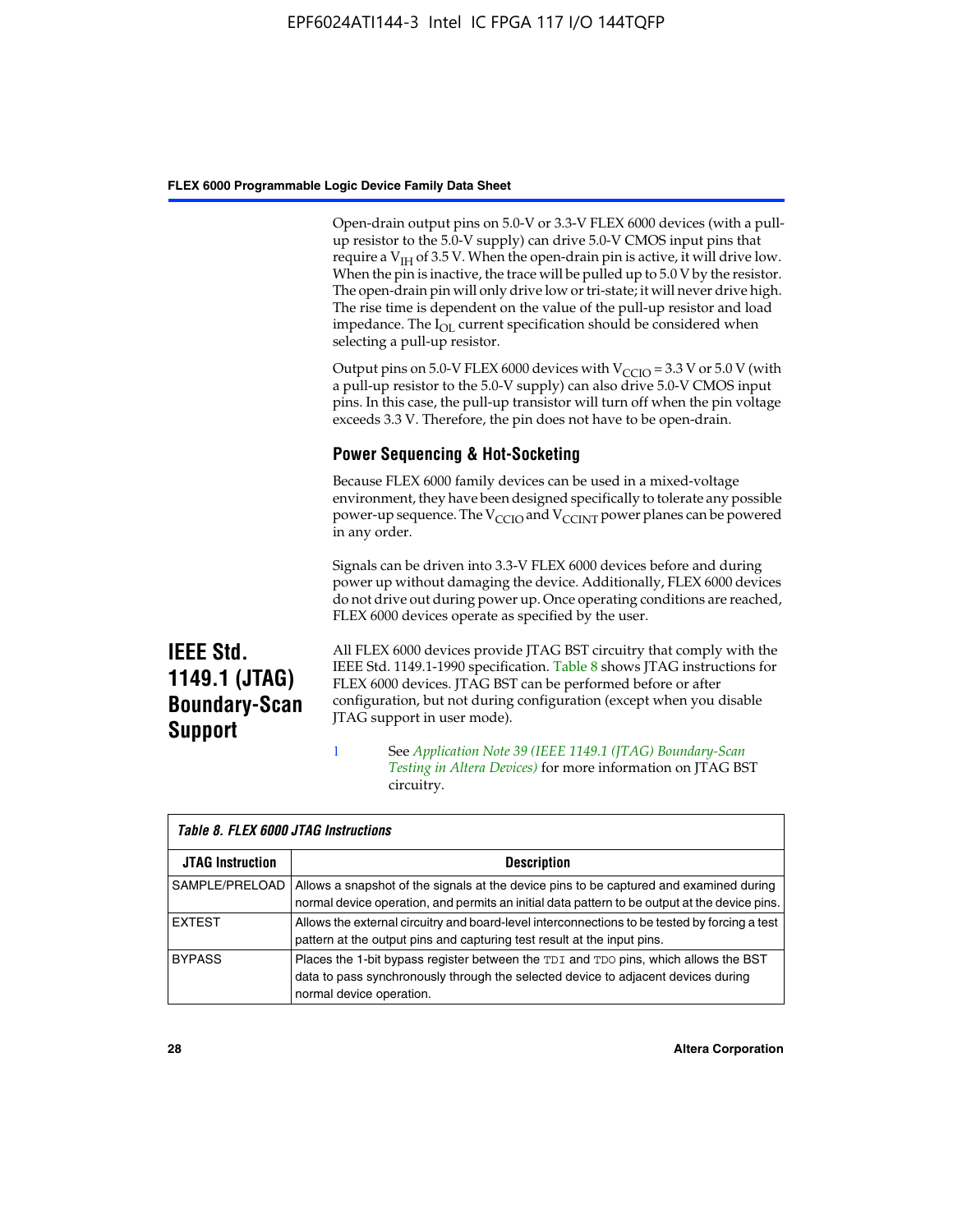The instruction register length for FLEX 6000 devices is three bits. Table 9 shows the boundary-scan register length for FLEX 6000 devices.

| Table 9. FLEX 6000 Device Boundary-Scan Register Length |                                      |  |  |  |  |
|---------------------------------------------------------|--------------------------------------|--|--|--|--|
| <b>Device</b>                                           | <b>Boundary-Scan Register Length</b> |  |  |  |  |
| EPF6010A                                                | 522                                  |  |  |  |  |
| EPF6016                                                 | 621                                  |  |  |  |  |
| EPF6016A                                                | 522                                  |  |  |  |  |
| EPF6024A                                                | 666                                  |  |  |  |  |

FLEX 6000 devices include a weak pull-up on JTAG pins.

f See *[Application Note 39 \(IEEE 1149.1 \(JTAG\) Boundary-Scan Testing in Altera](http://www.altera.com/literature/an/an039.pdf)  [Devices\)](http://www.altera.com/literature/an/an039.pdf)* for more information.

Figure 16 shows the timing requirements for the JTAG signals.

#### *Figure 16. JTAG Waveforms*



Table 10 shows the JTAG timing parameters and values for FLEX 6000 devices.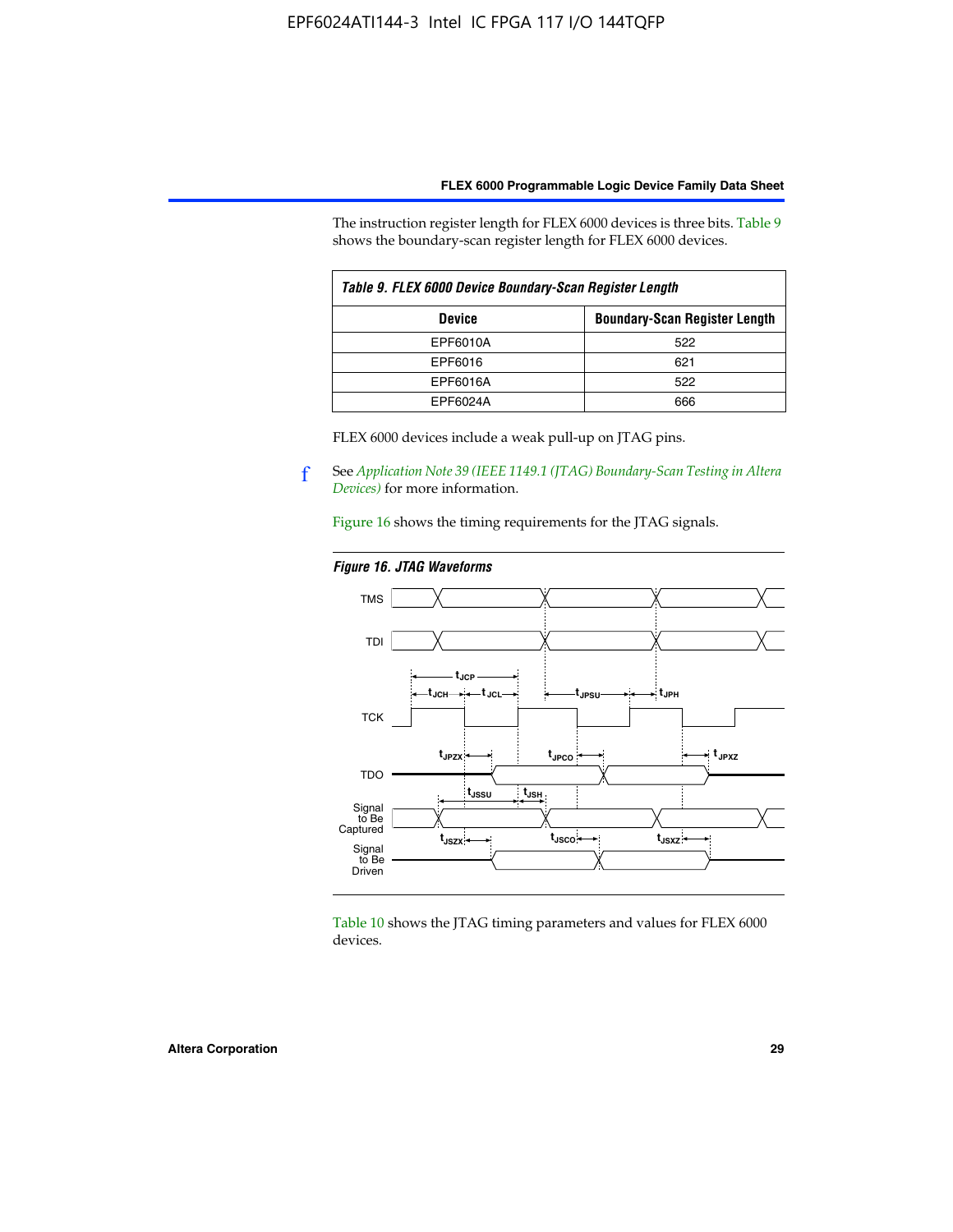| Table 10. JTAG Timing Parameters & Values |                                                   |     |     |             |  |  |  |  |
|-------------------------------------------|---------------------------------------------------|-----|-----|-------------|--|--|--|--|
| Symbol                                    | Parameter                                         | Min | Max | <b>Unit</b> |  |  |  |  |
| t <sub>JCP</sub>                          | TCK clock period                                  | 100 |     | ns          |  |  |  |  |
| t <sub>JCH</sub>                          | TCK clock high time                               | 50  |     | ns          |  |  |  |  |
| t <sub>JCL</sub>                          | <b>TCK clock low time</b>                         | 50  |     | ns          |  |  |  |  |
| t <sub>JPSU</sub>                         | JTAG port setup time                              | 20  |     | ns          |  |  |  |  |
| $t_{\rm JPH}$                             | JTAG port hold time                               | 45  |     | ns          |  |  |  |  |
| <sup>t</sup> JPCO                         | JTAG port clock-to-output                         |     | 25  | ns          |  |  |  |  |
| t <sub>JPZX</sub>                         | JTAG port high impedance to valid output          |     | 25  | ns          |  |  |  |  |
| t <sub>JPXZ</sub>                         | JTAG port valid output to high impedance          |     | 25  | ns          |  |  |  |  |
| tussu                                     | Capture register setup time                       | 20  |     | ns          |  |  |  |  |
| $t_{\sf JSH}$                             | Capture register hold time                        | 45  |     | ns          |  |  |  |  |
| tjsco                                     | Update register clock-to-output                   |     | 35  | ns          |  |  |  |  |
| t <sub>JSZX</sub>                         | Update register high impedance to valid<br>output |     | 35  | ns          |  |  |  |  |
| t <sub>JSXZ</sub>                         | Update register valid output to high<br>impedance |     | 35  | ns          |  |  |  |  |

**Generic Testing** Each FLEX 6000 device is functionally tested. Complete testing of each configurable SRAM bit and all logic functionality ensures 100% configuration yield. AC test measurements for FLEX 6000 devices are made under conditions equivalent to those shown in Figure 17. Multiple test patterns can be used to configure devices during all stages of the production flow.

#### *Figure 17. AC Test Conditions*

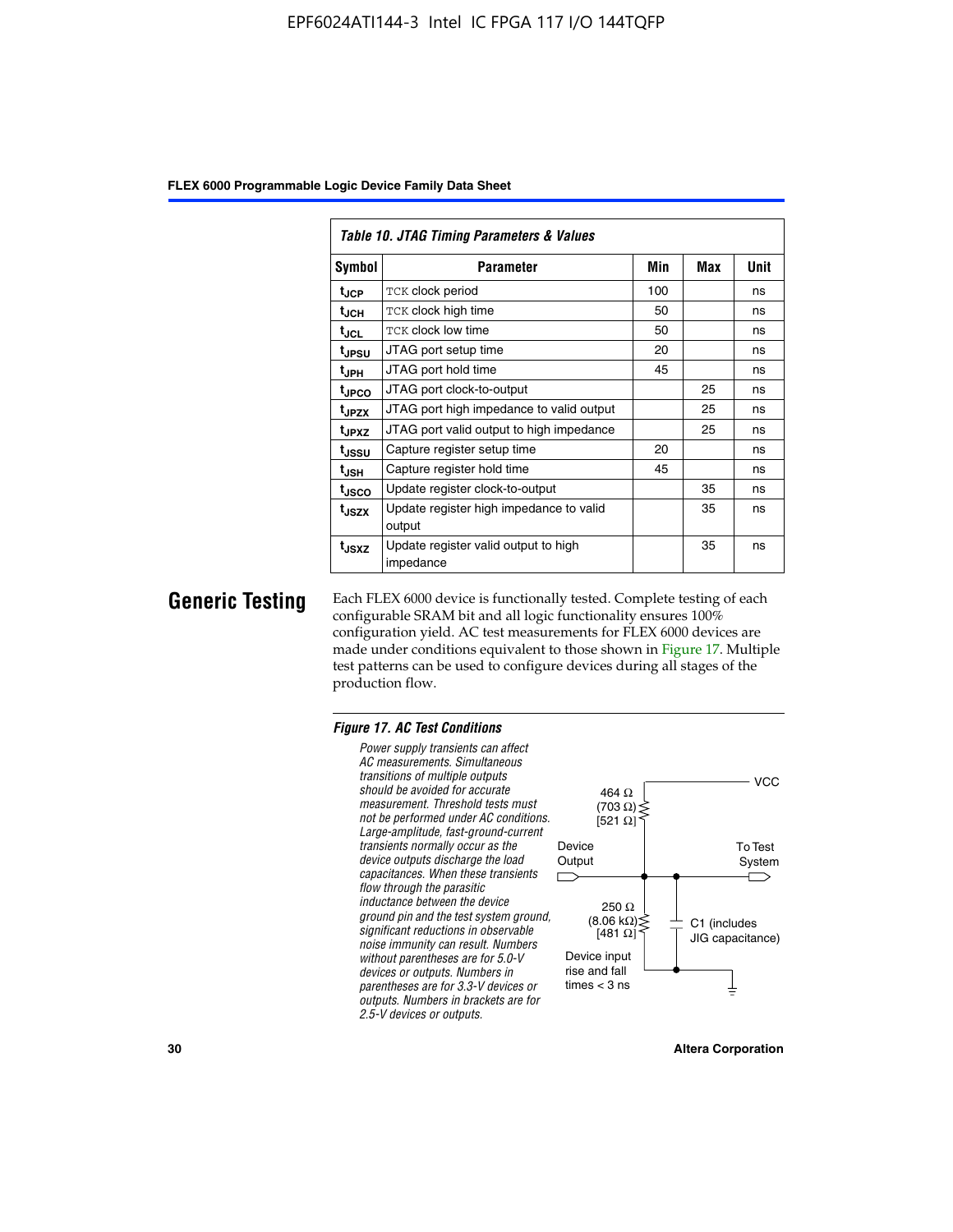#### **Operating Conditions** Tables 11 through 18 provide information on absolute maximum ratings, recommended operating conditions, operating conditions, and capacitance for 5.0-V and 3.3-V FLEX 6000 devices.

| Table 11. FLEX 6000 5.0-V Device Absolute Maximum Ratings<br>Note (1) |                            |                              |        |     |             |  |  |
|-----------------------------------------------------------------------|----------------------------|------------------------------|--------|-----|-------------|--|--|
| Symbol                                                                | <b>Parameter</b>           | <b>Conditions</b>            | Min    | Max | <b>Unit</b> |  |  |
| $V_{\rm CC}$                                                          | Supply voltage             | With respect to ground (2)   | $-2.0$ | 7.0 | V           |  |  |
| V <sub>1</sub>                                                        | DC input voltage           |                              | $-2.0$ | 7.0 | ν           |  |  |
| $I_{OUT}$                                                             | DC output current, per pin |                              | $-25$  | 25  | mA          |  |  |
| $\mathsf{T}_{\text{STG}}$                                             | Storage temperature        | No bias                      | $-65$  | 150 | ° C         |  |  |
| $\mathsf{T}_{\mathsf{AMB}}$                                           | Ambient temperature        | Under bias                   | $-65$  | 135 | ° C         |  |  |
| $T_{\rm J}$                                                           | Junction temperature       | PQFP, TQFP, and BGA packages |        | 135 | ° C         |  |  |

| Table 12. FLEX 6000 5.0-V Device Recommended Operating Conditions |                                                        |                    |             |                          |              |  |  |  |
|-------------------------------------------------------------------|--------------------------------------------------------|--------------------|-------------|--------------------------|--------------|--|--|--|
| Symbol                                                            | <b>Parameter</b>                                       | <b>Conditions</b>  | Min         | Max                      | Unit         |  |  |  |
| <b>V<sub>CCINT</sub></b>                                          | Supply voltage for internal logic<br>and input buffers | (3), (4)           | 4.75 (4.50) | 5.25(5.50)               | v            |  |  |  |
| V <sub>CCIO</sub>                                                 | Supply voltage for output buffers,<br>5.0-V operation  | (3), (4)           | 4.75 (4.50) | 5.25(5.50)               | v            |  |  |  |
|                                                                   | Supply voltage for output buffers,<br>3.3-V operation  | (3), (4)           | 3.00(3.00)  | 3.60(3.60)               | v            |  |  |  |
| $V_{1}$                                                           | Input voltage                                          |                    | $-0.5$      | $V_{\text{CCINT}} + 0.5$ | v            |  |  |  |
| $V_{\rm O}$                                                       | Output voltage                                         |                    | $\Omega$    | $V_{\text{CCIO}}$        | v            |  |  |  |
| $T_{\rm J}$                                                       | Operating temperature                                  | For commercial use | 0           | 85                       | $^{\circ}$ C |  |  |  |
|                                                                   |                                                        | For industrial use | $-40$       | 100                      | $^{\circ}$ C |  |  |  |
| $t_{R}$                                                           | Input rise time                                        |                    |             | 40                       | ns           |  |  |  |
| t <sub>F</sub>                                                    | Input fall time                                        |                    |             | 40                       | ns           |  |  |  |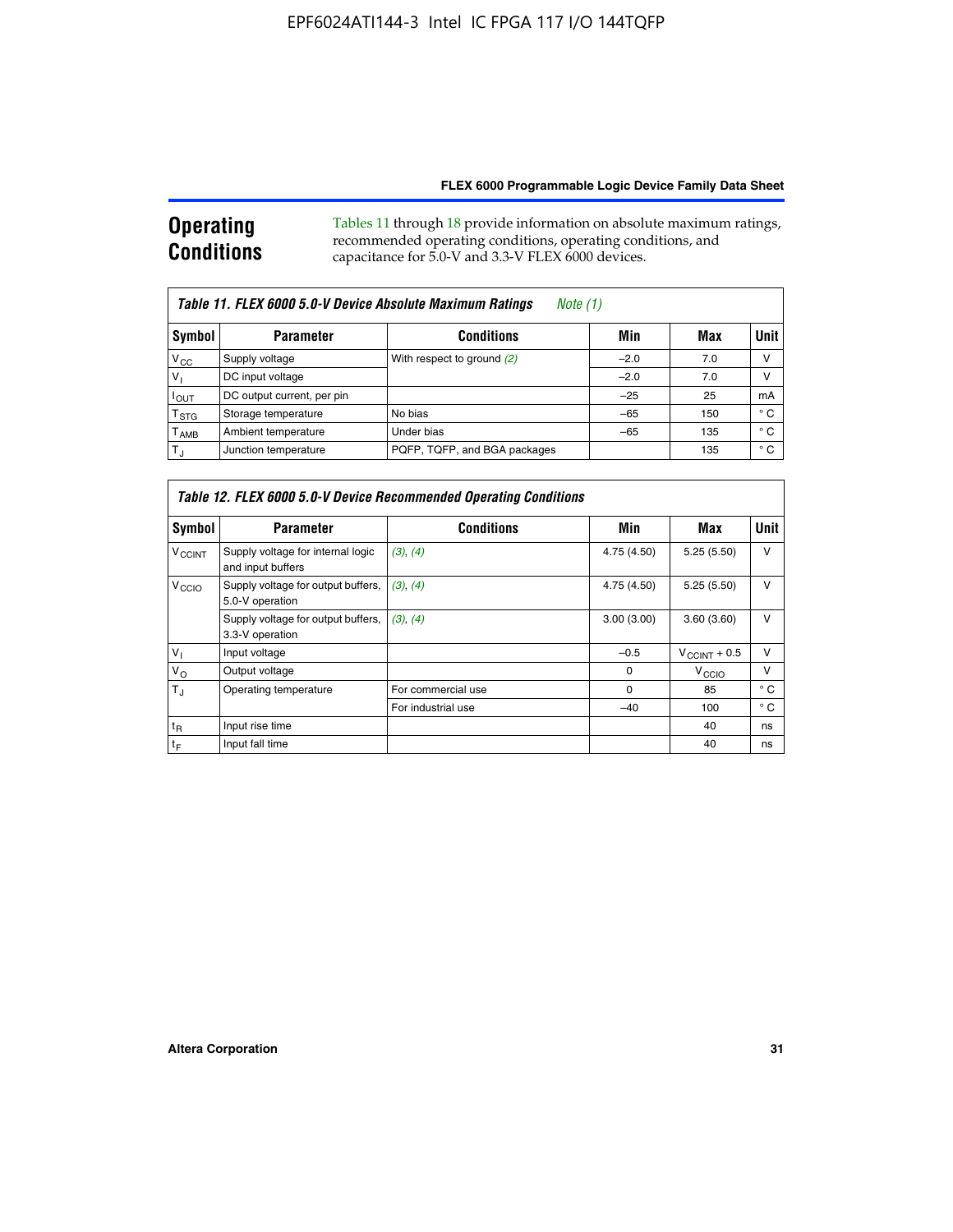#### EPF6024ATI144-3 Intel IC FPGA 117 I/O 144TQFP

|  |  |  | FLEX 6000 Programmable Logic Device Family Data Sheet |  |  |  |
|--|--|--|-------------------------------------------------------|--|--|--|
|--|--|--|-------------------------------------------------------|--|--|--|

|                 | Table 13. FLEX 6000 5.0-V Device DC Operating Conditions<br><i>Notes</i> $(5)$ , $(6)$ |                                                                           |                         |     |                       |              |  |  |  |
|-----------------|----------------------------------------------------------------------------------------|---------------------------------------------------------------------------|-------------------------|-----|-----------------------|--------------|--|--|--|
| Symbol          | <b>Parameter</b>                                                                       | Conditions                                                                | <b>Min</b>              | Typ | Max                   | Unit         |  |  |  |
| V <sub>IH</sub> | High-level input voltage                                                               |                                                                           | 2.0                     |     | $V_{\rm CCINT}$ + 0.5 | $\vee$       |  |  |  |
| $V_{IL}$        | Low-level input voltage                                                                |                                                                           | $-0.5$                  |     | 0.8                   | $\vee$       |  |  |  |
| $V_{OH}$        | 5.0-V high-level TTL output<br>voltage                                                 | $I_{OH} = -8$ mA DC, $V_{CGIO} = 4.75$ V (7)                              | 2.4                     |     |                       | $\vee$       |  |  |  |
|                 | 3.3-V high-level TTL output<br>voltage                                                 | $I_{OH} = -8$ mA DC, $V_{CClO} = 3.00$ V (7)                              | 2.4                     |     |                       | $\vee$       |  |  |  |
|                 | 3.3-V high-level CMOS output<br>voltage                                                | $I_{OH} = -0.1$ mA DC, $V_{CCIO} = 3.00$ V (7)                            | $V_{\text{CCIO}} - 0.2$ |     |                       | $\mathsf{V}$ |  |  |  |
| $V_{OL}$        | 5.0-V low-level TTL output<br>voltage                                                  | $I_{\text{OI}} = 8 \text{ mA DC}$ , $V_{\text{CCl}} = 4.75 \text{ V}$ (8) |                         |     | 0.45                  | $\vee$       |  |  |  |
|                 | 3.3-V low-level TTL output<br>voltage                                                  | $I_{\text{OI}}$ = 8 mA DC, V <sub>CCIO</sub> = 3.00 V (8)                 |                         |     | 0.45                  | $\mathsf{V}$ |  |  |  |
|                 | 3.3-V low-level CMOS output<br>voltage                                                 | $I_{\text{OI}} = 0.1 \text{ mA DC}, V_{\text{CCIO}} = 3.00 \text{ V} (8)$ |                         |     | 0.2                   | $\mathsf{V}$ |  |  |  |
|                 | Input pin leakage current                                                              | $V_1 = V_{CC}$ or ground (8)                                              | $-10$                   |     | 10                    | μA           |  |  |  |
| $I_{OZ}$        | Tri-stated I/O pin leakage current $V_{\Omega} = V_{\Omega}$ or ground (8)             |                                                                           | $-40$                   |     | 40                    | μA           |  |  |  |
| ICCO            | $V_{CC}$ supply current (standby)                                                      | $V_1$ = ground, no load                                                   |                         | 0.5 | 5                     | mA           |  |  |  |

| Table 14. FLEX 6000 5.0-V Device Capacitance<br>Note (9) |                                                                    |                               |     |     |             |  |  |
|----------------------------------------------------------|--------------------------------------------------------------------|-------------------------------|-----|-----|-------------|--|--|
| Symbol                                                   | <b>Parameter</b>                                                   | <b>Conditions</b>             | Min | Max | <b>Unit</b> |  |  |
| $C_{IN}$                                                 | Input capacitance for I/O pin                                      | $V_{1N} = 0 V$ , f = 1.0 MHz  |     | 8   | pF          |  |  |
| C <sub>INCLK</sub>                                       | Input capacitance for dedicated input $V_{IN} = 0 V$ , f = 1.0 MHz |                               |     | 12  | pF          |  |  |
| $C_{OUT}$                                                | Output capacitance                                                 | $V_{OUT} = 0 V$ , f = 1.0 MHz |     | 8   | pF          |  |  |

*Notes to tables:*

- (3) Numbers in parentheses are for industrial-temperature-range devices.
- (4) Maximum  $V_{CC}$  rise time to 100 ms.  $V_{CC}$  must rise monotonically.
- 
- (5) Typical values are for T<sub>A</sub> = 25° C and V<sub>CC</sub> = 5.0 V.<br>(6) These values are specified under the FLEX 6000 Recommended Operating Conditions shown in Table 12 on page 31.
- (7) The I<sub>OH</sub> parameter refers to high-level TTL or CMOS output current.
- (8) The I<sub>OL</sub> parameter refers to low-level TTL, PCI, or CMOS output current. This parameter applies to open-drain pins as well as output pins.
- (9) Capacitance is sample-tested only.

<sup>(1)</sup> See the *[Operating Requirements for Altera Devices Data Sheet](http://www.altera.com/literature/ds/dsoprq.pdf)*.

Minimum DC input is –0.5 V. During transitions, the inputs may undershoot to –2.0 V or overshoot to 7.0 V for input currents less than 100 mA and periods shorter than 20 ns.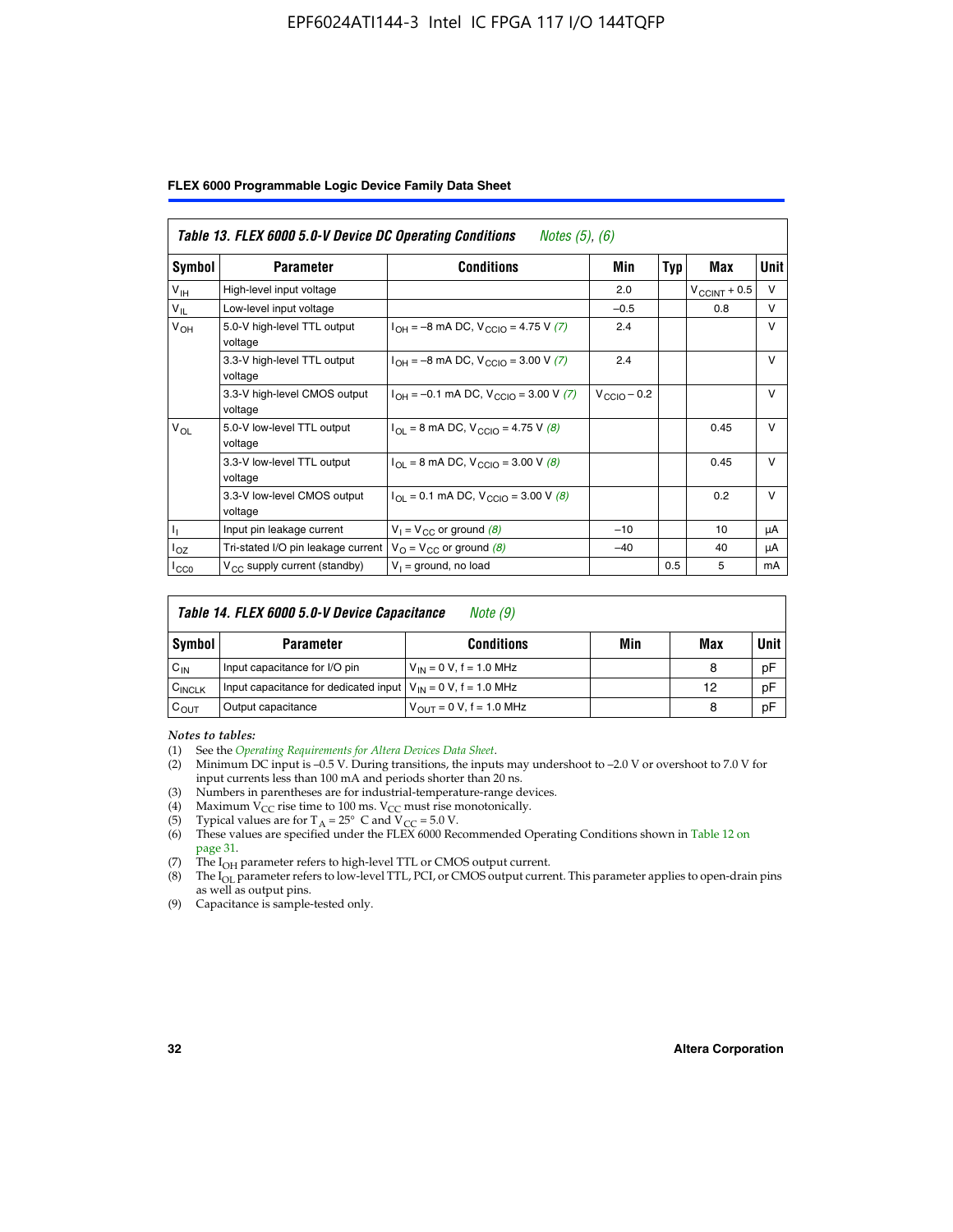| Table 15. FLEX 6000 3.3-V Device Absolute Maximum Ratings<br>Note $(1)$ |                            |                              |        |      |              |  |  |  |
|-------------------------------------------------------------------------|----------------------------|------------------------------|--------|------|--------------|--|--|--|
| Symbol                                                                  | <b>Parameter</b>           | <b>Conditions</b>            | Min    | Max  | Unit         |  |  |  |
| $V_{\rm CC}$                                                            | Supply voltage             | With respect to ground (2)   | $-0.5$ | 4.6  | ν            |  |  |  |
| $V_1$                                                                   | DC input voltage           |                              | $-2.0$ | 5.75 | ν            |  |  |  |
| $I_{\text{OUT}}$                                                        | DC output current, per pin |                              | $-25$  | 25   | mA           |  |  |  |
| T <sub>STG</sub>                                                        | Storage temperature        | No bias                      | $-65$  | 150  | $^{\circ}$ C |  |  |  |
| Т <sub>АМВ</sub>                                                        | Ambient temperature        | Under bias                   | $-65$  | 135  | $^{\circ}$ C |  |  |  |
| $T_{\rm J}$                                                             | Junction temperature       | PQFP, PLCC, and BGA packages |        | 135  | $^{\circ}$ C |  |  |  |

| Table 16. FLEX 6000 3.3-V Device Recommended Operating Conditions |                                                        |                    |            |                   |              |  |  |  |
|-------------------------------------------------------------------|--------------------------------------------------------|--------------------|------------|-------------------|--------------|--|--|--|
| Symbol                                                            | <b>Parameter</b>                                       | <b>Conditions</b>  | Min        | Max               | <b>Unit</b>  |  |  |  |
| <b>V<sub>CCINT</sub></b>                                          | Supply voltage for internal logic and<br>input buffers | (3), (4)           | 3.00(3.00) | 3.60(3.60)        | $\vee$       |  |  |  |
| V <sub>CCIO</sub>                                                 | Supply voltage for output buffers,<br>3.3-V operation  | (3), (4)           | 3.00(3.00) | 3.60(3.60)        | $\vee$       |  |  |  |
|                                                                   | Supply voltage for output buffers,<br>2.5-V operation  | (3), (4)           | 2.30(2.30) | 2.70(2.70)        | $\vee$       |  |  |  |
| $V_{\perp}$                                                       | Input voltage                                          |                    | $-0.5$     | 5.75              | $\vee$       |  |  |  |
| $V_{\rm O}$                                                       | Output voltage                                         |                    | $\Omega$   | V <sub>CCIO</sub> | $\vee$       |  |  |  |
| $T_{\rm J}$                                                       | Operating temperature                                  | For commercial use | 0          | 85                | $^{\circ}$ C |  |  |  |
|                                                                   |                                                        | For industrial use | $-40$      | 100               | $^{\circ}$ C |  |  |  |
| $t_{R}$                                                           | Input rise time                                        |                    |            | 40                | ns           |  |  |  |
| $t_F$                                                             | Input fall time                                        |                    |            | 40                | ns           |  |  |  |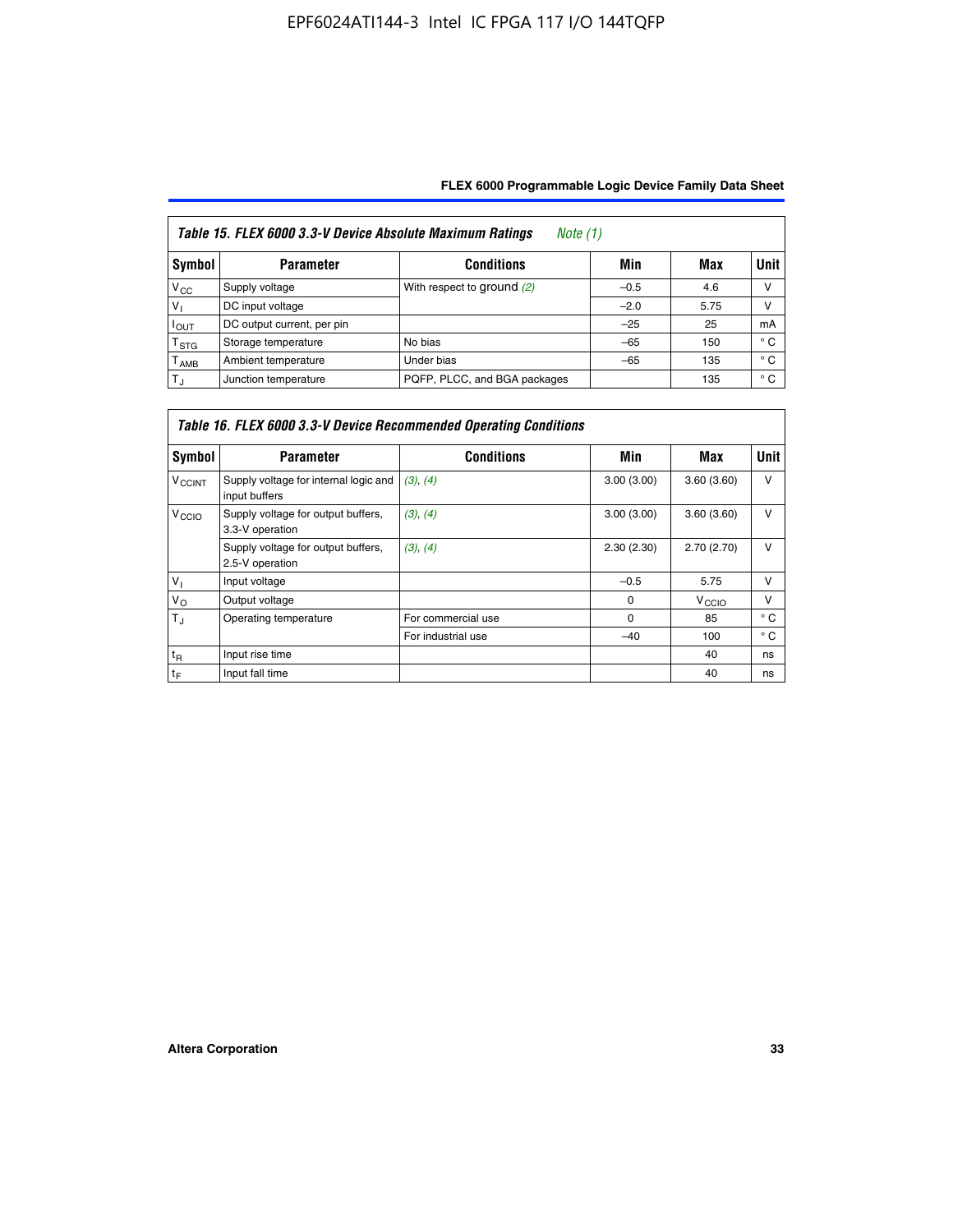#### EPF6024ATI144-3 Intel IC FPGA 117 I/O 144TQFP

|  |  |  | FLEX 6000 Programmable Logic Device Family Data Sheet |  |  |  |
|--|--|--|-------------------------------------------------------|--|--|--|
|--|--|--|-------------------------------------------------------|--|--|--|

|                  | Table 17. FLEX 6000 3.3-V Device DC Operating Conditions<br><i>Notes</i> $(5)$ , $(6)$ |                                                    |                  |            |      |             |  |  |  |
|------------------|----------------------------------------------------------------------------------------|----------------------------------------------------|------------------|------------|------|-------------|--|--|--|
| Symbol           | <b>Parameter</b>                                                                       | <b>Conditions</b>                                  | Min              | <b>Typ</b> | Max  | <b>Unit</b> |  |  |  |
| $V_{\text{IH}}$  | High-level input voltage                                                               |                                                    | 1.7              |            | 5.75 | $\vee$      |  |  |  |
| $V_{IL}$         | Low-level input voltage                                                                |                                                    | $-0.5$           |            | 0.8  | $\vee$      |  |  |  |
| $V_{OH}$         | 3.3-V high-level TTL output<br>voltage                                                 | $I_{OH} = -8$ mA DC, $V_{CClO} = 3.00$ V (7)       | 2.4              |            |      | $\vee$      |  |  |  |
|                  | 3.3-V high-level CMOS output<br>voltage                                                | $I_{OH} = -0.1$ mA DC, $V_{CClO} = 3.00$ V (7)     | $V_{CClO}$ – 0.2 |            |      | V           |  |  |  |
|                  | 2.5-V high-level output voltage                                                        | $I_{OH} = -100 \mu A DC$ , $V_{CCIO} = 2.30 V (7)$ | 2.1              |            |      | $\vee$      |  |  |  |
|                  |                                                                                        | $I_{OH} = -1$ mA DC, $V_{CCIO} = 2.30 V (7)$       | 2.0              |            |      | $\vee$      |  |  |  |
|                  |                                                                                        | $I_{OH} = -2$ mA DC, $V_{CCIO} = 2.30$ V (7)       | 1.7              |            |      | $\vee$      |  |  |  |
| $V_{OL}$         | 3.3-V low-level TTL output<br>voltage                                                  | $I_{OL}$ = 8 mA DC, V <sub>CCIO</sub> = 3.00 V (8) |                  |            | 0.45 | $\vee$      |  |  |  |
|                  | 3.3-V low-level CMOS output<br>voltage                                                 | $I_{OL} = 0.1$ mA DC, $V_{CCIO} = 3.00$ V (8)      |                  |            | 0.2  | $\vee$      |  |  |  |
|                  | 2.5-V low-level output voltage                                                         | $I_{OL}$ = 100 µA DC, $V_{CCIO}$ = 2.30 V (8)      |                  |            | 0.2  | v           |  |  |  |
|                  |                                                                                        | $I_{OL} = 1$ mA DC, $V_{CCIO} = 2.30$ V (8)        |                  |            | 0.4  | v           |  |  |  |
|                  |                                                                                        | $I_{OL}$ = 2 mA DC, V <sub>CCIO</sub> = 2.30 V (8) |                  |            | 0.7  | $\vee$      |  |  |  |
| $\mathbf{I}_{1}$ | Input pin leakage current                                                              | $V_1 = 5.3 V$ to ground (8)                        | $-10$            |            | 10   | μA          |  |  |  |
| $I_{OZ}$         | Tri-stated I/O pin leakage current                                                     | $V_{\Omega}$ = 5.3 V to ground (8)                 | $-10$            |            | 10   | μA          |  |  |  |
| $I_{CC0}$        | $V_{CC}$ supply current (standby)                                                      | $V_1$ = ground, no load                            |                  | 0.5        | 5    | mA          |  |  |  |

| Table 18. FLEX 6000 3.3-V Device Capacitance<br>Note $(9)$ |                                                                    |                                |     |     |             |  |  |  |
|------------------------------------------------------------|--------------------------------------------------------------------|--------------------------------|-----|-----|-------------|--|--|--|
| Symbol                                                     | <b>Parameter</b>                                                   | <b>Conditions</b>              | Min | Max | <b>Unit</b> |  |  |  |
| $C_{IN}$                                                   | Input capacitance for I/O pin                                      | $V_{1N} = 0 V$ , f = 1.0 MHz   |     | 8   | pF          |  |  |  |
| $C_{\text{INCLK}}$                                         | Input capacitance for dedicated input $V_{IN} = 0 V$ , f = 1.0 MHz |                                |     | 12  | pF          |  |  |  |
| $C_{OUT}$                                                  | Output capacitance                                                 | $V_{OIII} = 0 V$ , f = 1.0 MHz |     | 8   | pF          |  |  |  |

*Notes to tables:*

- (3) Numbers in parentheses are for industrial-temperature-range devices.
- (4) Maximum V<sub>CC</sub> rise time is 100 ms. V<sub>CC</sub> must rise monotonically.
- (5) Typical values are for  $T_A = 25^\circ$  C and  $V_{CC} = 3.3$  V.<br>(6) These values are specified under Table 16 on page 33.
- 
- (7) The  $I_{OH}$  parameter refers to high-level TTL or CMOS output current.
- (8) The  $I_{OL}$  parameter refers to low-level TTL, PCI, or CMOS output current. This parameter applies to open-drain pins as well as output pins.

(9) Capacitance is sample-tested only.

<sup>(1)</sup> See the *[Operating Requirements for Altera Devices Data Sheet](http://www.altera.com/literature/ds/dsoprq.pdf)*.

<sup>(2)</sup> The minimum DC input voltage is –0.5 V. During transitions, the inputs may undershoot to –2.0 V or overshoot to 5.75 V for input currents less than 100 mA and periods shorter than 20 ns.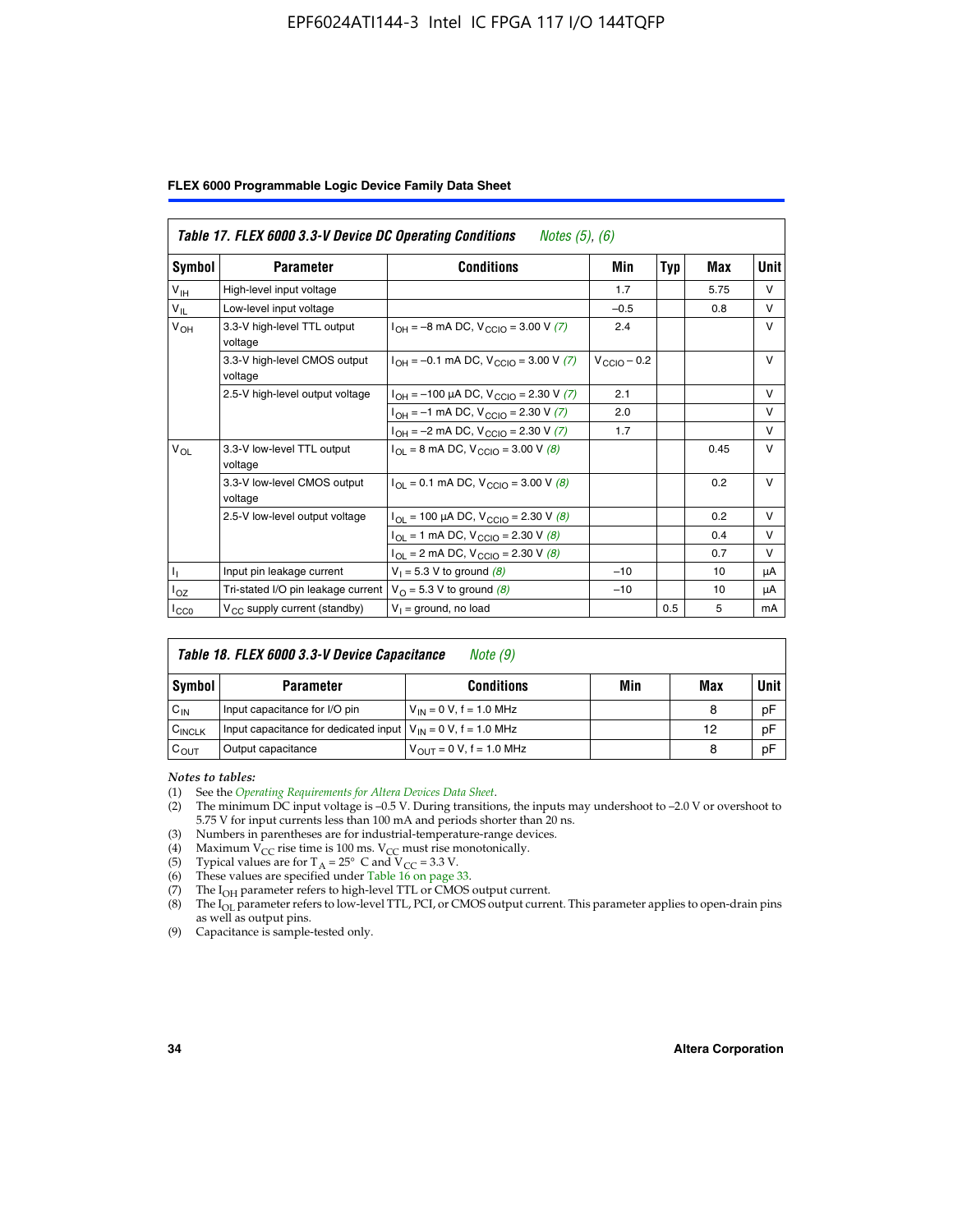Figure 18 shows the typical output drive characteristics of 5.0-V and 3.3-V FLEX 6000 devices with 5.0-V,  $3.3$ -V, and 2.5-V V<sub>CCIO</sub>. When  $V_{\text{CCIO}}$  = 5.0 V on EPF6016 devices, the output driver is compliant with the *PCI Local Bus Specification*, *Revision 2.2* for 5.0-V operation. When  $V_{\text{CCIO}} = 3.3$  V on the EPF6010A and EPF6016A devices, the output driver is compliant with the *PCI Local Bus Specification*, *Revision 2.2* for 3.3-V operation.

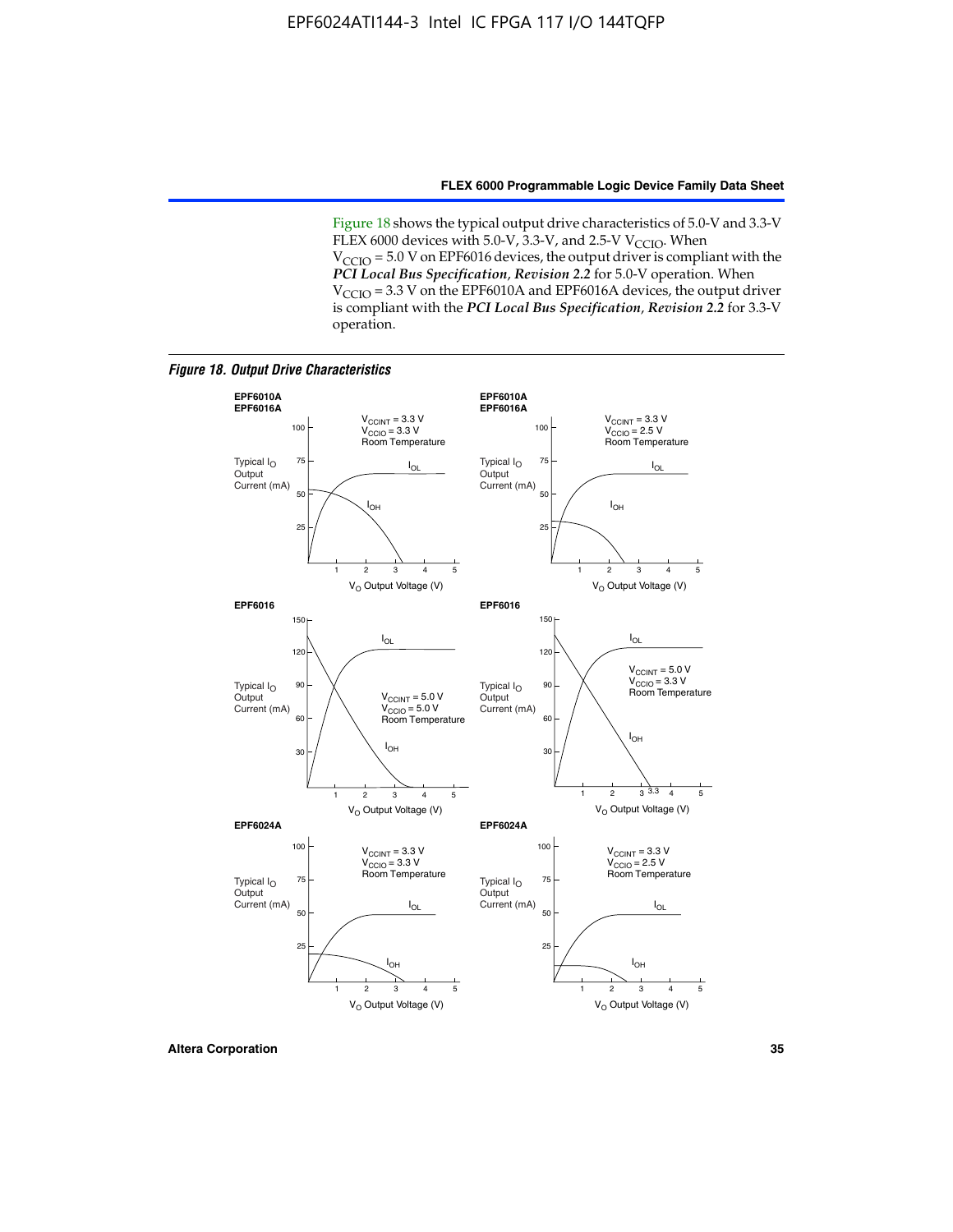| <b>Timing Model</b> | The continuous, high-performance FastTrack Interconnect routing<br>resources ensure predictable performance and accurate simulation and<br>timing analysis. This predictable performance contrasts with that of<br>FPGAs, which use a segmented connection scheme and therefore have<br>unpredictable performance.                                                                                                                                         |
|---------------------|------------------------------------------------------------------------------------------------------------------------------------------------------------------------------------------------------------------------------------------------------------------------------------------------------------------------------------------------------------------------------------------------------------------------------------------------------------|
|                     | Device performance can be estimated by following the signal path from a<br>source, through the interconnect, to the destination. For example, the<br>registered performance between two LEs on the same row can be<br>calculated by adding the following parameters:                                                                                                                                                                                       |
|                     | LE register clock-to-output delay $(t_{CO} + t_{REG\_TO\_OUT})$<br>Routing delay $(t_{ROW + } t_{LOCAL})$<br>LE LUT delay $(t_{DATA\ TO\ REG})$<br>LE register setup time $(t_{SI})$                                                                                                                                                                                                                                                                       |
|                     | The routing delay depends on the placement of the source and destination<br>LEs. A more complex registered path may involve multiple combinatorial<br>LEs between the source and destination LEs.                                                                                                                                                                                                                                                          |
|                     | Timing simulation and delay prediction are available with the Simulator<br>and Timing Analyzer, or with industry-standard EDA tools. The<br>Simulator offers both pre-synthesis functional simulation to evaluate logic<br>design accuracy and post-synthesis timing simulation with 0.1-ns<br>resolution. The Timing Analyzer provides point-to-point timing delay<br>information, setup and hold time analysis, and device-wide performance<br>analysis. |
|                     | Figure 19 shows the overall timing model, which maps the possible                                                                                                                                                                                                                                                                                                                                                                                          |

routing paths to and from the various elements of the FLEX 6000 device.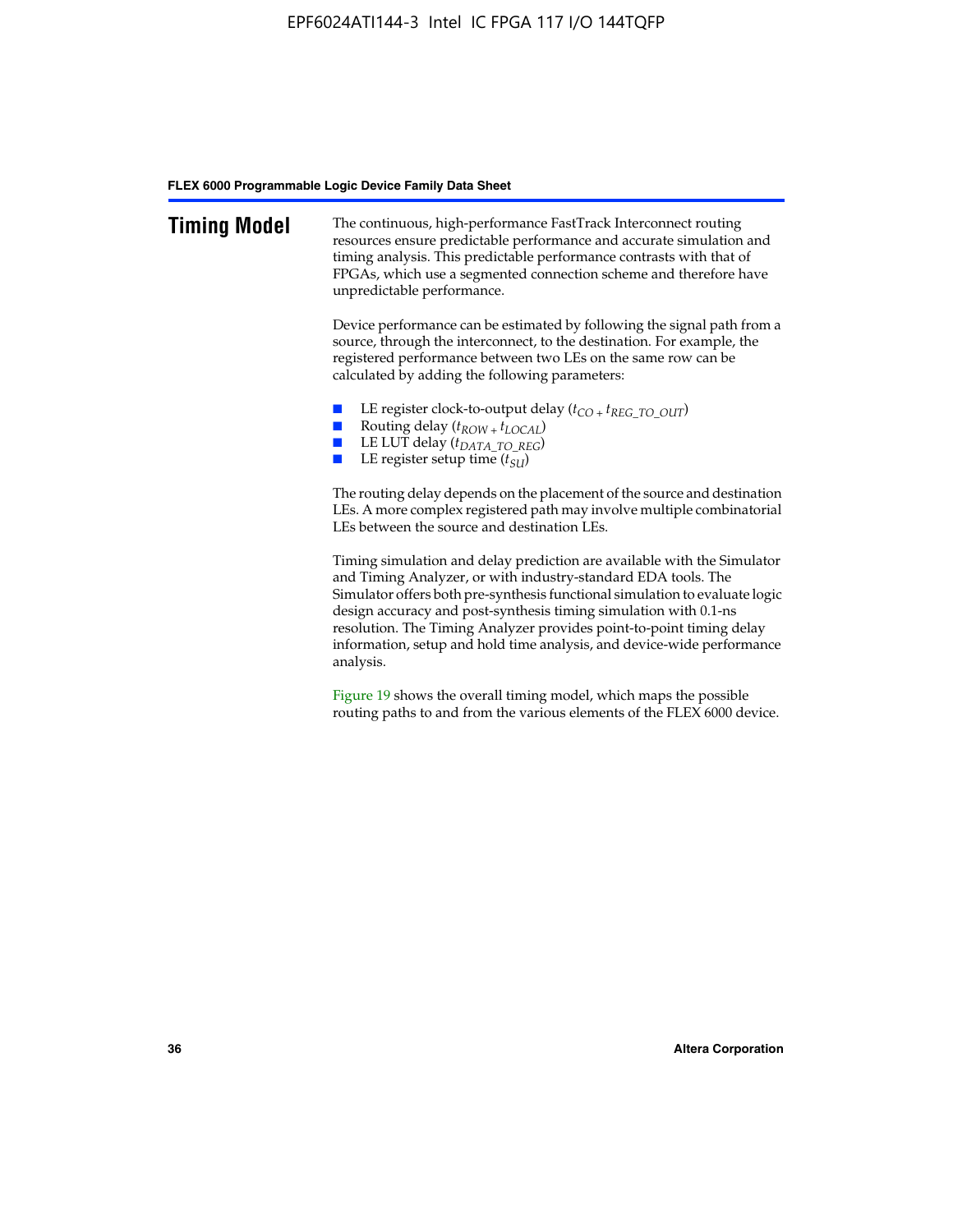



*Figure 19. FLEX 6000 Timing Model*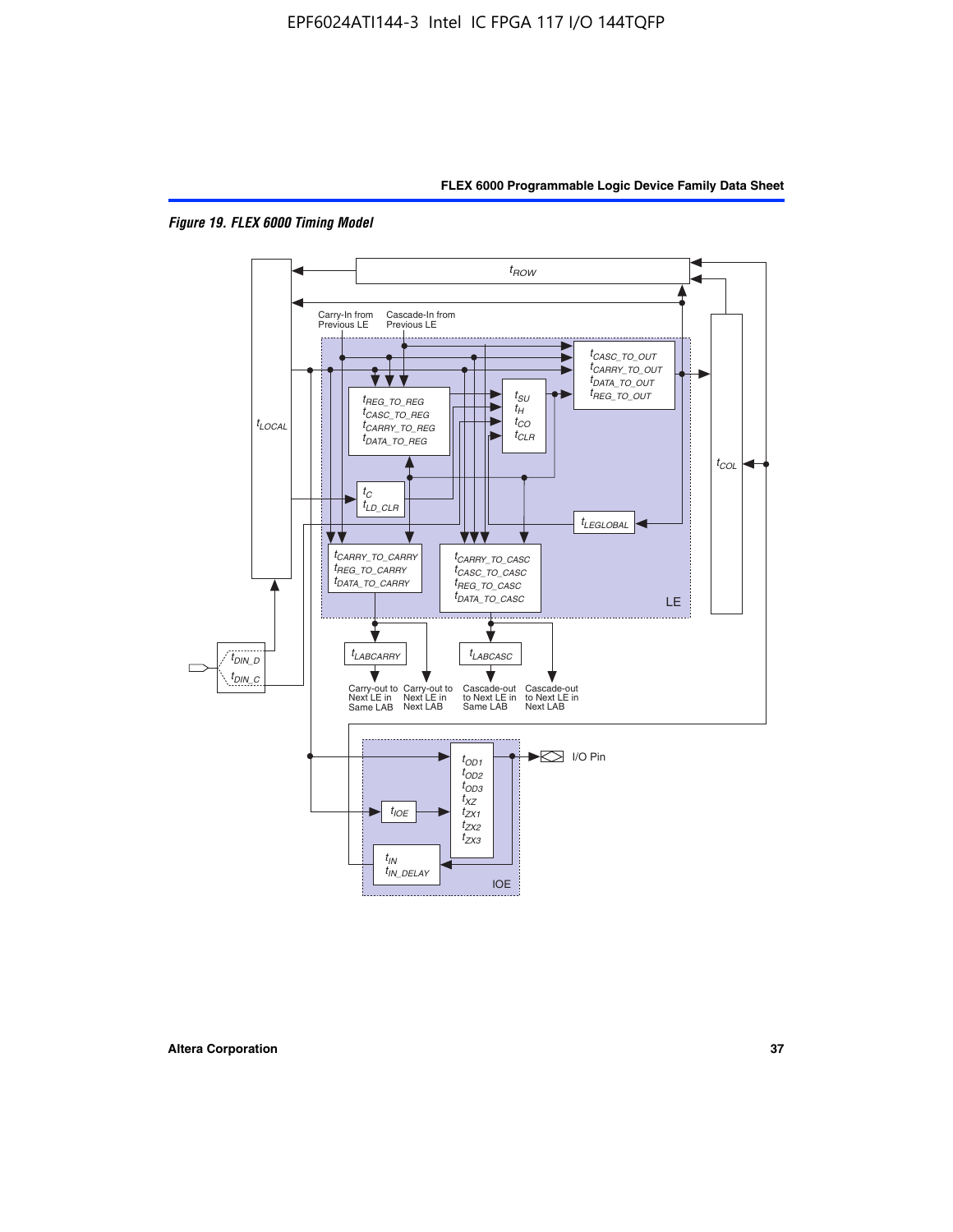Tables 19 through 21 describe the FLEX 6000 internal timing microparameters, which are expressed as worst-case values. Using hand calculations, these parameters can be used to estimate design performance. However, before committing designs to silicon, actual worst-case performance should be modeled using timing simulation and timing analysis. Tables 22 and 23 describe FLEX 6000 external timing parameters.

| <b>Table 19. LE Timing Microparameters</b><br>Note (1) |                                                                                            |                   |  |  |  |  |
|--------------------------------------------------------|--------------------------------------------------------------------------------------------|-------------------|--|--|--|--|
| <b>Symbol</b>                                          | <b>Parameter</b>                                                                           | <b>Conditions</b> |  |  |  |  |
| <sup>t</sup> REG TO REG                                | LUT delay for LE register feedback in carry chain                                          |                   |  |  |  |  |
| <sup>t</sup> CASC TO REG                               | Cascade-in to register delay                                                               |                   |  |  |  |  |
| <sup>t</sup> CARRY TO REG                              | Carry-in to register delay                                                                 |                   |  |  |  |  |
| <sup>t</sup> DATA_TO_REG                               | LE input to register delay                                                                 |                   |  |  |  |  |
| <sup>t</sup> CASC_TO_OUT                               | Cascade-in to LE output delay                                                              |                   |  |  |  |  |
| <sup>t</sup> CARRY TO OUT                              | Carry-in to LE output delay                                                                |                   |  |  |  |  |
| <sup>t</sup> data to out                               | LE input to LE output delay                                                                |                   |  |  |  |  |
| <sup>t</sup> REG_TO_OUT                                | Register output to LE output delay                                                         |                   |  |  |  |  |
| $t_{SU}$                                               | LE register setup time before clock; LE register recovery time after<br>asynchronous clear |                   |  |  |  |  |
| $t_H$                                                  | LE register hold time after clock                                                          |                   |  |  |  |  |
| $t_{CO}$                                               | LE register clock-to-output delay                                                          |                   |  |  |  |  |
| $t_{CLR}$                                              | LE register clear delay                                                                    |                   |  |  |  |  |
| $t_C$                                                  | LE register control signal delay                                                           |                   |  |  |  |  |
| $t_{LD\_CLR}$                                          | Synchronous load or clear delay in counter mode                                            |                   |  |  |  |  |
| <sup>t</sup> CARRY TO CARRY                            | Carry-in to carry-out delay                                                                |                   |  |  |  |  |
| <sup>t</sup> REG TO CARRY                              | Register output to carry-out delay                                                         |                   |  |  |  |  |
| <sup>t</sup> DATA_TO_CARRY                             | LE input to carry-out delay                                                                |                   |  |  |  |  |
| <sup>t</sup> CARRY_TO_CASC                             | Carry-in to cascade-out delay                                                              |                   |  |  |  |  |
| <sup>t</sup> CASC TO CASC                              | Cascade-in to cascade-out delay                                                            |                   |  |  |  |  |
| <sup>t</sup> REG TO CASC                               | Register-out to cascade-out delay                                                          |                   |  |  |  |  |
| <sup>t</sup> DATA TO CASC                              | LE input to cascade-out delay                                                              |                   |  |  |  |  |
| $t_{CH}$                                               | LE register clock high time                                                                |                   |  |  |  |  |
| $t_{CL}$                                               | LE register clock low time                                                                 |                   |  |  |  |  |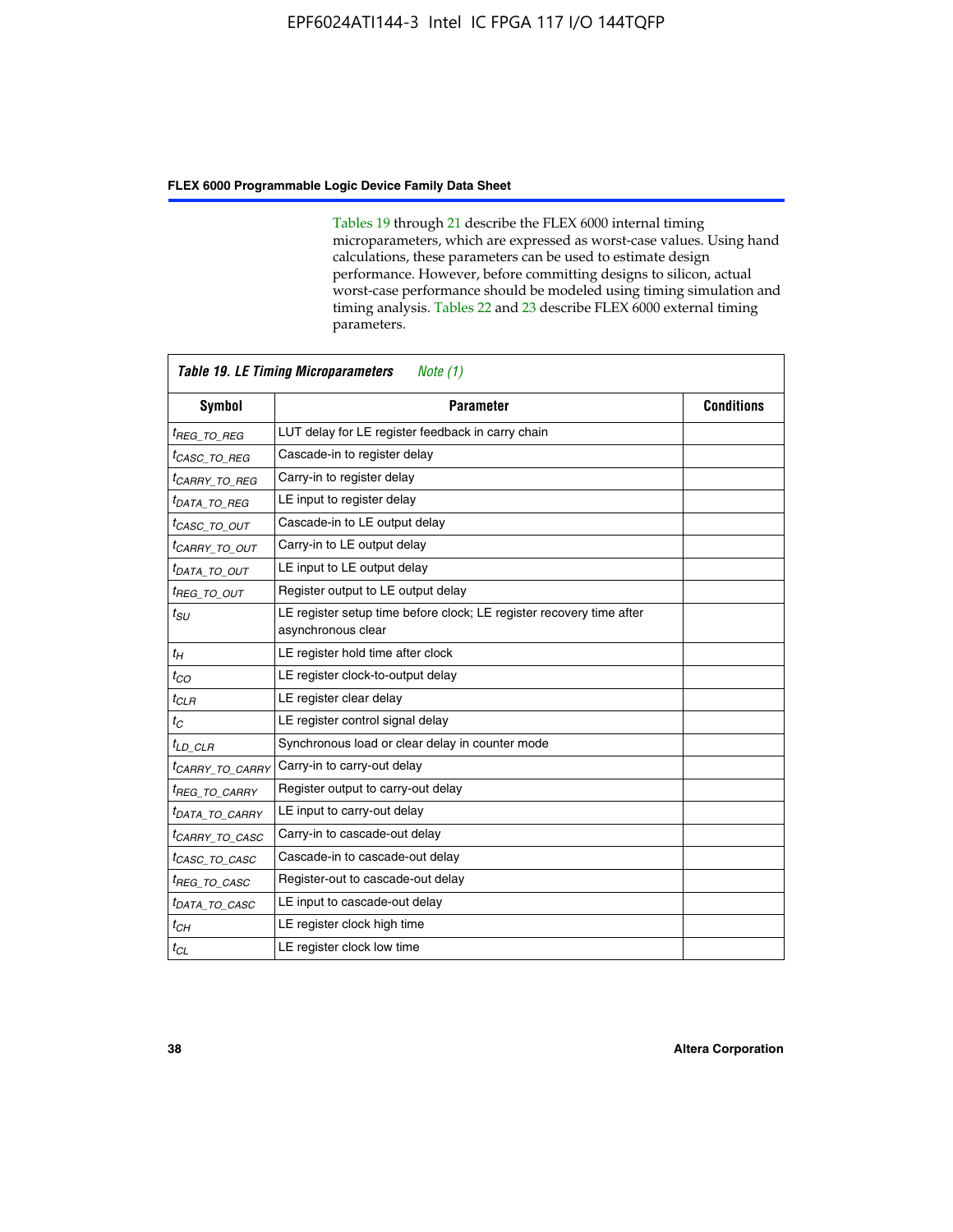| FLEX 6000 Programmable Logic Device Family Data Sheet |  |  |  |
|-------------------------------------------------------|--|--|--|
|                                                       |  |  |  |

| <b>Table 20. IOE Timing Microparameters</b><br>Note (1) |                                                                                         |                    |  |  |  |  |  |
|---------------------------------------------------------|-----------------------------------------------------------------------------------------|--------------------|--|--|--|--|--|
| Symbol                                                  | <b>Parameter</b>                                                                        | <b>Conditions</b>  |  |  |  |  |  |
| $t_{OD1}$                                               | Output buffer and pad delay, slow slew rate = off, $V_{\text{CCIO}} = V_{\text{CCINT}}$ | $C1 = 35$ pF $(2)$ |  |  |  |  |  |
| $t_{OD2}$                                               | Output buffer and pad delay, slow slew rate = off, $V_{\text{CCIO}}$ = low voltage      | $C1 = 35$ pF $(3)$ |  |  |  |  |  |
| $t_{OD3}$                                               | Output buffer and pad delay, slow slew rate $=$ on                                      | $C1 = 35$ pF $(4)$ |  |  |  |  |  |
| $t_{XZ}$                                                | Output buffer disable delay                                                             | $C1 = 5pF$         |  |  |  |  |  |
| $t_{ZX1}$                                               | Output buffer enable delay, slow slew rate = off, $V_{\text{CCIO}} = V_{\text{CCINT}}$  | $C1 = 35$ pF $(2)$ |  |  |  |  |  |
| $t_{ZX2}$                                               | Output buffer enable delay, slow slew rate = off, $V_{\text{CCIO}}$ = low voltage       | $C1 = 35$ pF $(3)$ |  |  |  |  |  |
| $t_{ZX3}$                                               | IOE output buffer enable delay, slow slew rate $=$ on                                   | $C1 = 35$ pF $(4)$ |  |  |  |  |  |
| $t_{IOE}$                                               | Output enable control delay                                                             |                    |  |  |  |  |  |
| $t_{IN}$                                                | Input pad and buffer to FastTrack Interconnect delay                                    |                    |  |  |  |  |  |
| <sup>t</sup> IN DELAY                                   | Input pad and buffer to FastTrack Interconnect delay with additional delay<br>turned on |                    |  |  |  |  |  |

| <b>Table 21. Interconnect Timing Microparameters</b><br>Note (1) |                                                                                                                         |                   |  |  |  |  |
|------------------------------------------------------------------|-------------------------------------------------------------------------------------------------------------------------|-------------------|--|--|--|--|
| Symbol                                                           | <b>Parameter</b>                                                                                                        | <b>Conditions</b> |  |  |  |  |
| $t_{LOCAL}$                                                      | LAB local interconnect delay                                                                                            |                   |  |  |  |  |
| $t_{ROW}$                                                        | Row interconnect routing delay                                                                                          | (5)               |  |  |  |  |
| $t_{COL}$                                                        | Column interconnect routing delay                                                                                       | (5)               |  |  |  |  |
| <sup>t</sup> DIN D                                               | Dedicated input to LE data delay                                                                                        | (5)               |  |  |  |  |
| $t_{DIN}$ $C$                                                    | Dedicated input to LE control delay                                                                                     |                   |  |  |  |  |
| <sup>t</sup> LEGLOBAL                                            | LE output to LE control via internally-generated global signal delay                                                    | (5)               |  |  |  |  |
| $t_{LABCAARY}$                                                   | Routing delay for the carry-out of an LE driving the carry-in signal of a<br>different LE in a different LAB            |                   |  |  |  |  |
| <sup>t</sup> LABCASC                                             | Routing delay for the cascade-out signal of an LE driving the cascade-in<br>signal of a different LE in a different LAB |                   |  |  |  |  |

| Table 22. External Reference Timing Parameters |                                                                                         |                   |  |  |  |  |
|------------------------------------------------|-----------------------------------------------------------------------------------------|-------------------|--|--|--|--|
| Symbol                                         | <b>Parameter</b>                                                                        | <b>Conditions</b> |  |  |  |  |
|                                                | Register-to-register test pattern                                                       | (6)               |  |  |  |  |
| t <sub>DRR</sub>                               | Register-to-register delay via 4 LEs, 3 row interconnects, and 4 local<br>interconnects | (7)               |  |  |  |  |

 $\mathbf{r}$ 

 $\overline{\phantom{0}}$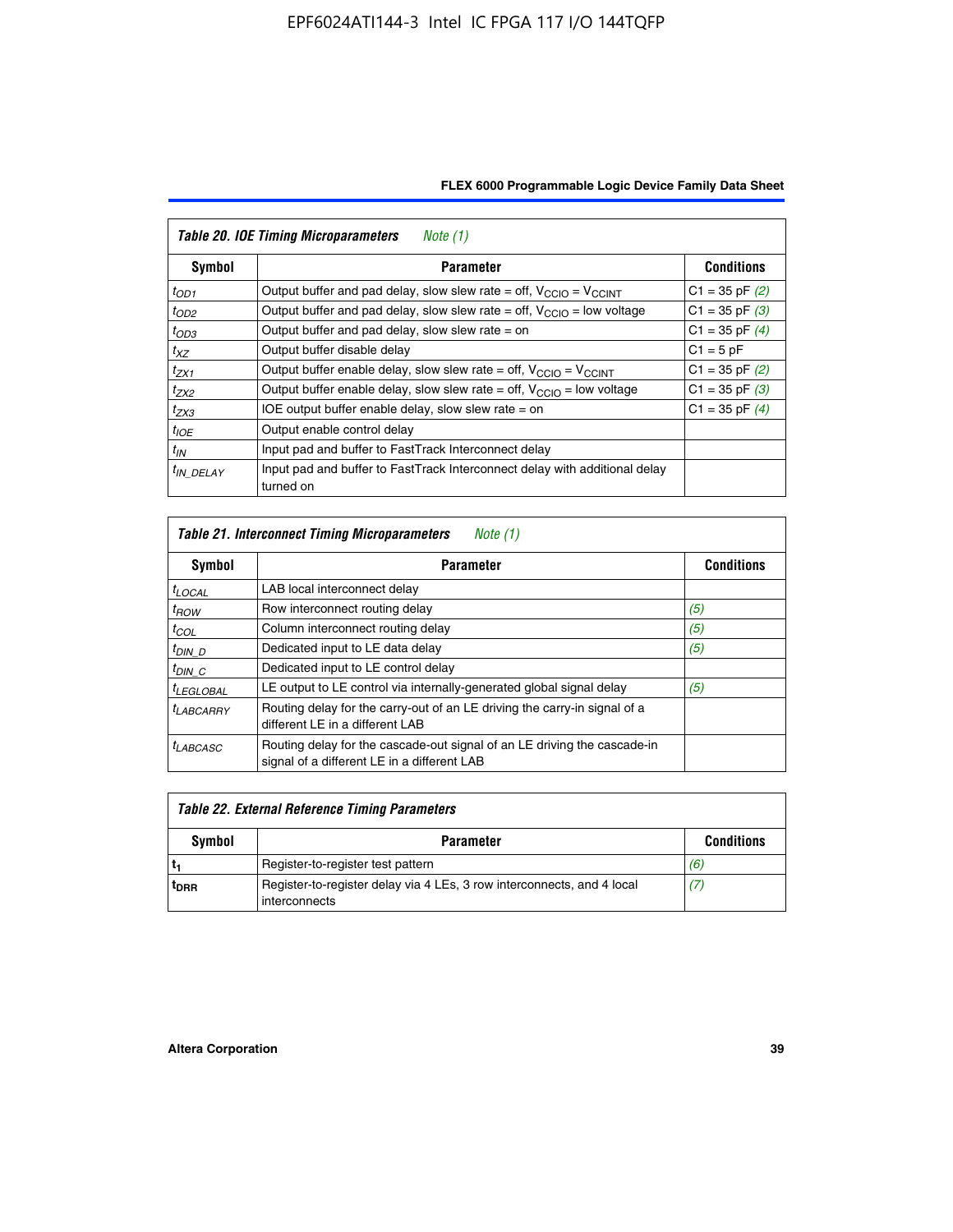### *Table 23. External Timing Parameters*

|                   | Table Lo. External Thinly I alamotors                                              |                   |
|-------------------|------------------------------------------------------------------------------------|-------------------|
| <b>Symbol</b>     | <b>Parameter</b>                                                                   | <b>Conditions</b> |
| <sup>l</sup> insu | Setup time with global clock at LE register                                        | (8)               |
| ւ <sub>INH</sub>  | Hold time with global clock at LE register                                         | (8)               |
| toutco            | Clock-to-output delay with global clock with LE register using FastFLEX I/O<br>pin | (8)               |

#### *Notes to tables:*

- (1) Microparameters are timing delays contributed by individual architectural elements and cannot be measured explicitly.
- (2) Operating conditions:  $V_{\text{CCIO}} = 5.0 \text{ V} \pm 5\%$  for commercial use in 5.0-V FLEX 6000 devices.  $V_{\text{CCIO}} = 5.0 \text{ V} \pm 10\%$  for industrial use in 5.0-V FLEX 6000 devices.  $V<sub>CCO</sub> = 3.3 V ± 10%$  for commercial or industrial use in 3.3-V FLEX 6000 devices. (3) Operating conditions:
	- $V_{\text{CCIO}} = 3.3 \text{ V} \pm 10\%$  for commercial or industrial use in 5.0-V FLEX 6000 devices.
		- $V_{\text{CCIO}}$  = 2.5 V ± 0.2 V for commercial or industrial use in 3.3-V FLEX 6000 devices.
- (4) Operating conditions:  $V_{\text{CCIO}} = 2.5 \text{ V}$ , 3.3 V, or 5.0 V.
- (5) These parameters are worst-case values for typical applications. Post-compilation timing simulation and timing analysis are required to determine actual worst-case performance.
- (6) This timing parameter shows the delay of a register-to-register test pattern and is used to determine speed grades. There are 12 LEs, including source and destination registers. The row and column interconnects between the registers vary in length.
- (7) This timing parameter is shown for reference and is specified by characterization.
- (8) This timing parameter is specified by characterization.

#### Tables 24 through 28 show the timing information for EPF6010A and EPF6016A devices.

| Table 24. LE Timing Microparameters for EPF6010A & EPF6016A Devices (Part 1 of 2) |     |                  |     |                    |     |     |             |  |
|-----------------------------------------------------------------------------------|-----|------------------|-----|--------------------|-----|-----|-------------|--|
| <b>Parameter</b>                                                                  |     |                  |     | <b>Speed Grade</b> |     |     | <b>Unit</b> |  |
|                                                                                   |     | -1               |     | -2                 |     | -3  |             |  |
|                                                                                   | Min | Max              | Min | Max                | Min | Max |             |  |
| <sup>[</sup> REG_TO_REG                                                           |     | 1.2 <sub>2</sub> |     | 1.3                |     | 1.7 | ns          |  |
| <sup>I</sup> CASC_TO_REG                                                          |     | 0.9              |     | 1.0                |     | 1.2 | ns          |  |
| <sup>I</sup> CARRY_TO_REG                                                         |     | 0.9              |     | 1.0                |     | 1.2 | ns          |  |
| <sup>I</sup> DATA_TO_REG                                                          |     | 1.1              |     | 1.2                |     | 1.5 | ns          |  |
| <sup>I</sup> CASC_TO_OUT                                                          |     | 1.3              |     | 1.4                |     | 1.8 | ns          |  |
| <sup>I</sup> CARRY_TO_OUT                                                         |     | 1.6              |     | 1.8                |     | 2.3 | ns          |  |
| <sup>I</sup> DATA_TO_OUT                                                          |     | 1.7              |     | 2.0                |     | 2.5 | ns          |  |
| <sup>I</sup> REG_TO_OUT                                                           |     | 0.4              |     | 0.4                |     | 0.5 | ns          |  |
| $t_{SU}$                                                                          | 0.9 |                  | 1.0 |                    | 1.3 |     | ns          |  |
| $t_H$                                                                             | 1.4 |                  | 1.7 |                    | 2.1 |     | ns          |  |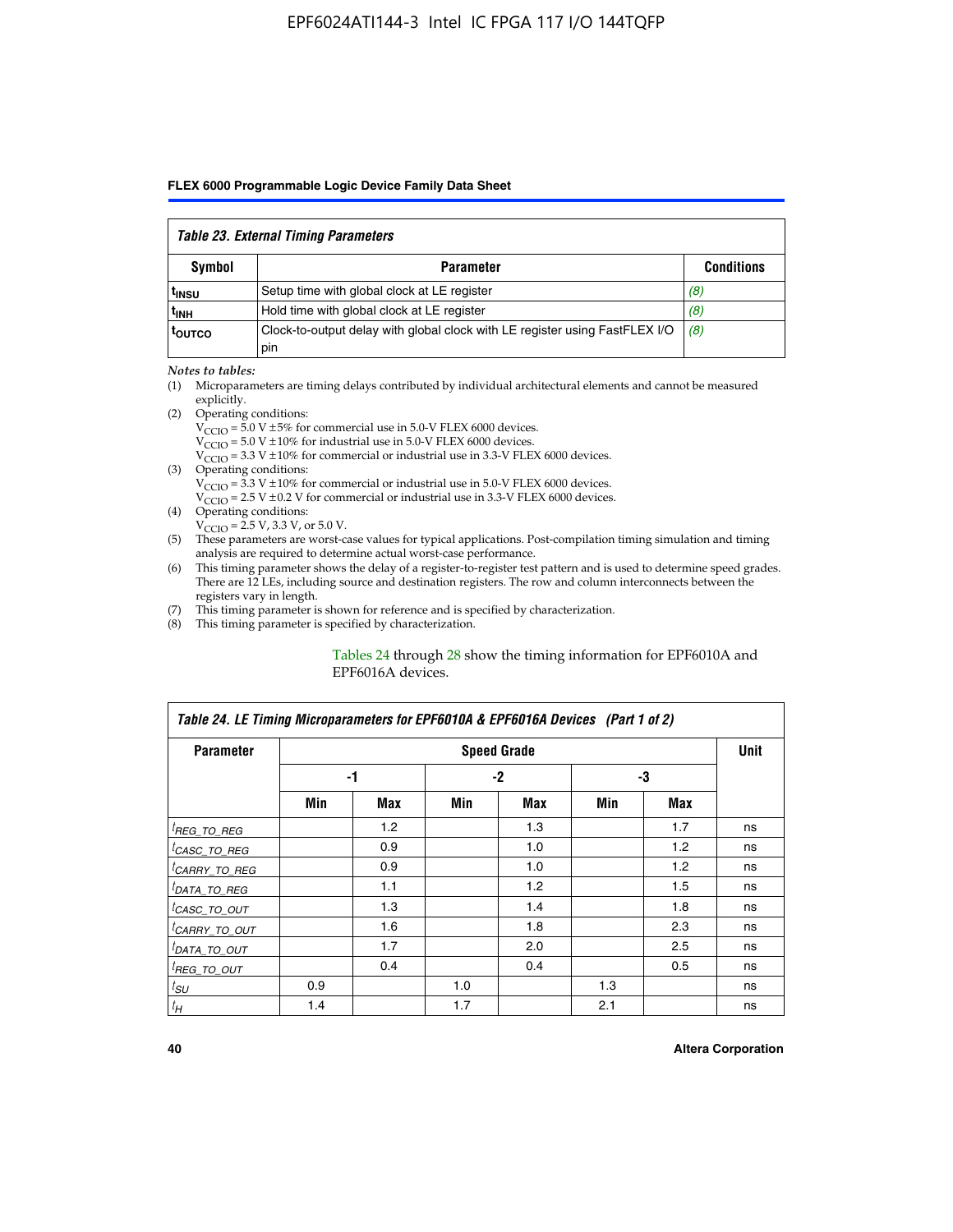| <b>Parameter</b>            |     |            |     | <b>Speed Grade</b> |     |     | <b>Unit</b> |
|-----------------------------|-----|------------|-----|--------------------|-----|-----|-------------|
|                             |     | -1         |     | $-2$               |     | -3  |             |
|                             | Min | <b>Max</b> | Min | <b>Max</b>         | Min | Max |             |
| $t_{CO}$                    |     | 0.3        |     | 0.4                |     | 0.4 | ns          |
| ${}^{l}$ CLR                |     | 0.4        |     | 0.4                |     | 0.5 | ns          |
| $t_C$                       |     | 1.8        |     | 2.1                |     | 2.6 | ns          |
| <sup>I</sup> LD_CLR         |     | 1.8        |     | 2.1                |     | 2.6 | ns          |
| <sup>I</sup> CARRY_TO_CARRY |     | 0.1        |     | 0.1                |     | 0.1 | ns          |
| <sup>I</sup> REG_TO_CARRY   |     | 1.6        |     | 1.9                |     | 2.3 | ns          |
| <sup>I</sup> DATA_TO_CARRY  |     | 2.1        |     | 2.5                |     | 3.0 | ns          |
| <sup>I</sup> CARRY_TO_CASC  |     | 1.0        |     | 1.1                |     | 1.4 | ns          |
| <sup>I</sup> CASC_TO_CASC   |     | 0.5        |     | 0.6                |     | 0.7 | ns          |
| <sup>I</sup> REG_TO_CASC    |     | 1.4        |     | 1.7                |     | 2.1 | ns          |
| <sup>I</sup> DATA_TO_CASC   |     | 1.1        |     | 1.2                |     | 1.5 | ns          |
| ${}^{l}$ СН                 | 2.5 |            | 3.0 |                    | 3.5 |     | ns          |
| ${}^tC_L$                   | 2.5 |            | 3.0 |                    | 3.5 |     | ns          |

| Table 25. IOE Timing Microparameters for EPF6010A & EPF6016A Devices |     |            |      |                    |     |            |      |  |
|----------------------------------------------------------------------|-----|------------|------|--------------------|-----|------------|------|--|
| <b>Parameter</b>                                                     |     |            |      | <b>Speed Grade</b> |     |            | Unit |  |
|                                                                      |     | -1         | $-2$ |                    | -3  |            |      |  |
|                                                                      | Min | <b>Max</b> | Min  | <b>Max</b>         | Min | <b>Max</b> |      |  |
| $t_{OD1}$                                                            |     | 1.9        |      | 2.2                |     | 2.7        | ns   |  |
| ${}^{t}$ OD2                                                         |     | 4.1        |      | 4.8                |     | 5.8        | ns   |  |
| $t_{OD3}$                                                            |     | 5.8        |      | 6.8                |     | 8.3        | ns   |  |
| $t_{XZ}$                                                             |     | 1.4        |      | 1.7                |     | 2.1        | ns   |  |
| $t_{XZ1}$                                                            |     | 1.4        |      | 1.7                |     | 2.1        | ns   |  |
| $t_{XZ2}$                                                            |     | 3.6        |      | 4.3                |     | 5.2        | ns   |  |
| $t_{XZ3}$                                                            |     | 5.3        |      | 6.3                |     | 7.7        | ns   |  |
| $t_{IOE}$                                                            |     | 0.5        |      | 0.6                |     | 0.7        | ns   |  |
| $t_{IN}$                                                             |     | 3.6        |      | 4.1                |     | 5.1        | ns   |  |
| $t_{IN\_DELAY}$                                                      |     | 4.8        |      | 5.4                |     | 6.7        | ns   |  |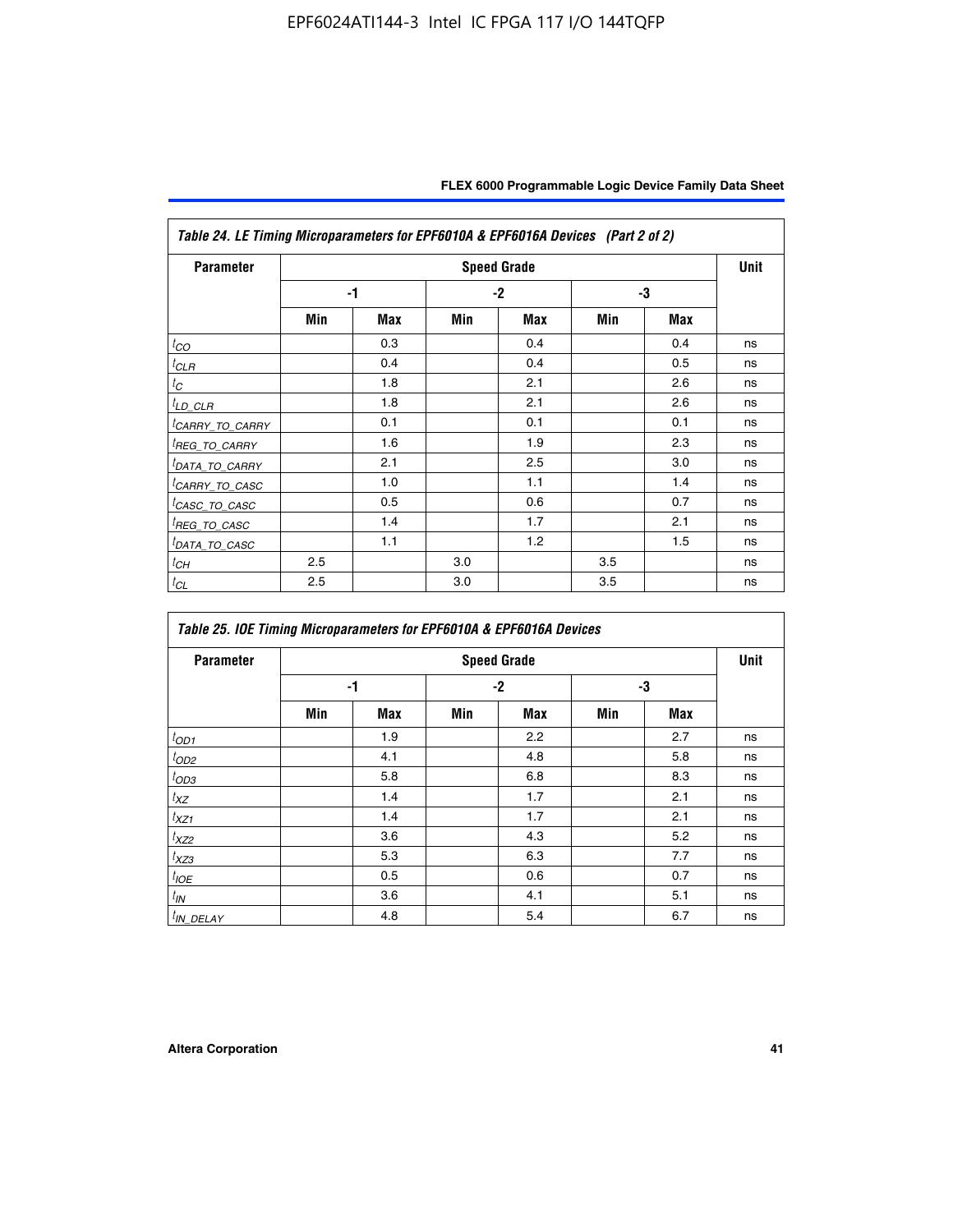| Table 26. Interconnect Timing Microparameters for EPF6010A & EPF6016A Devices |     |            |      |                    |     |     |             |  |
|-------------------------------------------------------------------------------|-----|------------|------|--------------------|-----|-----|-------------|--|
| <b>Parameter</b>                                                              |     |            |      | <b>Speed Grade</b> |     |     | <b>Unit</b> |  |
|                                                                               |     | -1         | $-2$ |                    | -3  |     |             |  |
|                                                                               | Min | <b>Max</b> | Min  | <b>Max</b>         | Min | Max |             |  |
| $t$ LOCAL                                                                     |     | 0.7        |      | 0.7                |     | 1.0 | ns          |  |
| $t_{\text{ROW}}$                                                              |     | 2.9        |      | 3.2                |     | 3.2 | ns          |  |
| $t_{COL}$                                                                     |     | 1.2        |      | 1.3                |     | 1.4 | ns          |  |
| <u><sup>t</sup>DIN_D</u>                                                      |     | 5.4        |      | 5.7                |     | 6.4 | ns          |  |
| $t_{DIN\_C}$                                                                  |     | 4.3        |      | 5.0                |     | 6.1 | ns          |  |
| <sup>I</sup> LEGLOBAL                                                         |     | 2.6        |      | 3.0                |     | 3.7 | ns          |  |
| <sup>I</sup> LABCARRY                                                         |     | 0.7        |      | 0.8                |     | 0.9 | ns          |  |
| <sup>I</sup> LABCASC                                                          |     | 1.3        |      | 1.4                |     | 1.8 | ns          |  |

| Table 27. External Reference Timing Parameters for EPF6010A & EPF6016A Devices |               |     |                    |     |      |     |      |    |  |  |
|--------------------------------------------------------------------------------|---------------|-----|--------------------|-----|------|-----|------|----|--|--|
| <b>Parameter</b>                                                               | <b>Device</b> |     | <b>Speed Grade</b> |     |      |     |      |    |  |  |
|                                                                                |               | -1  |                    | -2  |      | -3  |      |    |  |  |
|                                                                                |               | Min | Max                | Min | Max  | Min | Max  |    |  |  |
|                                                                                | EPF6010A      |     | 37.6               |     | 43.6 |     | 53.7 | ns |  |  |
|                                                                                | EPF6016A      |     | 38.0               |     | 44.0 |     | 54.1 | ns |  |  |

| Table 28. External Timing Parameters for EPF6010A & EPF6016A Devices |        |                    |        |     |        |      |    |  |  |  |
|----------------------------------------------------------------------|--------|--------------------|--------|-----|--------|------|----|--|--|--|
| <b>Parameter</b>                                                     |        | <b>Speed Grade</b> |        |     |        |      |    |  |  |  |
|                                                                      |        | -1                 |        | -2  |        | -3   |    |  |  |  |
|                                                                      | Min    | <b>Max</b>         | Min    | Max | Min    | Max  |    |  |  |  |
| t <sub>insu</sub>                                                    | 2.1(1) |                    | 2.4(1) |     | 3.3(1) |      | ns |  |  |  |
| <sup>t</sup> inh                                                     | 0.2(2) |                    | 0.3(2) |     | 0.1(2) |      | ns |  |  |  |
| toutco                                                               | 2.0    | 7.1                | 2.0    | 8.2 | 2.0    | 10.1 | ns |  |  |  |

*Notes:*

(1) Setup times are longer when the *Increase Input Delay* option is turned on. The setup time values are shown with the *Increase Input Delay* option turned off.

(2) Hold time is zero when the *Increase Input Delay* option is turned on.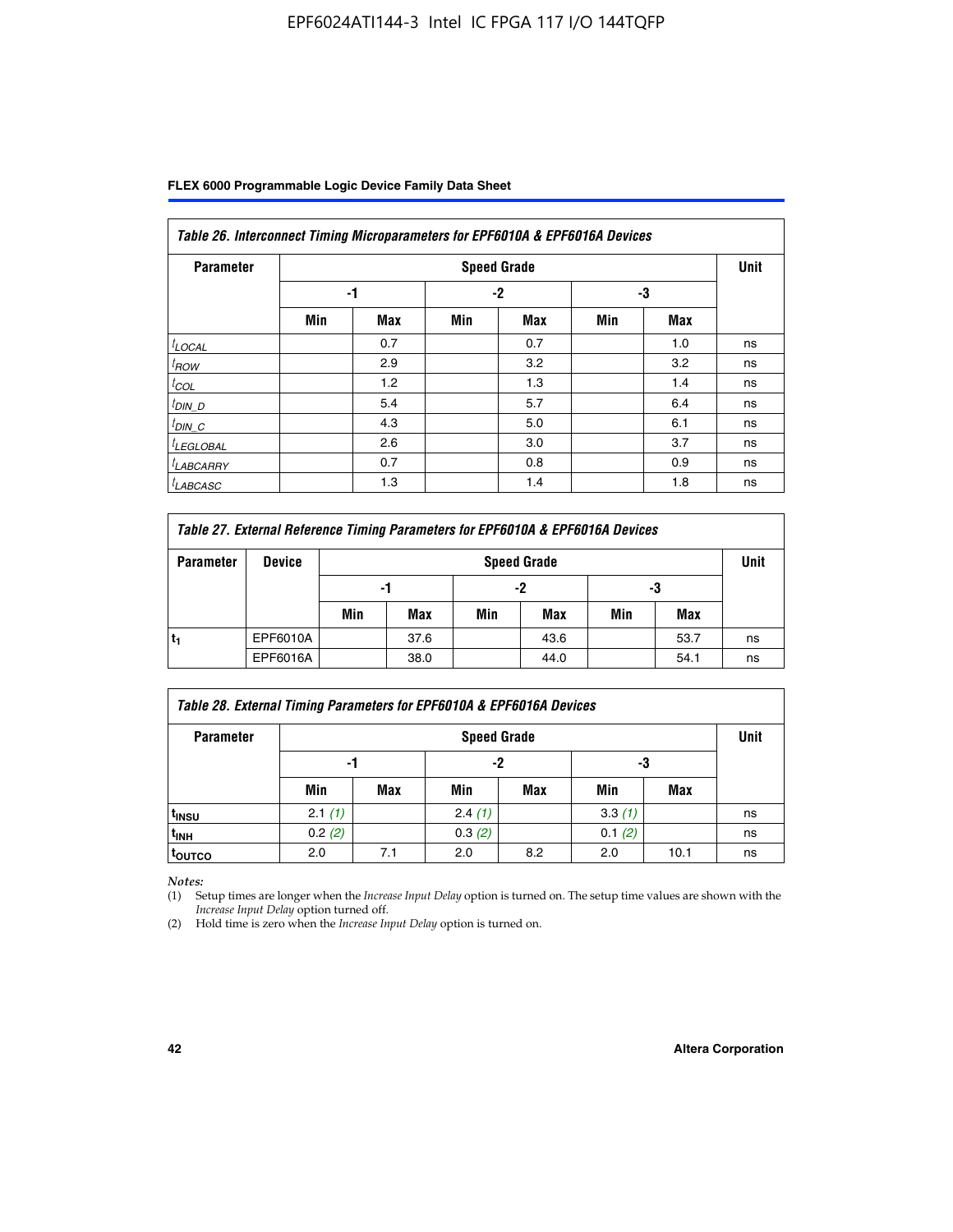| Table 29. LE Timing Microparameters for EPF6016 Devices |      |            |     |            |    |  |  |  |
|---------------------------------------------------------|------|------------|-----|------------|----|--|--|--|
| <b>Parameter</b>                                        |      | Unit       |     |            |    |  |  |  |
|                                                         | $-2$ |            |     | -3         |    |  |  |  |
|                                                         | Min  | <b>Max</b> | Min | <b>Max</b> |    |  |  |  |
| <sup>t</sup> REG_ <u>TO_REG</u>                         |      | 2.2        |     | 2.8        | ns |  |  |  |
| <sup>t</sup> CASC_TO_REG                                |      | 0.9        |     | 1.2        | ns |  |  |  |
| <sup>I</sup> CARRY_TO_REG                               |      | 1.6        |     | 2.1        | ns |  |  |  |
| <sup>t</sup> DATA_TO_REG                                |      | 2.4        |     | 3.0        | ns |  |  |  |
| <sup>t</sup> CASC_TO_OUT                                |      | 1.3        |     | 1.7        | ns |  |  |  |
| <sup>t</sup> CARRY_TO_OUT                               |      | 2.4        |     | 3.0        | ns |  |  |  |
| <sup>t</sup> DATA_TO_OUT                                |      | 2.7        |     | 3.4        | ns |  |  |  |
| <i>t<sub>REG_TO_OUT</sub></i>                           |      | 0.3        |     | 0.5        | ns |  |  |  |
| $t_{SU}$                                                | 1.1  |            | 1.6 |            | ns |  |  |  |
| $t_H$                                                   | 1.8  |            | 2.3 |            | ns |  |  |  |
| $t_{CO}$                                                |      | 0.3        |     | 0.4        | ns |  |  |  |
| $t_{CLR}$                                               |      | 0.5        |     | 0.6        | ns |  |  |  |
| $t_C$                                                   |      | 1.2        |     | 1.5        | ns |  |  |  |
| $t_{LD\_CLR}$                                           |      | 1.2        |     | 1.5        | ns |  |  |  |
| <sup>t</sup> CARRY_TO_CARRY                             |      | 0.2        |     | 0.4        | ns |  |  |  |
| <sup>t</sup> REG_TO_CARRY                               |      | 0.8        |     | 1.1        | ns |  |  |  |
| <sup>t</sup> DATA_TO_CARRY                              |      | 1.7        |     | 2.2        | ns |  |  |  |
| <sup>t</sup> CARRY_TO_CASC                              |      | 1.7        |     | 2.2        | ns |  |  |  |
| <sup>t</sup> CASC_TO_CASC                               |      | 0.9        |     | 1.2        | ns |  |  |  |
| <sup>t</sup> REG_TO_CASC                                |      | 1.6        |     | 2.0        | ns |  |  |  |
| <sup>t</sup> DATA_TO_CASC                               |      | 1.7        |     | 2.1        | ns |  |  |  |
| $t_{CH}$                                                | 4.0  |            | 4.0 |            | ns |  |  |  |
| $t_{CL}$                                                | 4.0  |            | 4.0 |            | ns |  |  |  |

Tables 29 through 33 show the timing information for EPF6016 devices.

| Table 30. IOE Timing Microparameters for EPF6016 Devices |     |             |     |     |    |  |  |  |  |  |
|----------------------------------------------------------|-----|-------------|-----|-----|----|--|--|--|--|--|
| <b>Parameter</b>                                         |     | <b>Unit</b> |     |     |    |  |  |  |  |  |
|                                                          |     | -2          |     |     |    |  |  |  |  |  |
|                                                          | Min | Max         | Min | Max |    |  |  |  |  |  |
| $t_{OD1}$                                                |     | 2.3         |     | 2.8 | ns |  |  |  |  |  |
| $t_{OD2}$                                                |     | 4.6         |     | 5.1 | ns |  |  |  |  |  |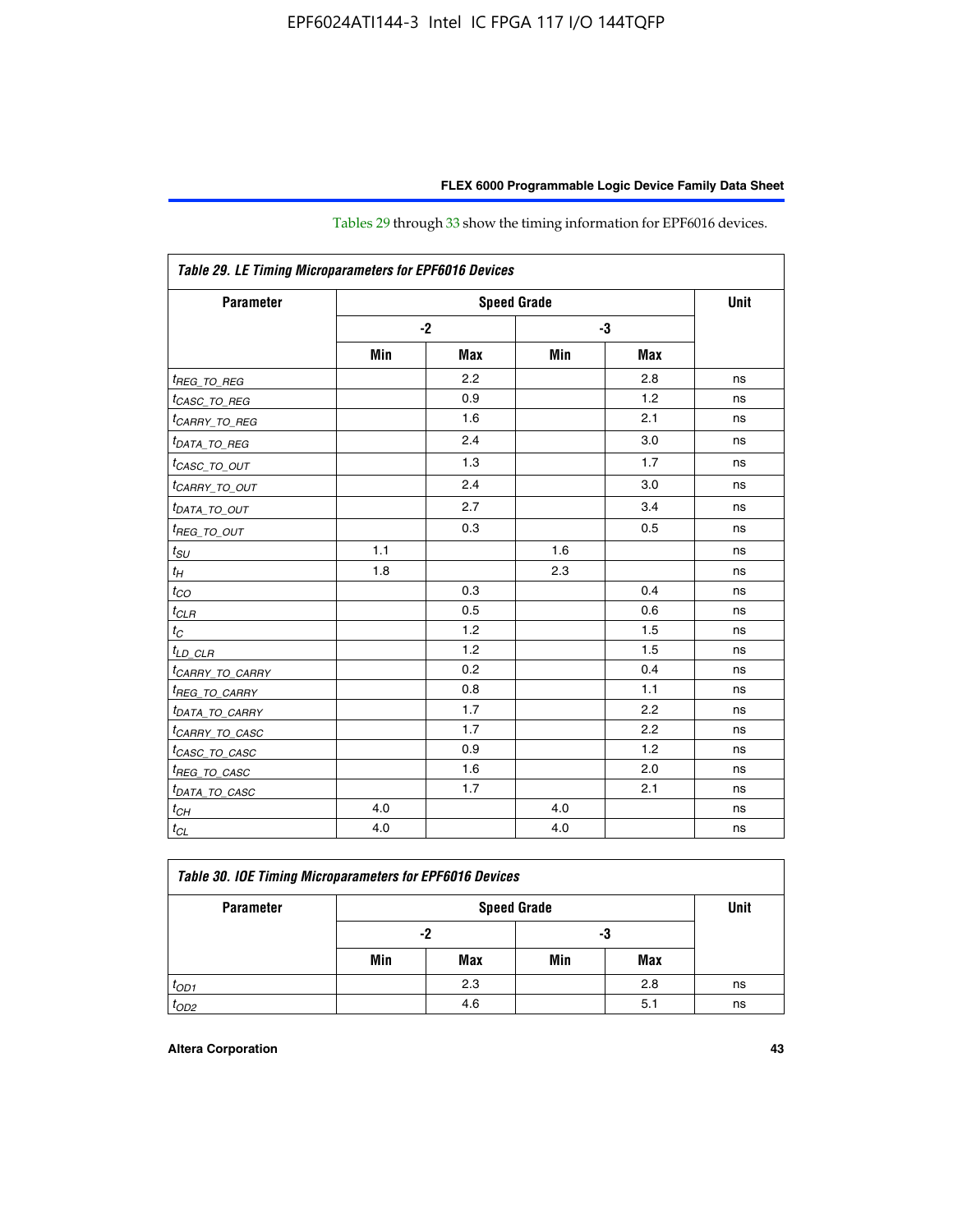| Table 30. IOE Timing Microparameters for EPF6016 Devices |      |                    |     |            |      |  |  |  |  |  |
|----------------------------------------------------------|------|--------------------|-----|------------|------|--|--|--|--|--|
| <b>Parameter</b>                                         |      | <b>Speed Grade</b> |     |            | Unit |  |  |  |  |  |
|                                                          | $-2$ |                    | -3  |            |      |  |  |  |  |  |
|                                                          | Min  | <b>Max</b>         | Min | <b>Max</b> |      |  |  |  |  |  |
| $t_{OD3}$                                                |      | 4.7                |     | 5.2        | ns   |  |  |  |  |  |
| $t_{XZ}$                                                 |      | 2.3                |     | 2.8        | ns   |  |  |  |  |  |
| $t_{ZX1}$                                                |      | 2.3                |     | 2.8        | ns   |  |  |  |  |  |
| $t_{ZX2}$                                                |      | 4.6                |     | 5.1        | ns   |  |  |  |  |  |
| $t_{ZX3}$                                                |      | 4.7                |     | 5.2        | ns   |  |  |  |  |  |
| $t_{IOE}$                                                |      | 0.5                |     | 0.6        | ns   |  |  |  |  |  |
| $t_{IN}$                                                 |      | 3.3                |     | 4.0        | ns   |  |  |  |  |  |
| $t_{IN}$ DELAY                                           |      | 4.6                |     | 5.6        | ns   |  |  |  |  |  |

| <b>Parameter</b>      |      | <b>Speed Grade</b> |     |            | <b>Unit</b> |
|-----------------------|------|--------------------|-----|------------|-------------|
|                       | $-2$ |                    | -3  |            |             |
|                       | Min  | <b>Max</b>         | Min | <b>Max</b> |             |
| $t_{LOCAL}$           |      | 0.8                |     | 1.0        | ns          |
| $t_{ROW}$             |      | 2.9                |     | 3.3        | ns          |
| $t_{COL}$             |      | 2.3                |     | 2.5        | ns          |
| $t_{DIN\_D}$          |      | 4.9                |     | 6.0        | ns          |
| $t_{DIN\_C}$          |      | 4.8                |     | 6.0        | ns          |
| <sup>t</sup> LEGLOBAL |      | 3.1                |     | 3.9        | ns          |
| <sup>t</sup> LABCARRY |      | 0.4                |     | 0.5        | ns          |
| <sup>t</sup> LABCASC  |      | 0.8                |     | 1.0        | ns          |

| <b>Table 32. External Reference Timing Parameters for EPF6016 Devices</b> |     |      |                    |      |      |  |  |  |
|---------------------------------------------------------------------------|-----|------|--------------------|------|------|--|--|--|
| <b>Parameter</b>                                                          |     |      | <b>Speed Grade</b> |      | Unit |  |  |  |
|                                                                           | -2  |      | -3                 |      |      |  |  |  |
|                                                                           | Min | Max  | Min                | Max  |      |  |  |  |
|                                                                           |     | 53.0 |                    | 65.0 | ns   |  |  |  |
| <sup>T</sup> DRR                                                          |     | 16.0 |                    | 20.0 | ns   |  |  |  |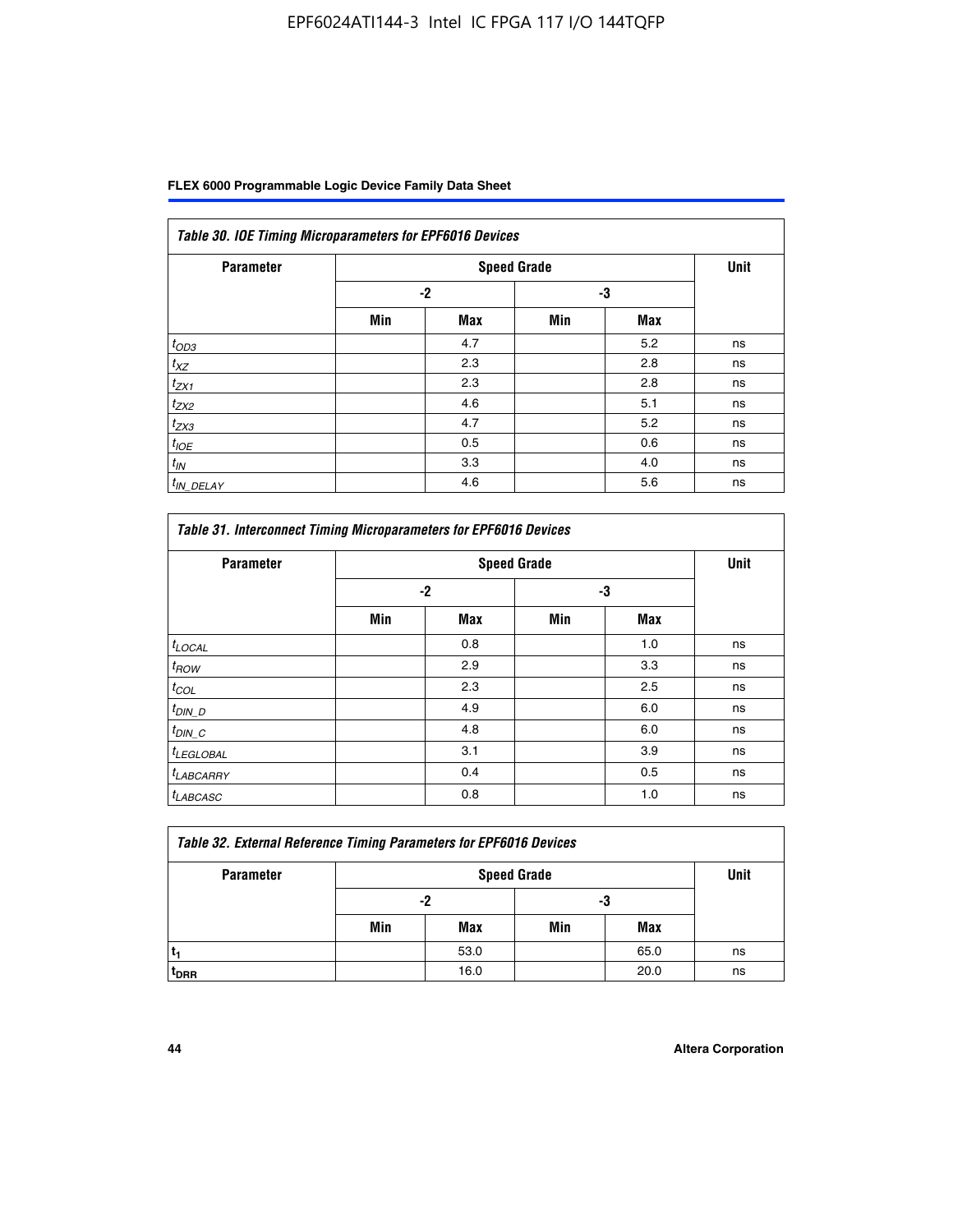| FLEX 6000 Programmable Logic Device Family Data Sheet |  |
|-------------------------------------------------------|--|
|                                                       |  |

| <b>Table 33. External Timing Parameters for EPF6016 Devices</b> |     |                    |     |            |    |  |  |  |  |  |
|-----------------------------------------------------------------|-----|--------------------|-----|------------|----|--|--|--|--|--|
| <b>Parameter</b>                                                |     | <b>Speed Grade</b> |     |            |    |  |  |  |  |  |
|                                                                 | -2  |                    | -3  |            |    |  |  |  |  |  |
|                                                                 | Min | Max                | Min | <b>Max</b> |    |  |  |  |  |  |
| t <sub>INSU</sub>                                               | 3.2 |                    | 4.1 |            | ns |  |  |  |  |  |
| $t_{INH}$                                                       | 0.0 |                    | 0.0 |            | ns |  |  |  |  |  |
| <b>TOUTCO</b>                                                   | 2.0 | 7.9                | 2.0 | 9.9        | ns |  |  |  |  |  |

Tables 34 through 38 show the timing information for EPF6024A devices.

| Table 34. LE Timing Microparameters for EPF6024A Devices |                    |            |     |            |     |            |    |  |  |
|----------------------------------------------------------|--------------------|------------|-----|------------|-----|------------|----|--|--|
| <b>Parameter</b>                                         | <b>Speed Grade</b> |            |     |            |     |            |    |  |  |
|                                                          | -1                 |            |     | $-2$       |     | -3         |    |  |  |
|                                                          | Min                | <b>Max</b> | Min | <b>Max</b> | Min | <b>Max</b> |    |  |  |
| <sup>t</sup> REG_TO_REG                                  |                    | 1.2        |     | 1.3        |     | 1.6        | ns |  |  |
| <sup>t</sup> CASC_TO_REG                                 |                    | 0.7        |     | 0.8        |     | 1.0        | ns |  |  |
| <sup>t</sup> CARRY_TO_REG                                |                    | 1.6        |     | 1.8        |     | 2.2        | ns |  |  |
| <sup>t</sup> DATA_TO_REG                                 |                    | 1.3        |     | 1.4        |     | 1.7        | ns |  |  |
| <i>tcasc_to_out</i>                                      |                    | 1.2        |     | 1.3        |     | 1.6        | ns |  |  |
| <sup>t</sup> CARRY_TO_OUT                                |                    | 2.0        |     | 2.2        |     | 2.6        | ns |  |  |
| <sup>t</sup> DATA_TO_OUT                                 |                    | 1.8        |     | 2.1        |     | 2.6        | ns |  |  |
| <sup>t</sup> REG_TO_OUT                                  |                    | 0.3        |     | 0.3        |     | 0.4        | ns |  |  |
| $t_{SU}$                                                 | 0.9                |            | 1.0 |            | 1.2 |            | ns |  |  |
| $t_{\mathcal{H}}$                                        | 1.3                |            | 1.4 |            | 1.7 |            | ns |  |  |
| $t_{CO}$                                                 |                    | 0.2        |     | 0.3        |     | 0.3        | ns |  |  |
| $t_{CLR}$                                                |                    | 0.3        |     | 0.3        |     | 0.4        | ns |  |  |
| $t_C$                                                    |                    | 1.9        |     | 2.1        |     | 2.5        | ns |  |  |
| $t_{LD\_CLR}$                                            |                    | 1.9        |     | 2.1        |     | 2.5        | ns |  |  |
| <sup>t</sup> CAR <u>RY_TO_CARRY</u>                      |                    | 0.2        |     | 0.2        |     | 0.3        | ns |  |  |
| <sup>t</sup> REG_TO_CARRY                                |                    | 1.4        |     | 1.6        |     | 1.9        | ns |  |  |
| <sup>t</sup> DATA_TO_CARRY                               |                    | 1.3        |     | 1.4        |     | 1.7        | ns |  |  |
| <sup>t</sup> CARRY_TO_CASC                               |                    | 1.1        |     | 1.2        |     | 1.4        | ns |  |  |
| <sup>t</sup> CASC_TO_CASC                                |                    | 0.7        |     | 0.8        |     | 1.0        | ns |  |  |
| <sup>t</sup> REG_TO_CASC                                 |                    | 1.4        |     | 1.6        |     | 1.9        | ns |  |  |
| <sup>t</sup> DATA_TO_CASC                                |                    | 1.0        |     | 1.1        |     | 1.3        | ns |  |  |
| $t_{CH}$                                                 | 2.5                |            | 3.0 |            | 3.5 |            | ns |  |  |
| $t_{CL}$                                                 | 2.5                |            | 3.0 |            | 3.5 |            | ns |  |  |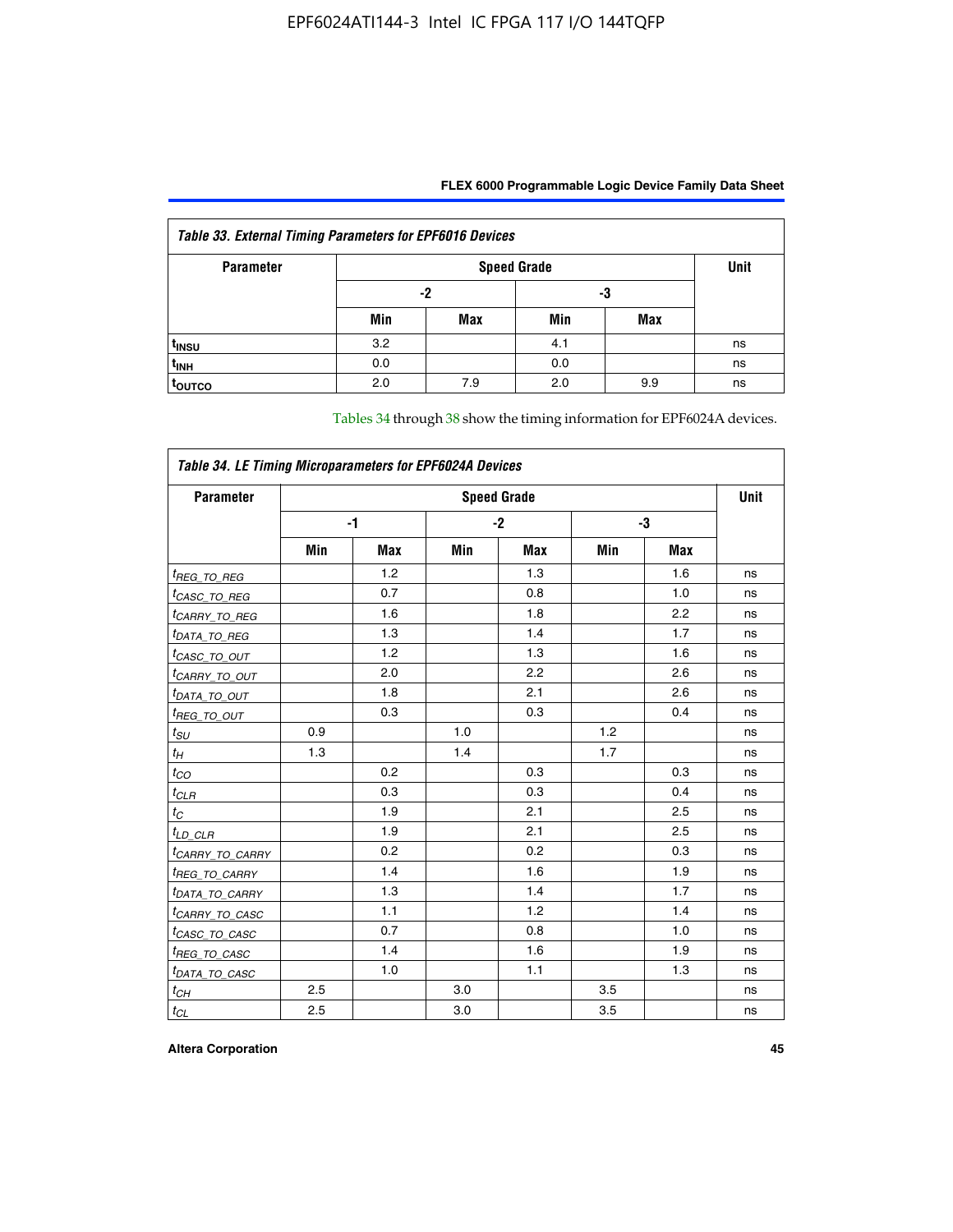|  | FLEX 6000 Programmable Logic Device Family Data Sheet |  |  |
|--|-------------------------------------------------------|--|--|
|--|-------------------------------------------------------|--|--|

| Table 35. IOE Timing Microparameters for EPF6024A Devices |     |            |      |                    |     |            |             |  |  |  |
|-----------------------------------------------------------|-----|------------|------|--------------------|-----|------------|-------------|--|--|--|
| <b>Parameter</b>                                          |     |            |      | <b>Speed Grade</b> |     |            | <b>Unit</b> |  |  |  |
|                                                           |     | -1         | $-2$ |                    | -3  |            |             |  |  |  |
|                                                           | Min | <b>Max</b> | Min  | <b>Max</b>         | Min | <b>Max</b> |             |  |  |  |
| $t_{OD1}$                                                 |     | 1.9        |      | 2.1                |     | 2.5        | ns          |  |  |  |
| $t_{OD2}$                                                 |     | 4.0        |      | 4.4                |     | 5.3        | ns          |  |  |  |
| $t_{OD3}$                                                 |     | 7.0        |      | 7.8                |     | 9.3        | ns          |  |  |  |
| $t_{XZ}$                                                  |     | 4.3        |      | 4.8                |     | 5.8        | ns          |  |  |  |
| $t_{XZ1}$                                                 |     | 4.3        |      | 4.8                |     | 5.8        | ns          |  |  |  |
| $t_{XZ2}$                                                 |     | 6.4        |      | 7.1                |     | 8.6        | ns          |  |  |  |
| $t_{XZ3}$                                                 |     | 9.4        |      | 10.5               |     | 12.6       | ns          |  |  |  |
| $t_{IOE}$                                                 |     | 0.5        |      | 0.6                |     | 0.7        | ns          |  |  |  |
| $t_{IN}$                                                  |     | 3.3        |      | 3.7                |     | 4.4        | ns          |  |  |  |
| <sup>t</sup> IN_DELAY                                     |     | 5.3        |      | 5.9                |     | 7.0        | ns          |  |  |  |

| <b>Table 36. Interconnect Timing Microparameters for EPF6024A Devices</b> |     |            |     |                    |     |            |             |  |  |  |
|---------------------------------------------------------------------------|-----|------------|-----|--------------------|-----|------------|-------------|--|--|--|
| <b>Parameter</b>                                                          |     |            |     | <b>Speed Grade</b> |     |            | <b>Unit</b> |  |  |  |
|                                                                           |     | -1         |     | -2                 |     | -3         |             |  |  |  |
|                                                                           | Min | <b>Max</b> | Min | <b>Max</b>         | Min | <b>Max</b> |             |  |  |  |
| $t_{LOCAL}$                                                               |     | 0.8        |     | 0.8                |     | 1.1        | ns          |  |  |  |
| $t_{ROW}$                                                                 |     | 3.0        |     | 3.1                |     | 3.3        | ns          |  |  |  |
| $t_{COL}$                                                                 |     | 3.0        |     | 3.2                |     | 3.4        | ns          |  |  |  |
| $t_{DIN\_D}$                                                              |     | 5.4        |     | 5.6                |     | 6.2        | ns          |  |  |  |
| $t_{DIN\_C}$                                                              |     | 4.6        |     | 5.1                |     | 6.1        | ns          |  |  |  |
| $t_{LEGLOBAL}$                                                            |     | 3.1        |     | 3.5                |     | 4.3        | ns          |  |  |  |
| $t_{LABCARAY}$                                                            |     | 0.6        |     | 0.7                |     | 0.8        | ns          |  |  |  |
| <sup>t</sup> LABCASC                                                      |     | 0.3        |     | 0.3                |     | 0.4        | ns          |  |  |  |

| <b>Table 37. External Reference Timing Parameters for EPF6024A Devices</b> |                    |      |     |      |     |      |      |
|----------------------------------------------------------------------------|--------------------|------|-----|------|-----|------|------|
| <b>Parameter</b>                                                           | <b>Speed Grade</b> |      |     |      |     |      | Unit |
|                                                                            | -1                 |      | -2  |      | -3  |      |      |
|                                                                            | Min                | Max  | Min | Max  | Min | Max  |      |
|                                                                            |                    | 45.0 |     | 50.0 |     | 60.0 | ns   |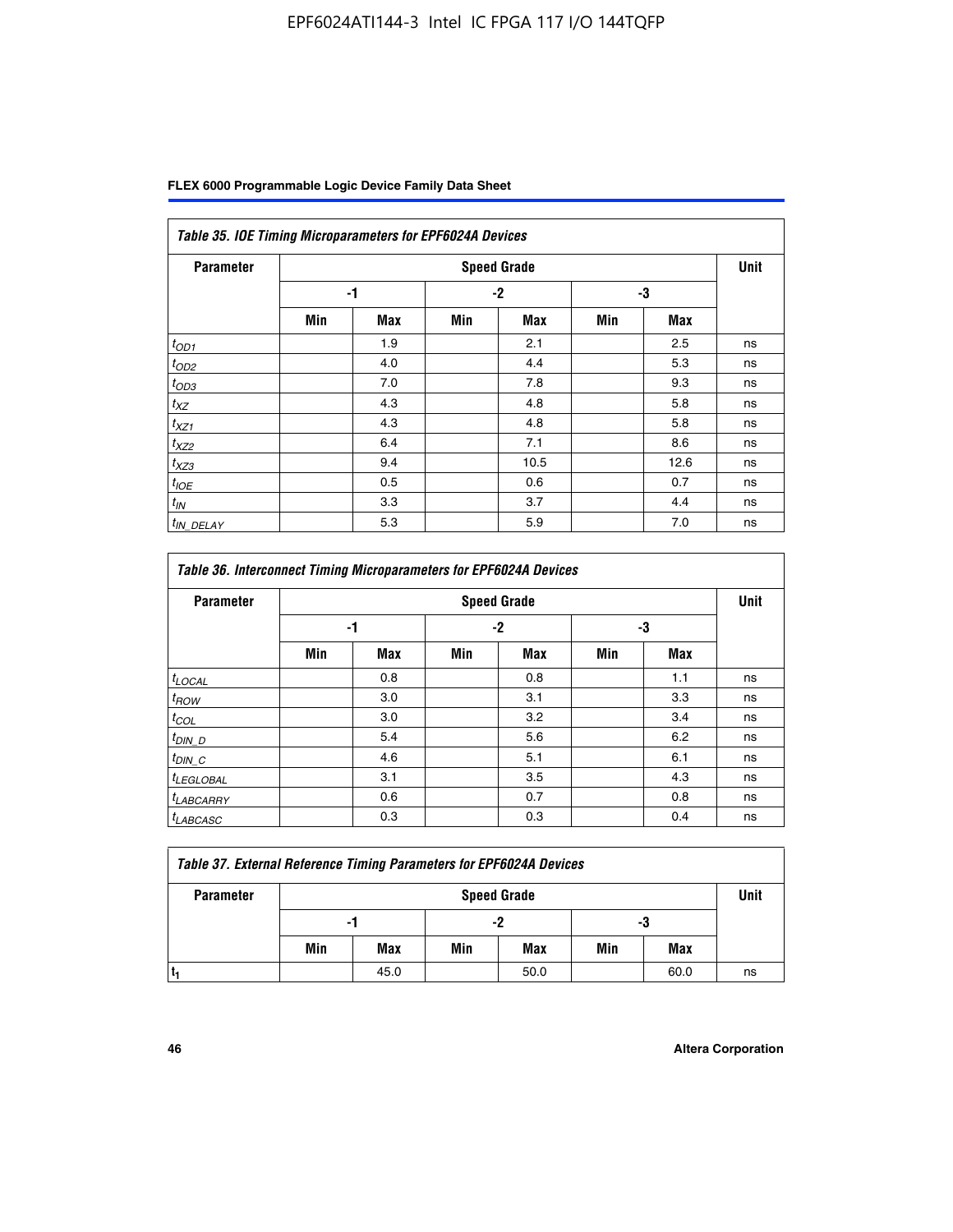| Table 38. External Timing Parameters for EPF6024A Devices |                    |            |        |     |        |     |    |
|-----------------------------------------------------------|--------------------|------------|--------|-----|--------|-----|----|
| <b>Parameter</b>                                          | <b>Speed Grade</b> |            |        |     |        |     |    |
|                                                           | -1                 |            | $-2$   |     | -3     |     |    |
|                                                           | Min                | <b>Max</b> | Min    | Max | Min    | Max |    |
| t <sub>INSU</sub>                                         | 2.0(1)             |            | 2.2(1) |     | 2.6(1) |     | ns |
| <sup>t</sup> inh                                          | 0.2(2)             |            | 0.2(2) |     | 0.3(2) |     | ns |
| <sup>I</sup> OUTCO                                        | 2.0                | 7.4        | 2.0    | 8.2 | 2.0    | 9.9 | ns |

*Notes:*

(1) Setup times are longer when the *Increase Input Delay* option is turned on. The setup time values are shown with the *Increase Input Delay* option turned off.

(2) Hold time is zero when the *Increase Input Delay* option is turned on.

### **Power Consumption**

The supply power (P) for FLEX 6000 devices can be calculated with the following equations:

 $P = P_{INT} + P_{IO}$  $P = (I_{CCTANDBY} + I_{CCACTIVE}) \times V_{CC} + P_{IO}$ 

Typical  $I_{CCSTANDBY}$  values are shown as  $I_{CC0}$  in the "FLEX 6000 Device DC Operating Conditions" table on pages 31 and 33 of this data sheet. The I<sub>CCACTIVE</sub> value depends on the switching frequency and the application logic. This value is based on the amount of current that each LE typically consumes. The  $P_{IO}$  value, which depends on the device output load characteristics and switching frequency, can be calculated using the guidelines given in *[Application Note 74 \(Evaluating Power for Altera Devices\)](http://www.altera.com/literature/an/an074.pdf)*.

The I<sub>CCACTIVE</sub> value can be calculated with the following equation:

$$
I_{\text{CCACTIVE}} = K \times f_{\text{MAX}} \times N \times \text{tog}_{\text{LC}} \times \frac{\mu A}{\text{MHz} \times \text{LE}}
$$

Where:

|   | $f_{MAX}$ = Maximum operating frequency in MHz                                                     |
|---|----------------------------------------------------------------------------------------------------|
| N | = Total number of LEs used in a FLEX 6000 device                                                   |
|   | $\log_{LC}$ = Average percentage of LEs toggling at each clock<br>$(1 \cdot 11 \cdot 10 \cdot 10)$ |

(typically 12.5%) K = Constant, shown in Table 39

| <b>Table 39. K Constant Values</b> |         |  |  |  |
|------------------------------------|---------|--|--|--|
| <b>Device</b>                      | K Value |  |  |  |
| EPF6010A                           | 14      |  |  |  |
| EPF6016                            | 88      |  |  |  |
| EPF6016A                           | 14      |  |  |  |
| EPF6024A                           | 14      |  |  |  |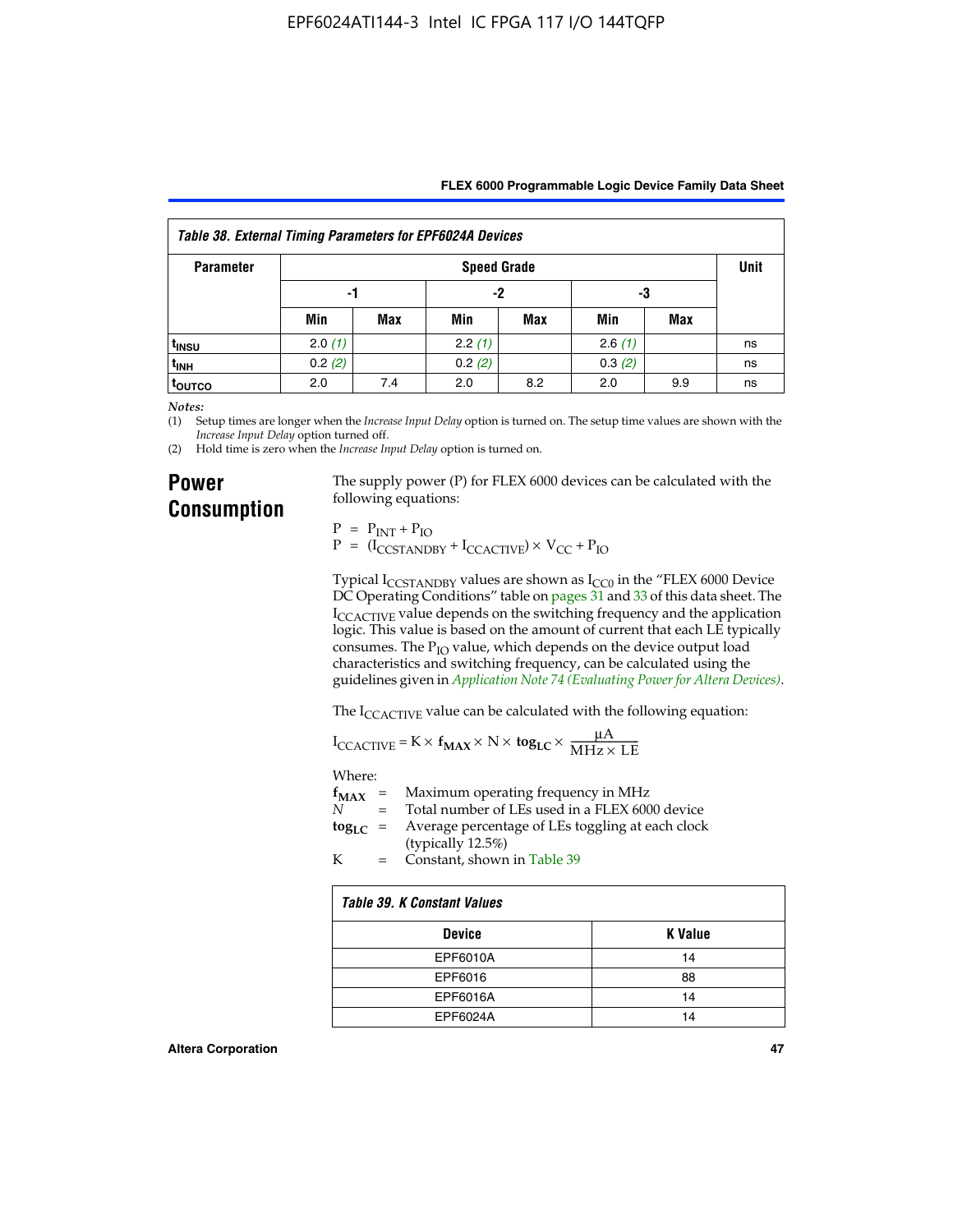This calculation provides an  $I_{CC}$  estimate based on typical conditions with no output load. The actual  $I_{CC}$  should be verified during operation because this measurement is sensitive to the actual pattern in the device and the environmental operating conditions.

To better reflect actual designs, the power model (and the constant K in the power calculation equations shown above) for continuous interconnect FLEX devices assumes that LEs drive FastTrack Interconnect channels. In contrast, the power model of segmented FPGAs assumes that all LEs drive only one short interconnect segment. This assumption may lead to inaccurate results, compared to measured power consumption for an actual design in a segmented interconnect FPGA.

Figure 20 shows the relationship between the current and operating frequency for EPF6010A, EPF6016, EPF6016A, and EPF6024A devices.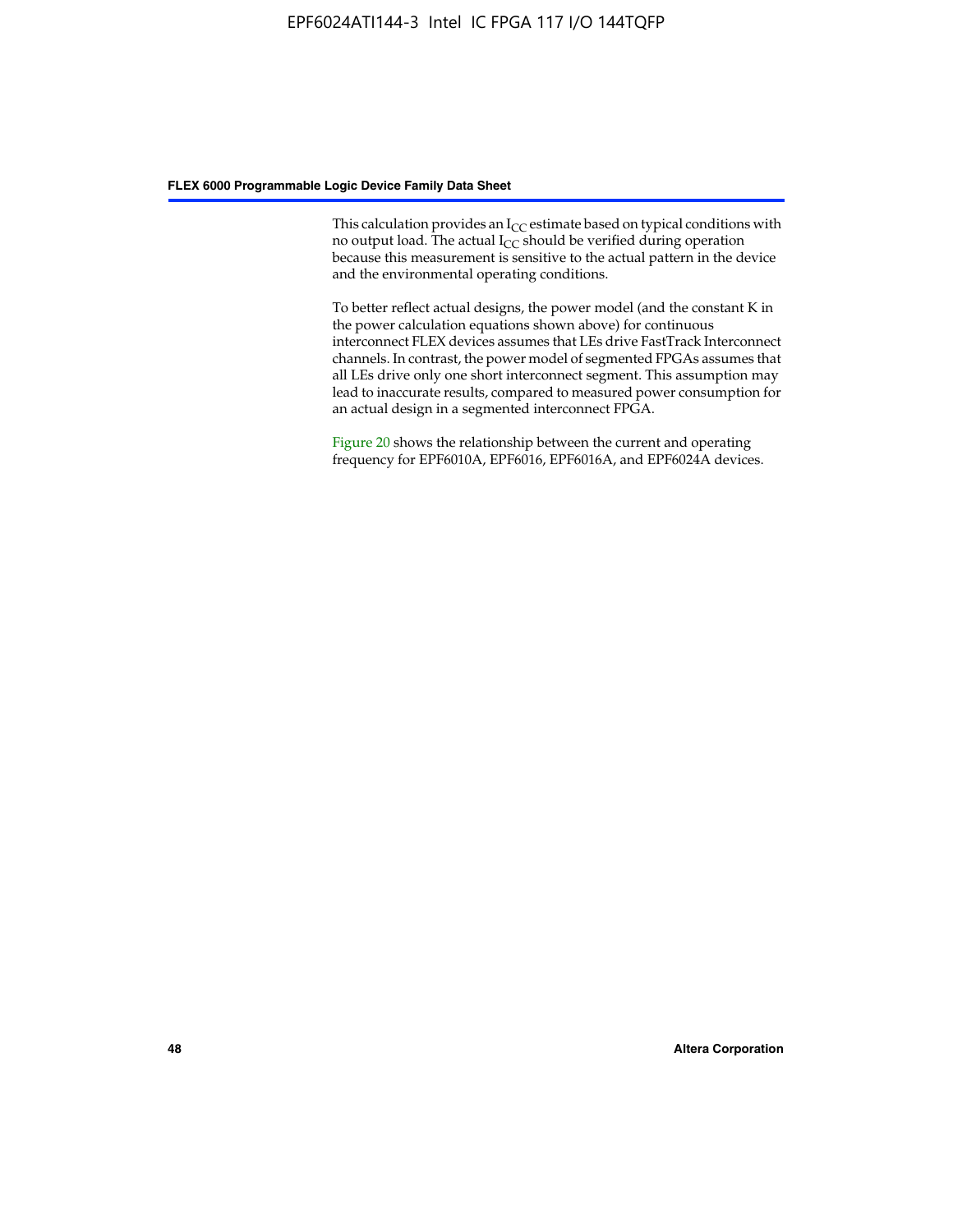



*Figure 20. ICCACTIVE vs. Operating Frequency* 

## **Device Configuration & Operation**

The FLEX 6000 architecture supports several configuration schemes to load a design into the device(s) on the circuit board. This section summarizes the device operating modes and available device configuration schemes.

f See *[Application Note 116 \(Configuring APEX 20K, FLEX 10K & FLEX 6000](http://www.altera.com/literature/an/an116.pdf)  [Devices\)](http://www.altera.com/literature/an/an116.pdf)* for detailed information on configuring FLEX 6000 devices, including sample schematics, timing diagrams, configuration options, pins names, and timing parameters.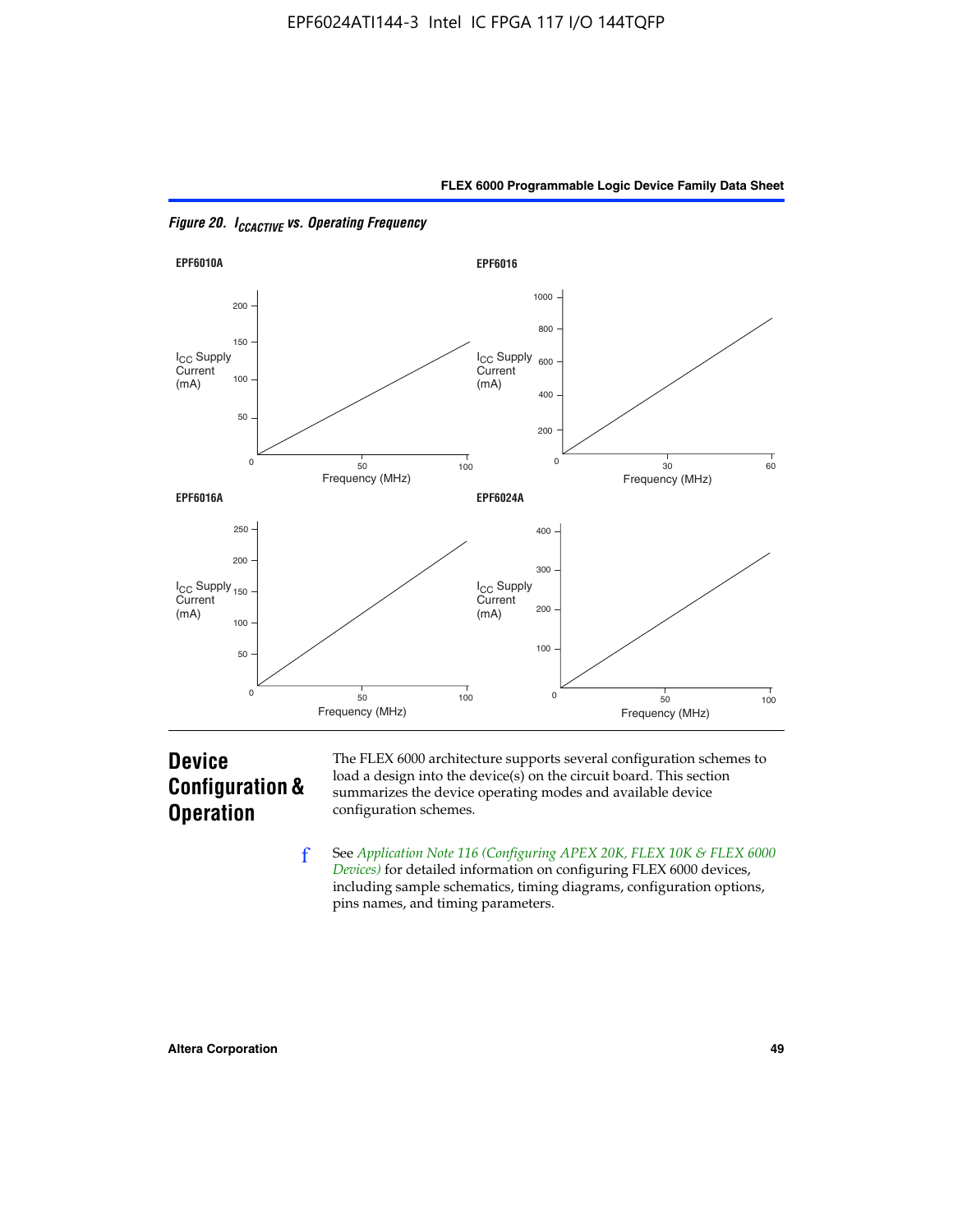#### **Operating Modes**

The FLEX 6000 architecture uses SRAM configuration elements that require configuration data to be loaded every time the circuit powers up. This process of physically loading the SRAM data into a FLEX 6000 device is known as configuration. During initialization—a process that occurs immediately after configuration—the device resets registers, enables I/O pins, and begins to operate as a logic device. The I/O pins are tri-stated during power-up, and before and during configuration. The configuration and initialization processes of a device are referred to as *command mode*; normal device operation is called *user mode*.

SRAM configuration elements allow FLEX 6000 devices to be reconfigured in-circuit by loading new configuration data into the device. Real-time reconfiguration is performed by forcing the device into command mode with a device pin, loading different configuration data, reinitializing the device, and resuming usermode operation. The entire reconfiguration process requires less than 100 ms and is used to dynamically reconfigure an entire system. Also, in-field system upgrades can be performed by distributing new configuration files.

### **Configuration Schemes**

The configuration data for a FLEX 6000 device can be loaded with one of three configuration schemes, which is chosen on the basis of the target application. An EPC1 or EPC1441 configuration device or intelligent controller can be used to control the configuration of a FLEX 6000 device, allowing automatic configuration on system power-up.

Multiple FLEX 6000 devices can be configured in any of the three configuration schemes by connecting the configuration enable input (nCE) and configuration enable output (nCEO) pins on each device.

Table 40 shows the data sources for each configuration scheme.

| <b>Table 40. Configuration Schemes</b> |                                                                                                                                |  |  |  |
|----------------------------------------|--------------------------------------------------------------------------------------------------------------------------------|--|--|--|
| <b>Configuration Scheme</b>            | <b>Data Source</b>                                                                                                             |  |  |  |
| Configuration device                   | EPC1 or EPC1441 configuration device                                                                                           |  |  |  |
| Passive serial (PS)                    | BitBlaster <sup>™</sup> , ByteBlasterMV <sup>™</sup> , or MasterBlaster <sup>™</sup><br>download cables, or serial data source |  |  |  |
| Passive serial asynchronous<br>(PSA)   | BitBlaster, ByteBlasterMV, or MasterBlaster<br>download cables, or serial data source                                          |  |  |  |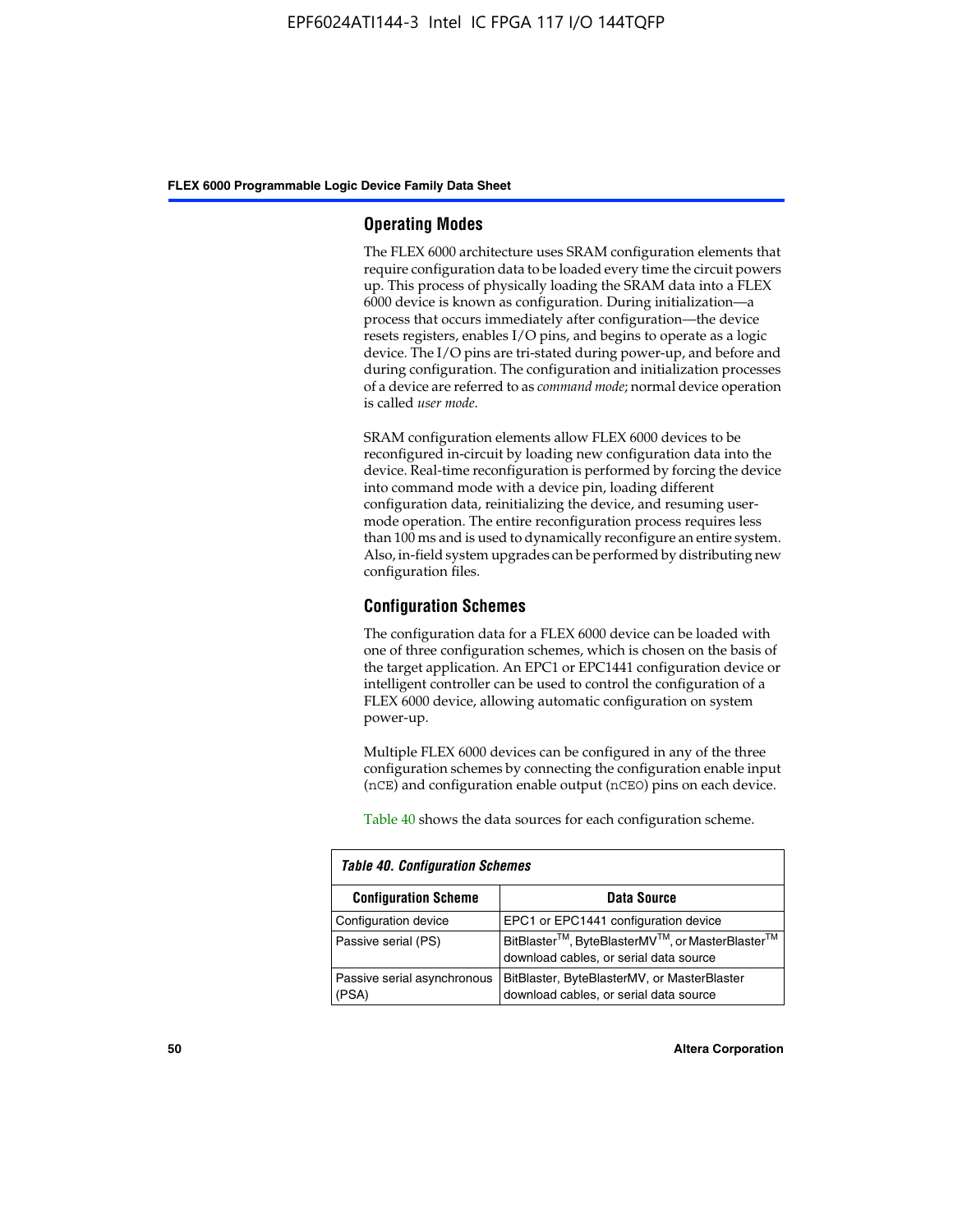**Device Pin-Outs** See the Altera web site (**http://www.altera.com**) or the *Altera Digital Library* for pin-out information.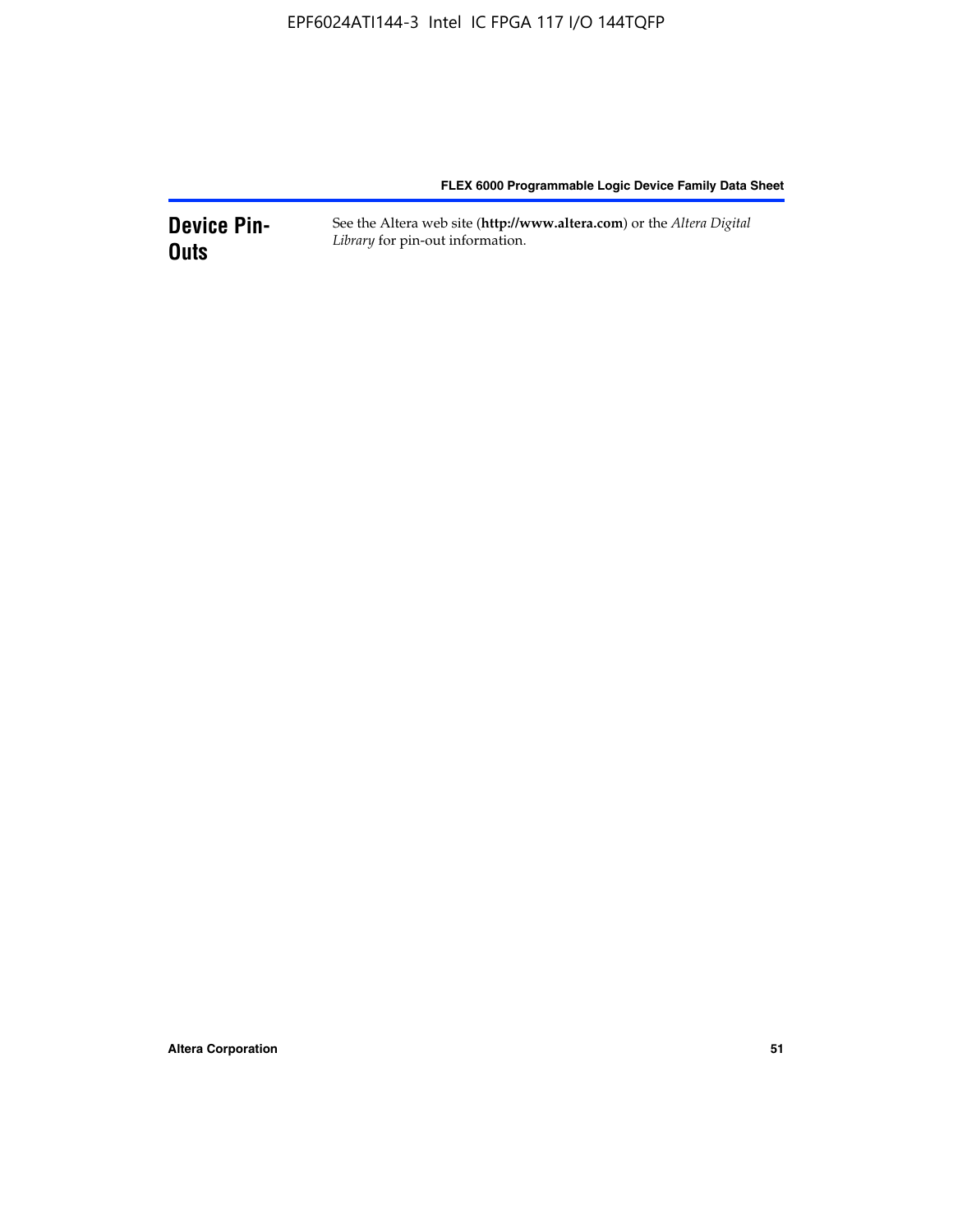

101 Innovation Drive San Jose, CA 95134 (408) 544-7000 http://www.altera.com Applications Hotline: (800) 800-EPLD Customer Marketing: (408) 544-7104 Literature Services: (888) 3-ALTERA lit\_req@altera.com

Altera, BitBlaster, ByteBlasterMV, FastFlex, FastTrack, FineLine BGA, FLEX, MasterBlaster, MAX+PLUS II, MegaCore, MultiVolt, OptiFLEX, Quartus, SameFrame, and specific device designations are trademarks and/or service marks of Altera Corporation in the United States and other countries. Altera acknowledges the trademarks of other organizations for their respective products or services mentioned in this document, specifically: Verilog is a registered trademark of and Verilog-XL is a trademarks of Cadence Design Systems,<br>Inc. DATA I/O is a registered trademark of Data I/O Corporation. HP is a registered trademark of Hewlett-<br>Packard trademark of Intel Corporation. Mentor Graphics is a registered trademark of Mentor Graphics Corporation. OrCAD is a registered trademark of OrCAD Systems, Corporation. SPARCstation is a registered trademark of SPARC International, Inc. and is licensed exclusively to Sun Microsystems, Inc. Sun Workstation is a registered trademark of, and Sun is a registered trademark of Sun Microsystems, Inc. Synopsys is a registered trademark and DesignTime, HDL Compiler, and DesignWare are trademarks of Synopsys, Inc. VeriBest is a registered<br>trademark of Viewlogic Systems, Inc. Viewlogic is a registered trademark of Viewlogic Systems, Inc. Altera<br>products are

of the application or use of any information, product, or service described herein except as<br>expressly agreed to in writing by Altera Corporation. Altera customers are advised to<br>obtain the latest version of device specifi



Copyright © 2001 Altera Corporation. All rights reserved.

**52 Altera Corporation**

Printed on Recycled Paper.